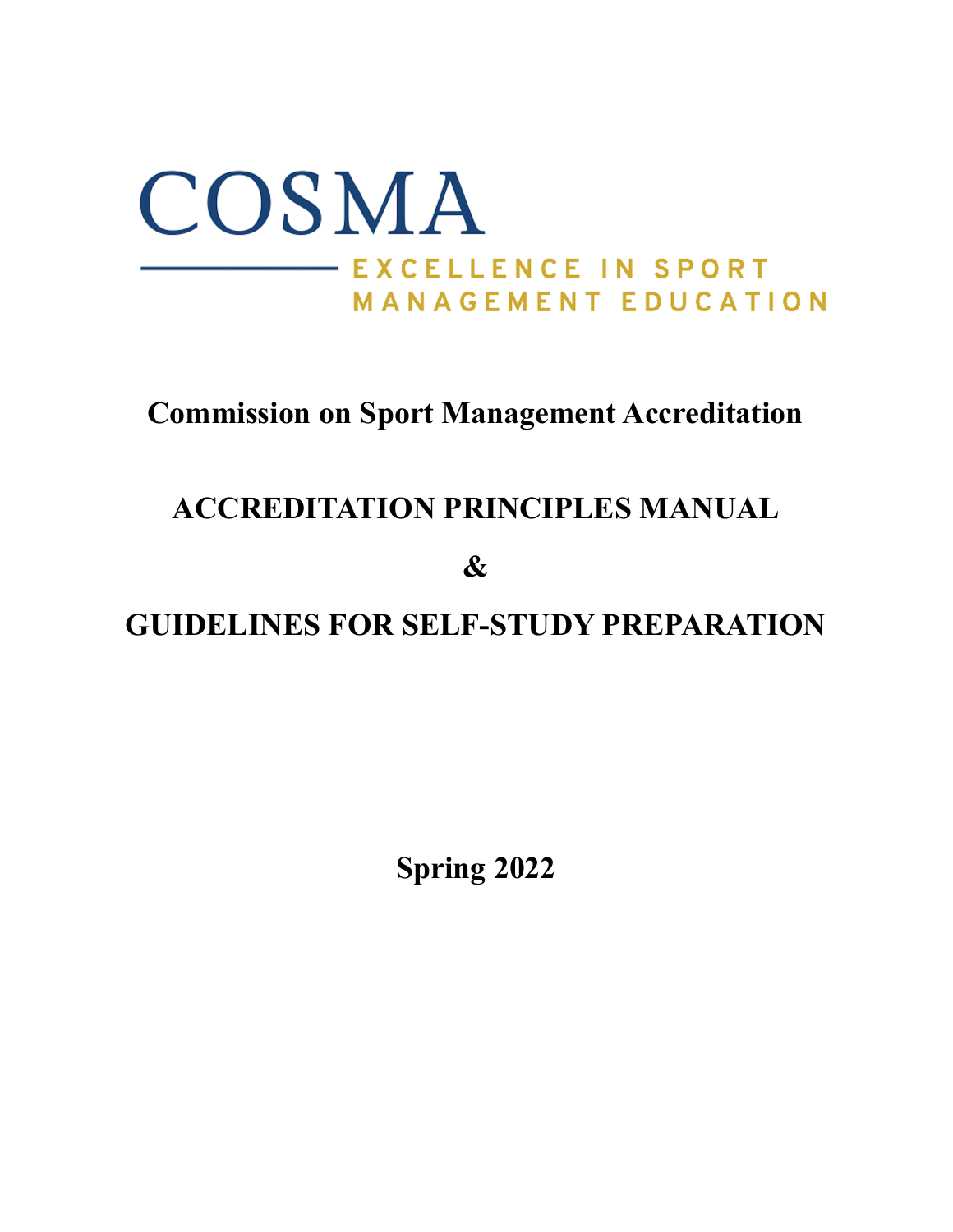# **TABLE OF CONTENTS**

| <b>INTRODUCTION</b>                                             |                                                                    |                |  |  |  |  |  |  |
|-----------------------------------------------------------------|--------------------------------------------------------------------|----------------|--|--|--|--|--|--|
| Purpose of COSMA                                                |                                                                    | 5              |  |  |  |  |  |  |
| Philosophy of Accreditation                                     |                                                                    |                |  |  |  |  |  |  |
| Characteristics of Excellence in Sport Management Accreditation |                                                                    | 6              |  |  |  |  |  |  |
| Scope of Accreditation                                          |                                                                    | $\overline{7}$ |  |  |  |  |  |  |
| <b>ACCREDITATION PRINCIPLES &amp; SELF-STUDY GUIDELINES</b>     |                                                                    |                |  |  |  |  |  |  |
| Principle 1: Outcomes Assessment                                |                                                                    | 10             |  |  |  |  |  |  |
| Principle 2: Strategic Planning                                 |                                                                    |                |  |  |  |  |  |  |
| Principle 3: Curriculum                                         |                                                                    |                |  |  |  |  |  |  |
| Principle 3.1: Program Design                                   |                                                                    |                |  |  |  |  |  |  |
|                                                                 | Principle 3.2: Common Professional Component                       |                |  |  |  |  |  |  |
|                                                                 | <b>Table 1: Summary of Common Professional Component Activity</b>  | 21             |  |  |  |  |  |  |
|                                                                 | Principle 3.3: General Education & Depth and Breadth of Curriculum | 22             |  |  |  |  |  |  |
|                                                                 | <b>Table 2: Undergraduate Curriculum Composition</b>               | 23             |  |  |  |  |  |  |
| Principle 3.4: Curriculum Review and Improvement                |                                                                    | 24             |  |  |  |  |  |  |
| Principle 3.5: Master's Curriculum                              |                                                                    | 25             |  |  |  |  |  |  |
| Principle 3.6: Doctoral Curriculum                              |                                                                    | 26             |  |  |  |  |  |  |
| Principle 4: Faculty                                            |                                                                    |                |  |  |  |  |  |  |
|                                                                 | Principle 4.1 Faculty Qualifications                               |                |  |  |  |  |  |  |
| <b>Table 3: Faculty Qualifications</b>                          |                                                                    | 30             |  |  |  |  |  |  |
| Principle 4.2 Faculty Load                                      |                                                                    | 31             |  |  |  |  |  |  |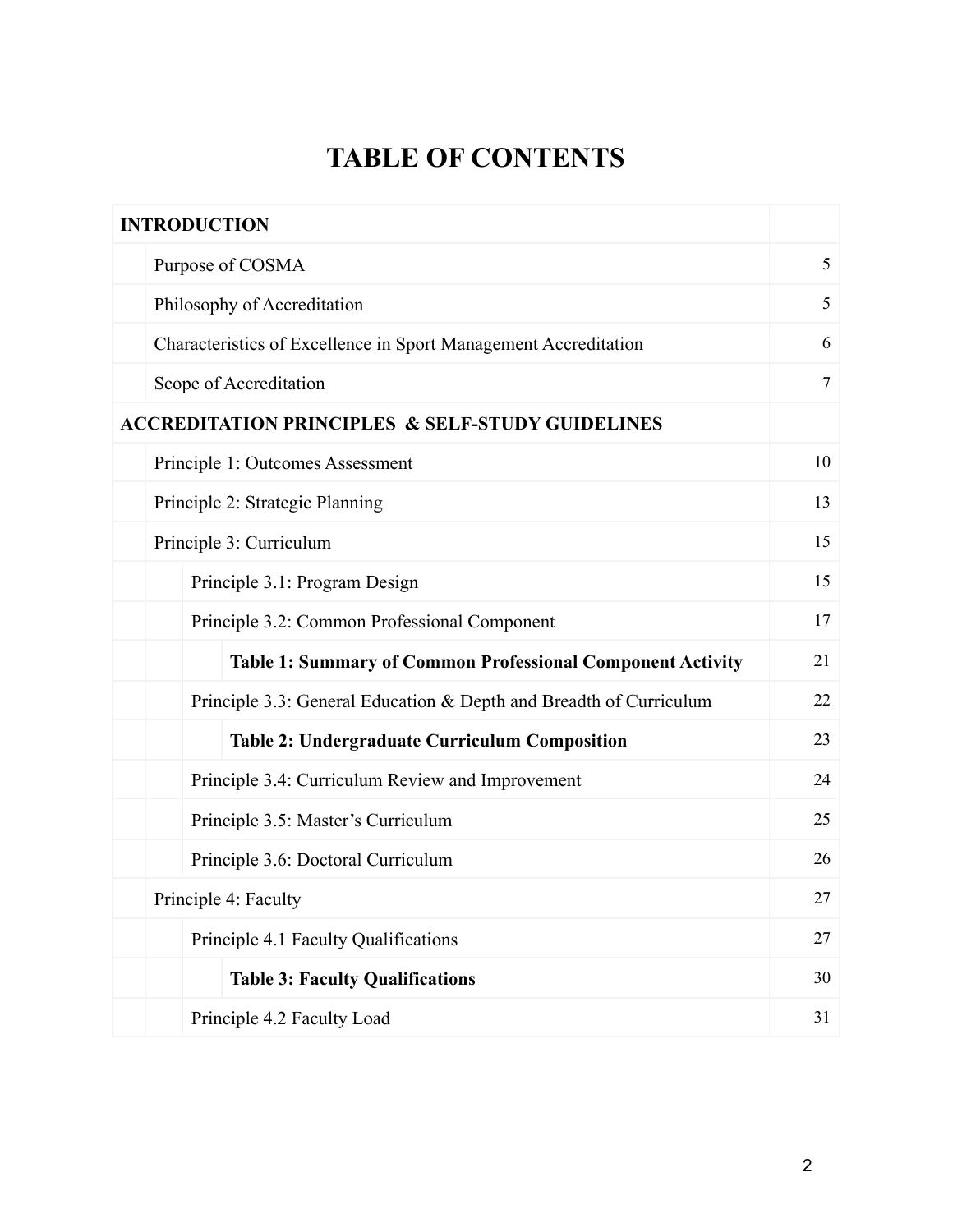| <b>Table 4: Teaching Load and Student Credit Hours</b>           | 33 |  |  |  |  |  |
|------------------------------------------------------------------|----|--|--|--|--|--|
| Principle 4.3 Program Coverage                                   | 34 |  |  |  |  |  |
| <b>Table 5: Faculty Coverage Summary</b>                         | 34 |  |  |  |  |  |
| <b>Table 6: Program Coverage</b>                                 | 35 |  |  |  |  |  |
| Principle 4.4 Faculty Evaluation                                 | 36 |  |  |  |  |  |
| Principle 4.5 Faculty Development and Policies                   | 37 |  |  |  |  |  |
| Principle 5: Scholarly and Professional Activities               | 38 |  |  |  |  |  |
| <b>Table 7: Summary of Scholarly and Professional Activities</b> | 42 |  |  |  |  |  |
| Principle 6: Resources                                           | 44 |  |  |  |  |  |
| Principle 6.1 Financial Resources                                | 44 |  |  |  |  |  |
| <b>Table 8: Educational and General Expenditures</b>             | 45 |  |  |  |  |  |
| Principle 6.2 Facilities                                         | 46 |  |  |  |  |  |
| <b>Table 9: Salaries Ranges by Rank</b>                          | 48 |  |  |  |  |  |
| <b>Table 10: Office Facilities</b>                               | 49 |  |  |  |  |  |
| Principle 6.3 Learning Resources                                 | 50 |  |  |  |  |  |
| Principle 6.4 Educational Technology and Support                 | 51 |  |  |  |  |  |
| Principle 6.5 Locations                                          | 52 |  |  |  |  |  |
| <b>Table 11: Off-Campus Locations</b>                            | 52 |  |  |  |  |  |
| Principle 7: Internal and External Relationships                 | 53 |  |  |  |  |  |
| Principle 7.1 Internal Relationships                             |    |  |  |  |  |  |
| Principle 7.2 Admissions Processes                               | 54 |  |  |  |  |  |
| Principle 7.3 Business and Industry Linkages/Internship          | 57 |  |  |  |  |  |
| Principle 7.4 External Cooperative Relationships and Oversight   | 59 |  |  |  |  |  |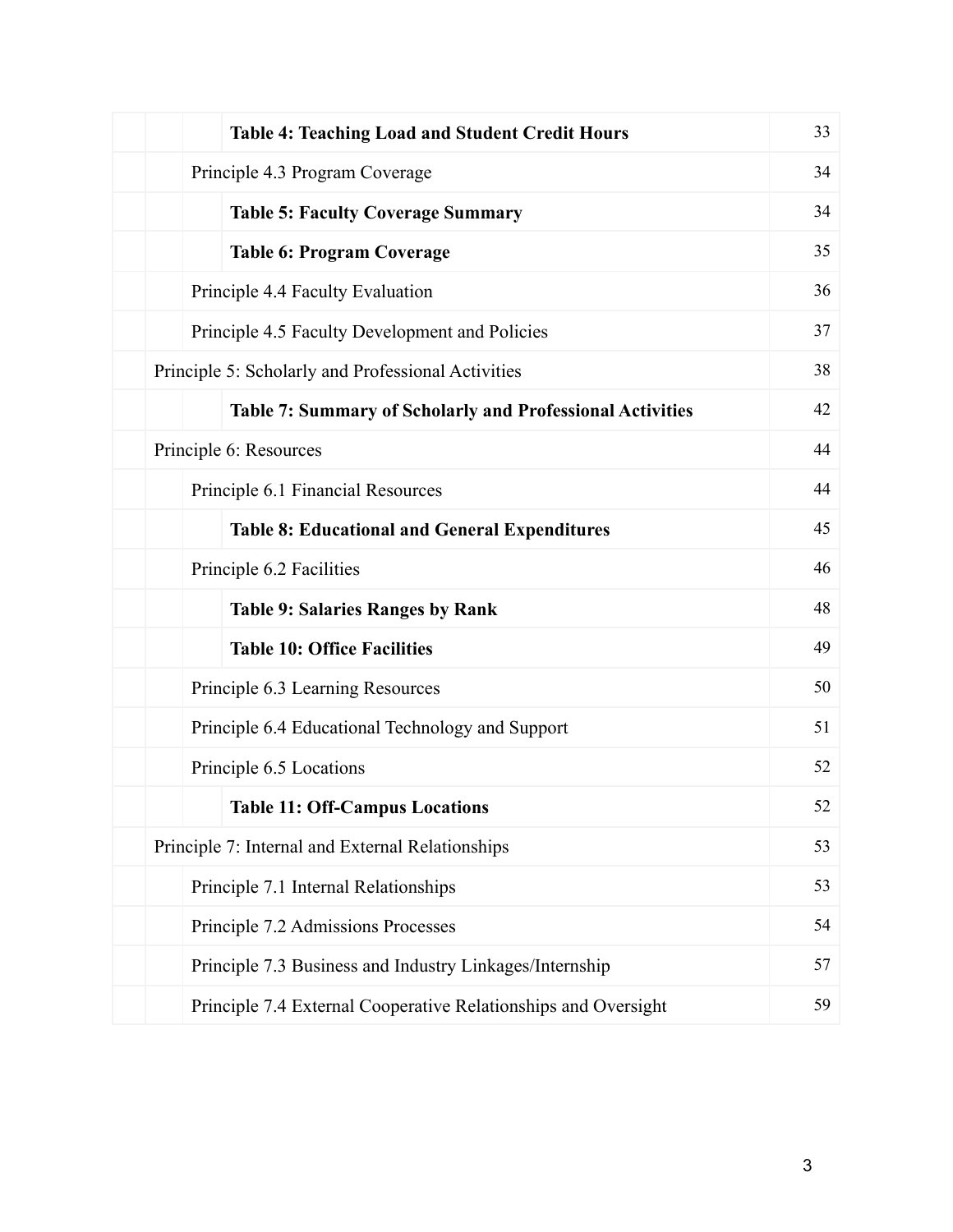| Principle 7.5 International Sport Management                      |    |  |  |  |  |  |
|-------------------------------------------------------------------|----|--|--|--|--|--|
| Principle 7.6 Diversity, Equity and Inclusion in Sport Management |    |  |  |  |  |  |
| <b>Table 12: Program Diversity Performance Data</b>               | 62 |  |  |  |  |  |
| Principle 7.7 External Accountability                             |    |  |  |  |  |  |
| APPENDICES LOCATED IN A SEPARATE DOCUMENT                         |    |  |  |  |  |  |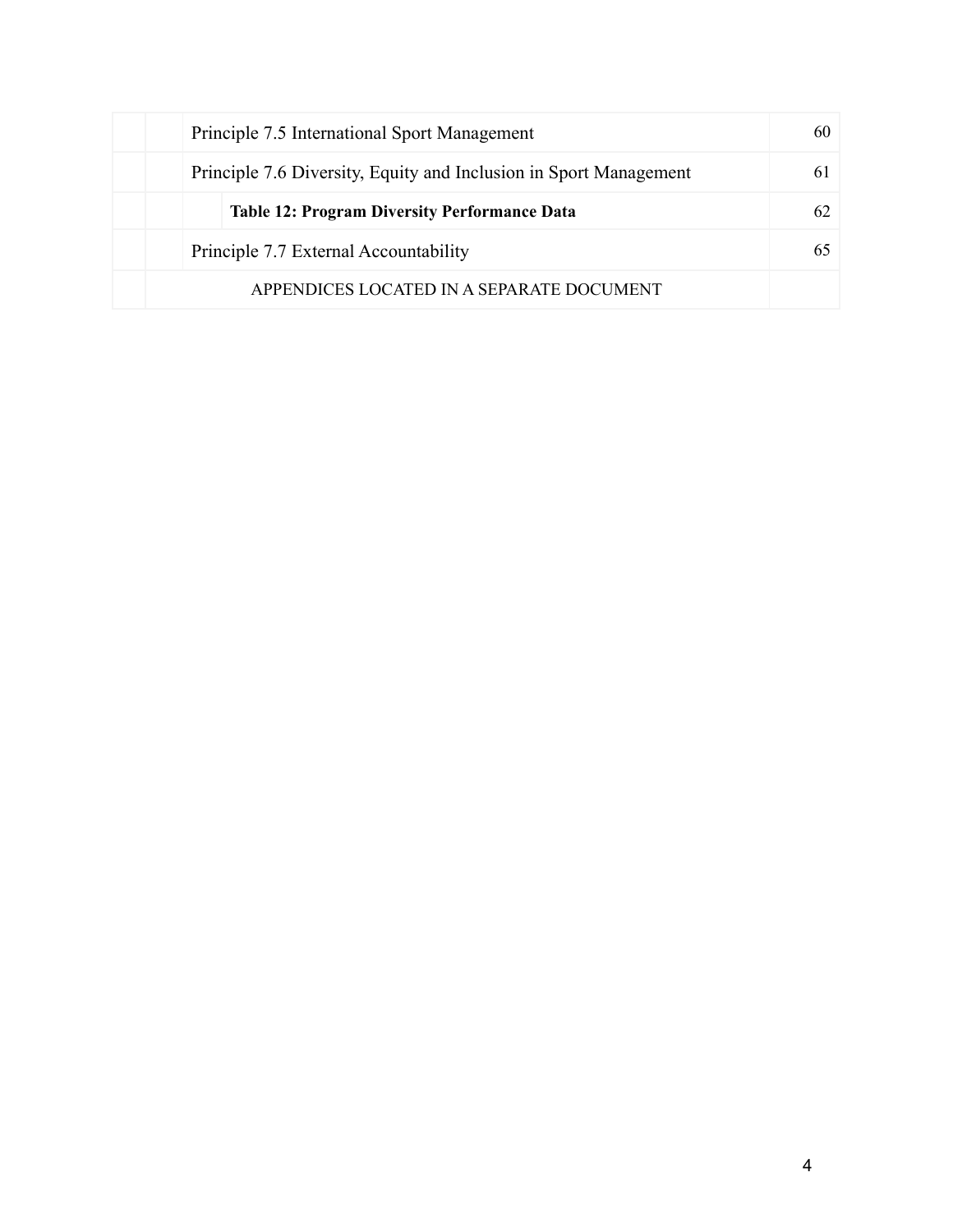# **INTRODUCTION**

# **Purpose of COSMA**

The purpose of COSMA is to promote and recognize excellence in sport management education in colleges and universities—at the undergraduate, master's and doctoral levels—through specialized accreditation. Institutions, programs, students, employers, and the general public all benefit from the external verification of quality provided through the COSMA's accreditation process. They also benefit from the process of continuous quality improvement that is encouraged by the COSMA's developmental approach to promoting excellence in sport management education.

## **Philosophy of Accreditation**

COSMA is a leader in outcomes-based assessment and accreditation, in which excellence in sport management education is evaluated based on the assessment of educational outcomes, rather than on prescriptive input standards. Inputs do not necessarily correlate with quality outcomes and may also be dependent on the processes used by the program to convert inputs to outcomes. The only accurate way to measure excellence in sport management education, therefore, is through the assessment of educational outcomes.

Because of the essential role that educational processes play in determining educational outcomes, COSMA has developed accreditation Principles based on best practices in sport management education. These Principles promote excellence in sport management education through a benchmarking process, which is helpful in determining why the sport management program is, or is not, achieving its mission and broad-based goals, and in interpreting the results of the outcomes assessment process.

COSMA bases its accreditation process on Principles, rather than standards. Standards and Principles are similar, in that both may be used to evaluate effectiveness. Standards, however, may be arbitrary—they assume that achieving the standard ensures quality outcomes, which may not be true. In comparison, Principles are used to assess outcomes, not measure outputs. Principles are used to assess learning, not test products. Educational institutions and programs are unique, with differing missions, goals, processes, and intended learning outcomes. Standards provide arbitrary cut-off points, where the standard is either met or not; while Principles assess progress toward excellence in academic quality, allow for a continuum of accomplishment, and encourage continuous improvement. There is no standard of learning that fits all programs, but there are Principles that can apply to all programs.

COSMA is committed to a developmental approach to excellence in sport management education. COSMA and its members function in a collaborative and cooperative manner, encouraging each other toward higher levels of academic quality in sport management education.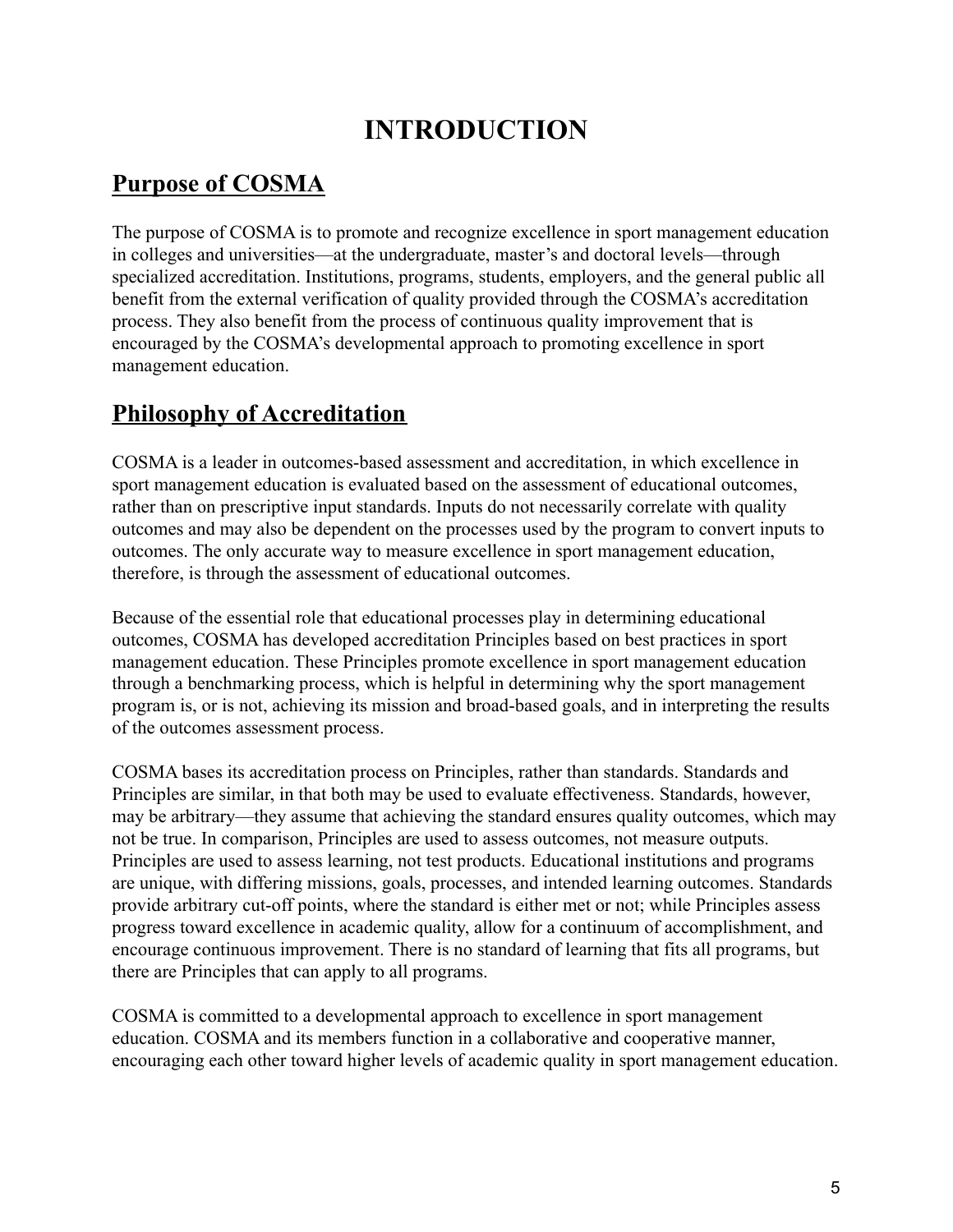COSMA is both flexible and innovative in applying its philosophy of accreditation. It recognizes that sport management education exists within a dynamic, complex environment that requires innovative approaches to achieving quality educational outcomes.

# **Characteristics of Excellence in Sport Management Education**

Excellence in sport management education has many different components that must be considered during the evaluation process and normally displays the following characteristics:

- The sport management academic unit has a clearly defined and relevant mission and broad-based goals that are consistent with those of the institution (Principles 1, 2, 7).
- The sport management academic unit strives for higher levels of overall performance consistent with its mission as reflected in its student learning outcomes, operational effectiveness, and the accomplishment of its mission and broad-based goals (Principles 1, 2).
- The sport management academic unit has a strategic plan that is in touch with the realities of sport management education and the marketplace, and that is consistent with the strategic plan of the institution. This strategic plan is driven by the approved mission and broad-based goals of the sport management academic unit (Principles 1, 2, 7).
- The sport management academic unit has developed and implemented an outcomes assessment process that promotes continuous improvement in the sport management programs and operations, and that is linked to the strategic plan of the sport management academic unit (Principles 1, 2).
- Students in the sport management academic unit develop, both personally and professionally, into well-educated, ethical, competent sport management professionals (Principle 1).
- The sport management academic unit operates in an environment that encourages and promulgates innovation and creativity in sport management education (Principles 2, 4, 6, 7).
- The sport management academic unit has meaningful and effective linkages between the classroom and practitioners in the sport management community, thereby providing assurance of relevancy and currency in the academic programs (Principles 2, 4, 5, 7).
- The sport management academic unit encourages cooperative relationships with other educational units, both external and internal, which are consistent with its mission and broad-based goals (Principle 5, 7)
- The sport management academic unit has a detailed succession plan that anticipates and manages faculty turnover and shifting academic unit priorities. The succession plan should include steps that are developed to ensure consistency of reported information throughout the accreditation process (Principle 2, 4, 5, 6, 7).
- Faculty in the sport management academic unit model ethical character and integrate ethical viewpoints and principles in their teaching (Principles 4, 5, 6, 7).
- Faculty in the sport management academic unit are effective teachers who are current in their fields and active in their professional contributions to their institution and discipline. Further, the faculty are positively engaged within their sport management academic unit and contribute to its mission and broad-based goals through appropriate faculty development and faculty evaluation processes (Principles 4, 5, 6, 7).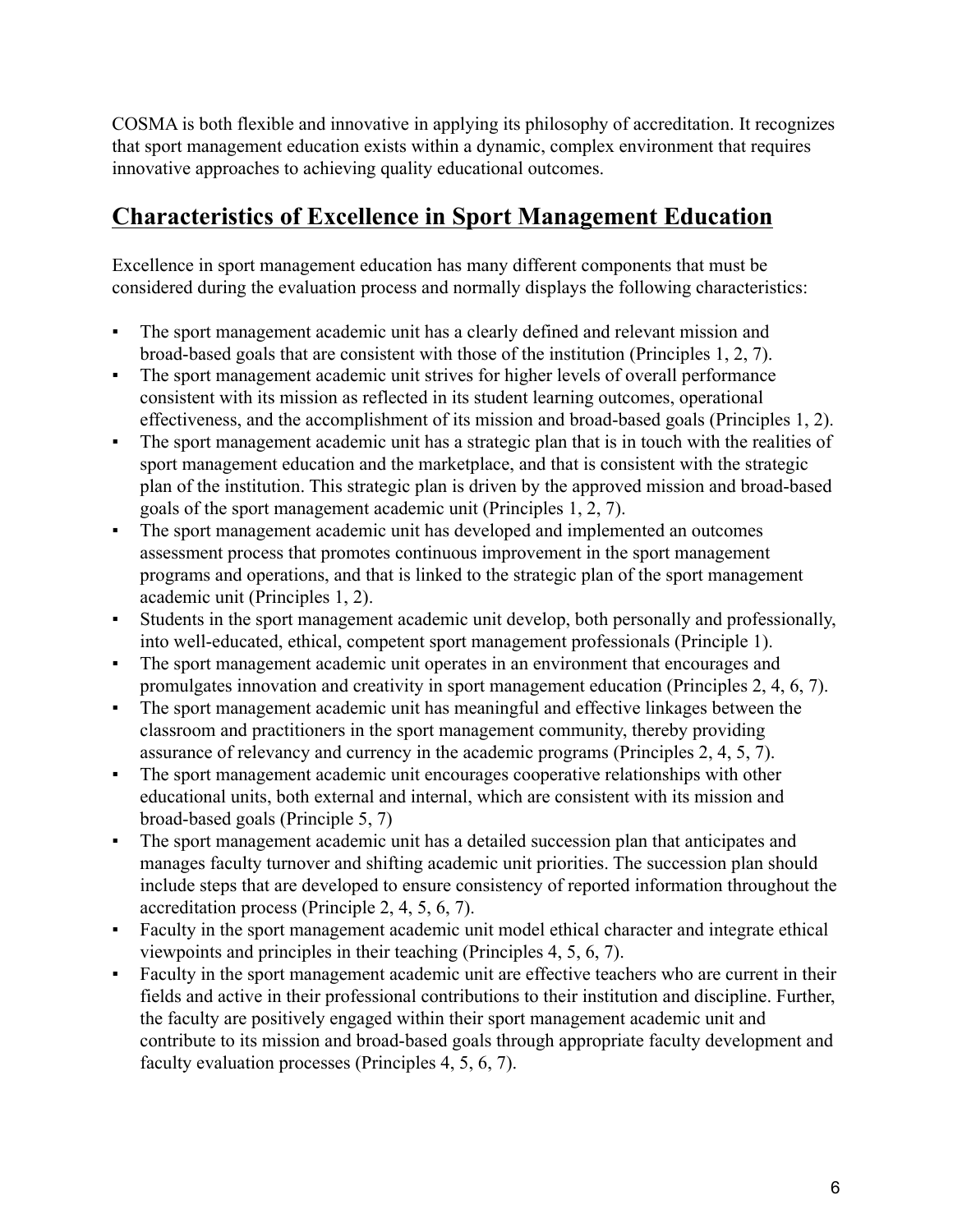- The mix of academic and professional credentials of the sport management faculty in the sport management academic unit is worthy of the respect of the academic and sport marketplace communities (Principles 4, 5, 7).
- The mission of the institution and its sport management academic unit is effectively communicated to current and prospective students (Principles 2, 7).
- The institution provides adequate resources to the sport management academic unit to accomplish its mission and broad-based goals (Principles 2, 4, 5, 6, 7).
- The curricula in the sport management program reflects the mission of the institution and its sport management academic unit, and are consistent with current, acceptable practices and principles of professionals in the academic and sport marketplace communities (Principles 3, 5, 7).
- The curricula in the sport management program ensures that students understand and are prepared to deal effectively with critical issues in a diverse and changing global environment (Principles 3, 5, 7).
- The curriculum, faculty and strategic planning aspects of the sport management academic unit reflect the diversity of the sport marketplace (Principles 2, 3, 4, 7).
- The content of sport management courses is delivered in a manner that is appropriate, effective, and stimulates learning (Principles 3, 4, 5).
- The sport management academic unit recognizes the role of practical and experiential learning as a relevant component of sport management curricula (Principles 3, 7).
- The institution's organizational structure supports excellence in sport management education (Principles 2, 6).

# **Scope of Accreditation**

COSMA accredits sport management programs in institutions of higher education worldwide that grant associate's, bachelor's, master's and doctoral degrees. Stakeholders, including faculty, current and potential students and their families, and employers are entitled to know which programs are accredited by COSMA and which are not. *All sport management programs, regardless of mode of delivery, should normally be included in the COSMA accreditation process*. Refer to the "Scope of Accreditation" checklist to determine which programs to include in the COSMA accreditation process in consultation with the COSMA Board of Commissioners, *prior to* the submission of a Candidacy Status application, Reaffirmation of Accreditation, or at any time a degree program is created that appears to be a sport management program.

- 1) The following typical disciplinary areas in sport management are considered to be the "traditional areas" of sport management education:
	- a. Sport management
	- b. Sport administration
	- c. Sport marketing
	- d. Sport business
	- e. Athletic Administration
	- f. Sport finance
	- g. Sport leadership
	- h. Sport law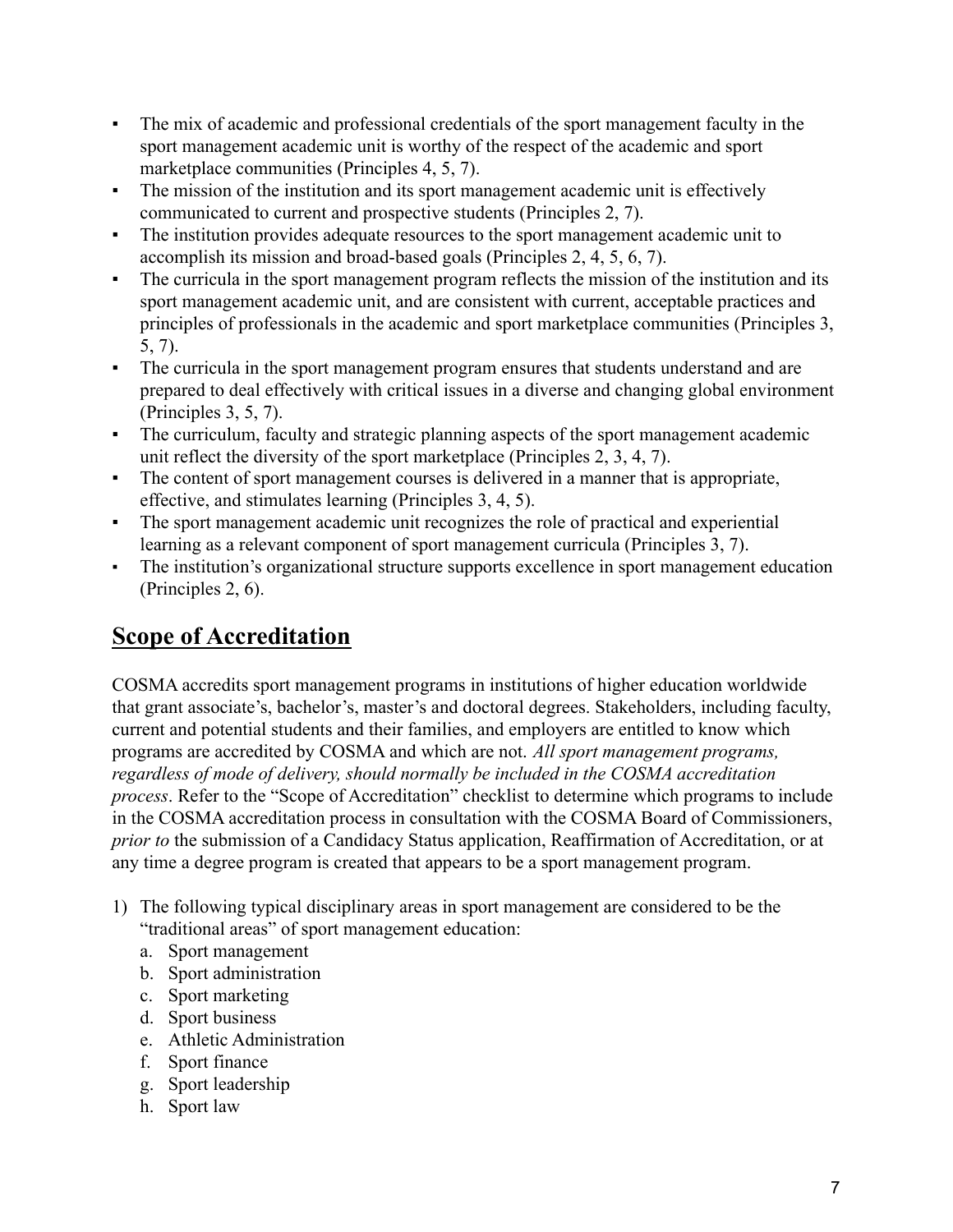- i. Sport and recreation/event/fitness management
- j. Sport communications
- k. Sport psychology

Areas NOT covered by COSMA include: Coaching, Tourism, Hospitality, Athletic Training, Recreation/Adaptive Recreation, Kinesiology, Exercise Science, Physical Education.

- 2) Programs are "sport management degrees" if their content is 20 percent or more of the total credit hours required for an undergraduate degree, or 50 percent or more of the total credit hours required for a graduate degree are in the traditional areas of sport management education.
- 3) COSMA expects sport management degrees to be offered by an identifiable "academic unit," department, division, school or college known as the "sport management program." This unit should be led by a doctorally- or professionally-qualified sport management faculty person. However, COSMA respects the differences that exist within institutions of higher education, and realizes that institutions may have valid reasons for offering some sport management programs outside of the sport management academic unit. *All sport management programs normally will be included in the COSMA accreditation review regardless of whether they are administered or delivered solely by the sport management program or through cooperative or interdisciplinary arrangements with other units of the institution*.
- 4) All off-campus locations of an institution offering degrees in sport management fields normally will be included in the COSMA accreditation process, as long as those programs are under the accredited degree-granting authority of the institution whose sport management program is seeking accreditation. Where multiple campuses exist within the framework of one institution, the COSMA Board of Commissioners will determine which campuses may be included in a single self-study.
- 5) *All sport management programs, regardless of mode of delivery, should normally be included in COSMA accreditation*. This includes online programs, distance learning programs, hybrid programs, adult degree completion programs, bachelor's degree "plus one" accelerated programs, and other "nontraditional" programs, regardless of whether these programs are administered by the sport management program.
- 6) If a new sport management program is added, the sport management academic unit is responsible to **notify COSMA of the addition** and apply for Candidacy Status. Normally a new degree program will have been operational, and produced graduates, for at least two years before it is reviewed for accreditation by the COSMA Board of Commissioners. **All new degree programs must be reviewed by COSMA within five years of their inception.**
- 7) In its application for Candidacy Status or for Reaffirmation of Accreditation, *the sport management program must provide a list of all sport management programs offered, a list of all locations at which the programs are offered, and must indicate which, if any, of those programs and locations it desires to exclude from the accreditation review*. Completing the "Scope of Accreditation" checklist will aid in this decision making process between the program and the BOC.

If a sport management program or location is to be excluded, the sport management program must provide a written rationale for the exclusion, utilizing the Scope of Accreditation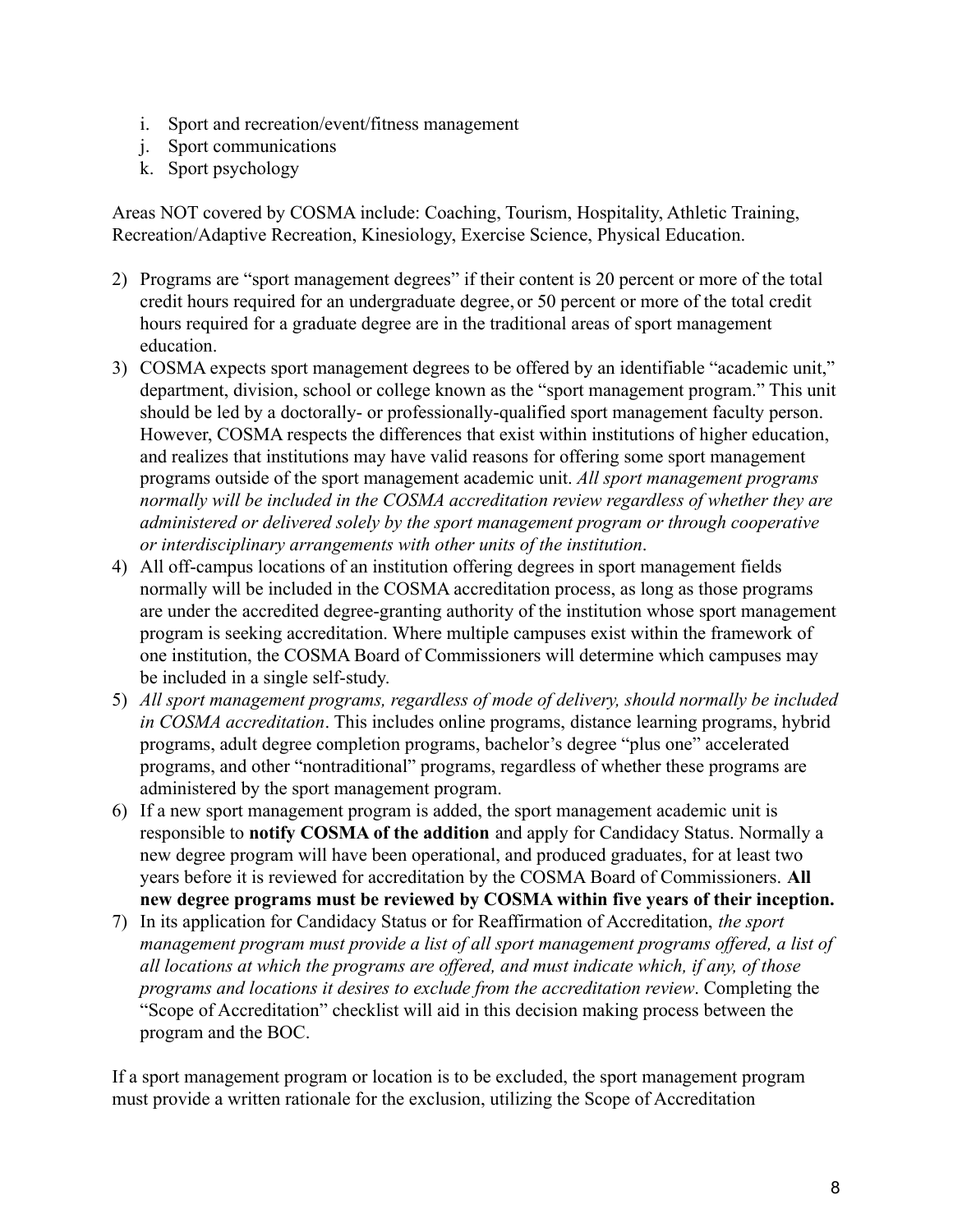worksheet. *The determination of the programs and locations to be included in and excluded from the accreditation review will be prior to the application for Candidacy Status by the COSMA Board of Commissioners*.

Factors to be considered by the Commissioners in making this determination include the following:

- 1) **Sport management course content of the program:** If the content of a program is such that 20 percent or more of the total credit hours required for an undergraduate degree, or 50 percent or more of the total credit hours required for a graduate degree are in the traditional areas of sport management education, then it is assumed that the program is a sport management program and should be included in the COSMA accreditation review.
- 2) **Operational control of the program:** If the sport management academic unit has little or no operational control over a program offered on the main campus or at a separate off-campus location, then exclusion of that program or location may be justified.
- 3) **Ability to distinguish and differentiate between programs:** Stakeholders, including faculty, current and potential students and their families, and employers are entitled to know which programs are accredited by COSMA and which are not. If a program offered on the main campus or at a separate off-campus location is represented in printed or electronic materials alongside accredited programs, it is assumed the program will be included in the COSMA accreditation review. To be excluded, programs at all locations must be clearly distinguishable from accredited programs by degree name and title, program descriptions, web presence and other representations to stakeholders.
- 4) **Programs offered through cooperative or partnership arrangements:** If a sport management program is offered through a cooperative or partnership arrangement with other colleges or universities but the institution's name does not appear on the diploma or transcript, then the sport management program is justified in requesting that the program not be included in the COSMA accreditation review.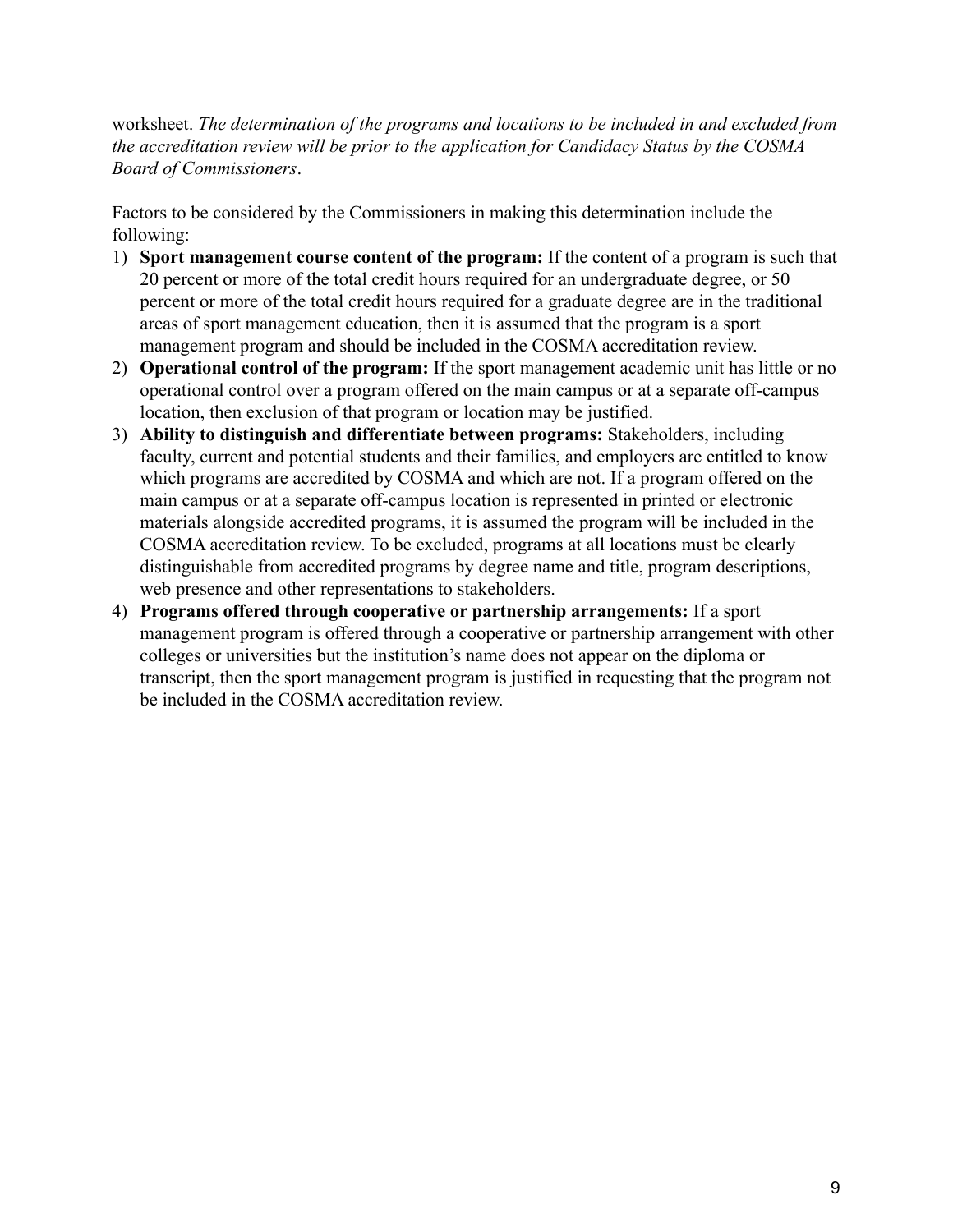# **Principle 1: Outcomes Assessment**

Outcomes assessment is a process used to measure the effectiveness of the sport management academic unit and the sport management degree programs administered by that unit. This process is also used, in one form or another, by regional accrediting bodies and appropriate, recognized national institutional accrediting organizations for measuring institutional effectiveness. Outcomes assessment is critically important in the COSMA accreditation process because COSMA is a mission-based, outcomes-driven accrediting body.

Excellence in sport management education requires defining, measuring, and continuously improving educational outcomes.

It is essential that an institution and its sport management academic unit demonstrate evidence of effectiveness in educating sport management students and effectiveness in its operations and related outcomes. *The outcomes assessment process, therefore, is the single most important component of the COSMA accreditation*. The outcomes assessment process should not only demonstrate effectiveness in sport management education, but should also demonstrate a commitment to continuous improvement using the results of the outcomes assessment process in strategic planning and budgeting.

#### **1.0 Outcomes Assessment**

**Excellence in sport management education is evaluated through the assessment of student learning outcomes and operational outcomes. This requires the sport management academic unit to have developed and fully implemented an outcomes assessment process. This process includes an outcomes assessment plan, identification of necessary changes and improvements, integration of those changes into its strategic planning and budgeting process, and documentation of realized outcomes.**

#### **Description**

The outcomes assessment process is the most important component of COSMA accreditation. Each of the other accreditation Principles is influenced by and interpreted in light of the outcomes assessment Principle. The remaining Principles are useful in interpreting the results of the outcomes assessment process and in assessing the educational processes used to convert inputs into high-quality outputs.

COSMA believes that outcomes assessment is critical to identifying necessary changes and improvements and measuring programmatic effectiveness. Accordingly, the sport management academic unit must establish and fully implement an outcomes assessment process, linking the results with institutional planning. The diversity of educational institutions, coupled with other characteristics unique to a program, suggests that the outcomes assessment process may be conducted differently for different programs.

Definitions:

• Sport Management Academic Unit Mission – A foundational statement that describes your core purpose - what you do and why you do it.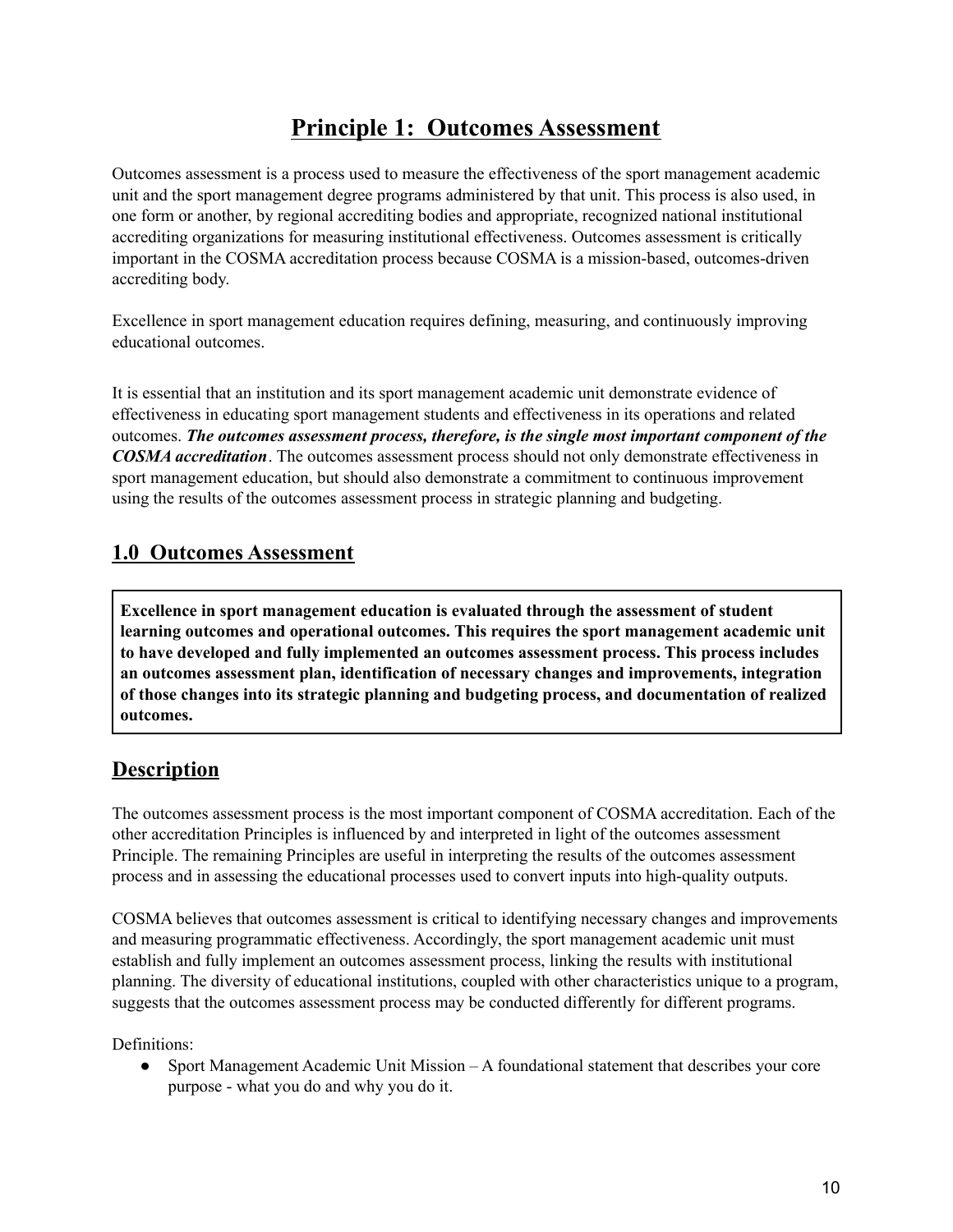- Program-Level Student Learning Outcomes (SLOs) Specific, measurable, actionable statements with benchmarks that assist in determining whether or not the mission is met. These identify what students should know, value or be able to accomplish after successfully completing the program. These outcomes are often achieved through specific learning activities, integrated at the course-level and built toward overall program-level learning. Clearly state the expected knowledge, skills, attitudes, competencies and habits of mind students are expected to acquire over the course of this program. Note: Associate's degrees may have the same, similar or different SLOs than a bachelor's degree program.
- Program-Level Operational Effectiveness Goals (OEGs) Specific, measurable statements about outcomes of the sport management academic unit itself. These may be procedural tasks that directly or indirectly assist your program in meeting its mission or directly or indirectly affect stakeholders. Only one set of OEGs is required for all degree programs offered by the sport management academic unit.
- Closing the Loop Reflecting upon the impact of the collected data and the degree to which your outcomes and goals have been met on areas such as, but not limited to, curriculum and resources.

The following three assessment areas need to be addressed in the outcomes assessment plan of the sport management academic unit. A required template is provided and located in the Appendices document:

- 1. *Mission and Broad-based Goals*: The mission of the sport management academic unit must be stated. Broad-based goals are the *bridge* between the mission and the student learning outcomes and operational effectiveness goals. Broad-based goals are statements that more specifically outline what students will know and be able to do upon program completion.
- 2. *Student Learning Outcome Measures/Tools*: The outcomes assessment plan must include, at minimum, at least two direct and two indirect measures to measure **all** student-learning outcomes (not each individual outcome). Better practice is to measure each SLO more than once. Different SLOs may be measured by the same measurement rubric/tool, or elements of a measurement rubric/tool.
- 3. *Operational Ef ectiveness Goals*: The plan should describe the techniques and patterns of evidence that will be used to measure the operational effectiveness and outcomes of the entity that is the sport management academic unit. Operational Effectiveness Goals refer to the operations of the sport management academic unit and may include, but not be limited to, the following: attrition rates, retention rates, graduation rates, job placement, acceptance to graduate programs, successful transfer of credit, etc. OEGs may include addressing health and safety in the delivery of the sport management program(s), however defined by the sport management academic unit and institution.

**It is expected that the outcomes assessment plan will be integrated into the sport management academic unit's strategic plan** (see Principle 2) **and its budgeting process**. If separate strategic plans and outcomes assessment plans are used, they should be in harmony with and integrated with each other.

#### **Self-Study Guidelines**

**All Programs:** The site visit team and the Board of Commissioners will: (1) review the results of the implementation of the plan, and (2) examine how the results are being used to develop and improve the *ef ectiveness of the sport management academic unit and its sport management degree programs (closing the loop).*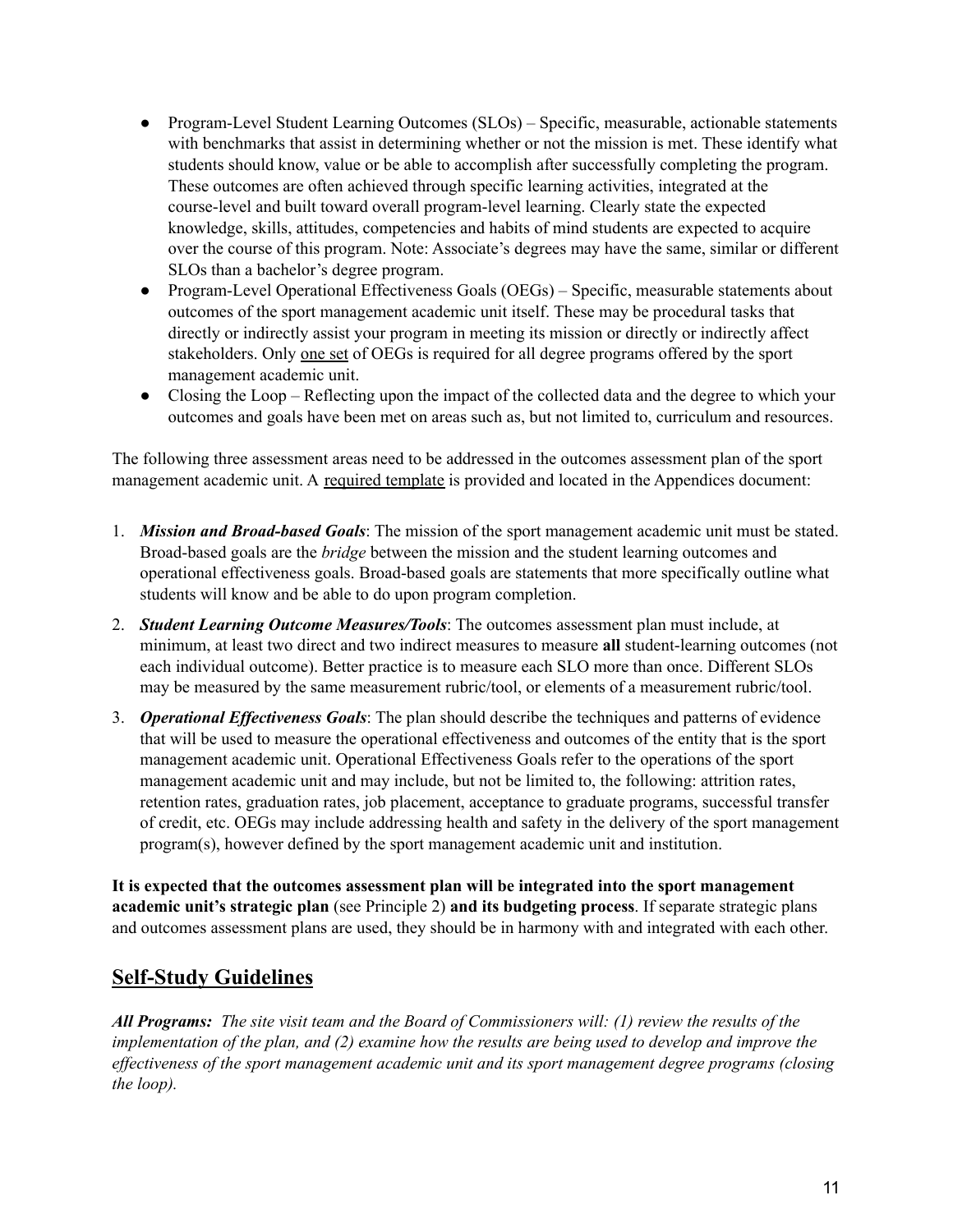- *1. Provide a copy of the sport management academic unit's completed outcomes assessment plan, using the required template that reflects at least one completed assessment cycle.*
- *2. Using data from the most recently-completed outcomes assessment cycle, write a narrative describing:*
	- *a. Benchmarks: Describe the degree to which student learning outcomes benchmarks were met, not met, exceeded and why.*
	- *b. Basic Skills Development: Describe the methods used to ensure students are able to operate at a college level in terms of mathematics and written composition, along with the methods used to assess this development. Include the degree the basic skills program is meeting the needs of sport management students. Highlight any distinctive or innovative items as to how your program approaches skill development.*
	- c. *Personal Development: Describe programs used for the personal development of students, along with the methods used to assess this development. Include the degree the personal development program is meeting the needs of sport management students. Highlight any distinctive or innovative items as to how your program approaches personal development.*
	- *d. Describe the degree to which operational ef ectiveness goal benchmarks were met (using the data from the completed assessment cycle).*
- *3. Based on the data summarized in #2, provide a summary of the changes and improvements needed and in what areas, including changes in strategic planning and budgeting. Discuss changes you intend to make, if any, based upon met/unmet student learning outcomes and changes you intend to make as a result of examining OEG data. Note specific instances of adaptations that resulted from cultural, demographic, or technological shifts in the sport industry.*
- *4. Closing the Loop: Identify actions plans and the results/implementation that target how the changes and improvements identified in #3 will occur and to which SLOs and OEGs they are associated, including changes in strategic planning and budgeting and the extent to which you are accomplishing your mission and broad-based goals.*

*Master's Degree Programs: Using the required template, include a separate section of student learning outcomes and measurement tools for your master's degree program that are specific and appropriate for assessment of master's level students.*

*Doctoral Programs: Using the required template, include a separate section of student learning outcomes and measurement tools for your doctoral program that are specific and appropriate for assessment of doctoral-level students.*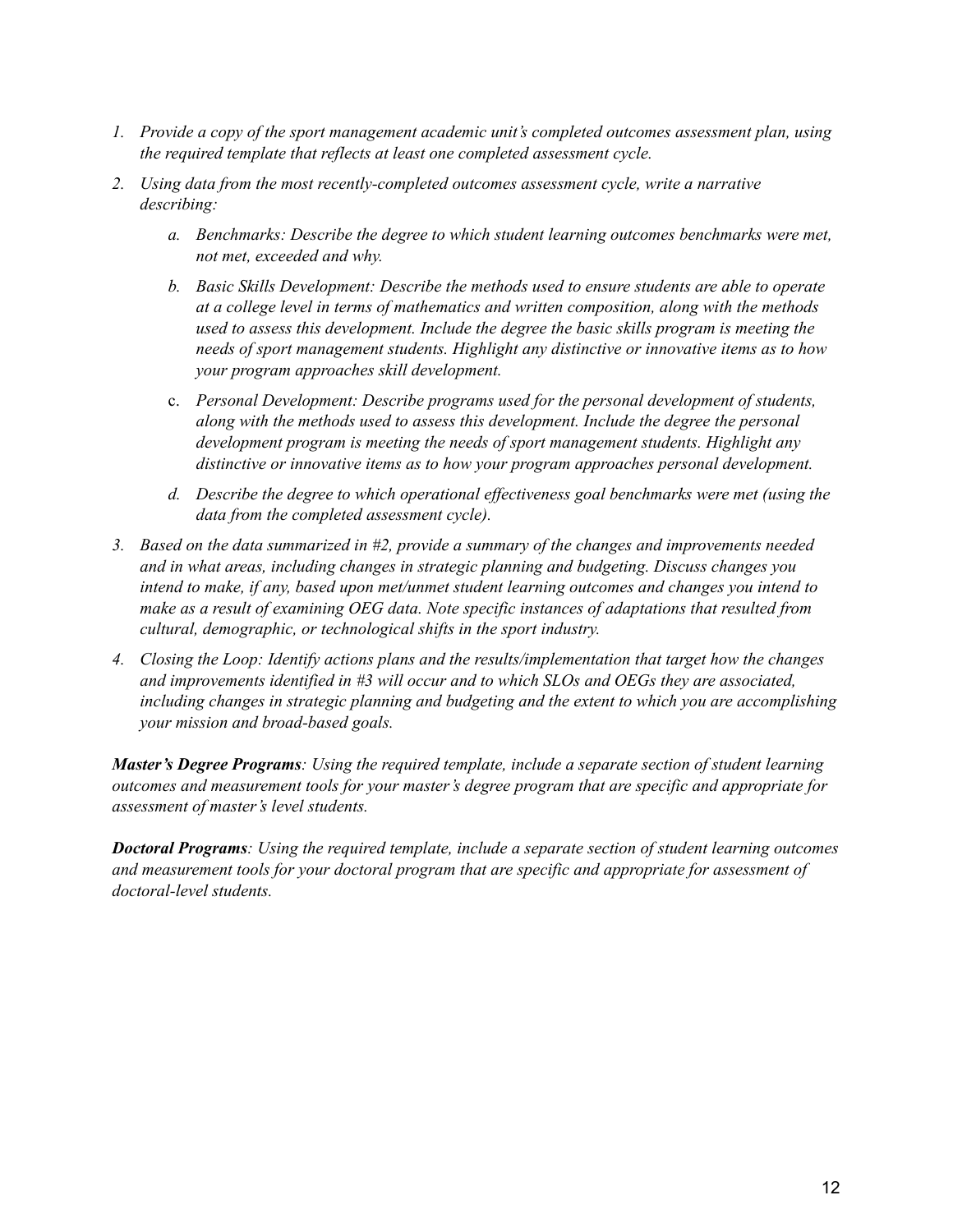# **Principle 2: Strategic Planning**

Excellence in sport management education requires that the sport management academic unit be involved in an effective strategic planning process. This process should be consistent with that of the institution, and should be consistent with the realities of the sport management academic unit's internal and external environments. The strategic plan will include the outcomes assessment plan for the sport management academic unit, and will be linked to the budgeting process.

#### **2.0 Strategic Planning**

**Excellence in sport management education is enhanced through an effective strategic planning process. This requires the sport management academic unit to have developed and implemented a program-level strategic plan, and to be using the plan to improve the educational and operational effectiveness of the sport management academic unit with input from the results of the outcomes assessment process.**

### **Description**

The sport management academic unit must have developed and implemented a unique strategic plan separate from a college or institutional plan. COSMA recognizes, acknowledges and respects that sport management programs around the world operate in differing educational, historical, cultural, legal/regulatory and organizational environments, and, as a result, strategic planning may be conducted in different ways. Regardless, all programs are required to have in place a detailed, formal approach to strategic planning. COSMA requires the strategic planning process to include, at a minimum, the following elements:

- 1. A unique **mission** of the sport management academic unit consistent with the institution's mission, that, as applicable, covers both undergraduate (associate's, bachelor's) and graduate level (master's, doctoral) education (from outcomes assessment plan).
- 2. A profile that includes, but is not limited to:
	- a. Program history, description and assessment of the program's resources (including human), facilities, finances and technology.
	- b. External analysis including key sociological, technological, economic, and political trends relevant to the environment in which the sport management academic unit competes, along with an analysis of the competitive environment.
	- c. Analysis of strengths, weaknesses, opportunities and threats (e.g., SWOT/PEST analysis).
- 3. Description of stakeholders both inside and external to the sport management academic unit involved in the development and analysis of the strategic plan (e.g., faculty, staff, students, internship site coordinators, alumni, Advisory Board members, representatives of sport industry, etc.).
- 4. A tracking matrix (or other methodology) that describes strategic planning goals, timeline for implementation and resources (human and financial) required. Include succession plans if/when personnel shift/change.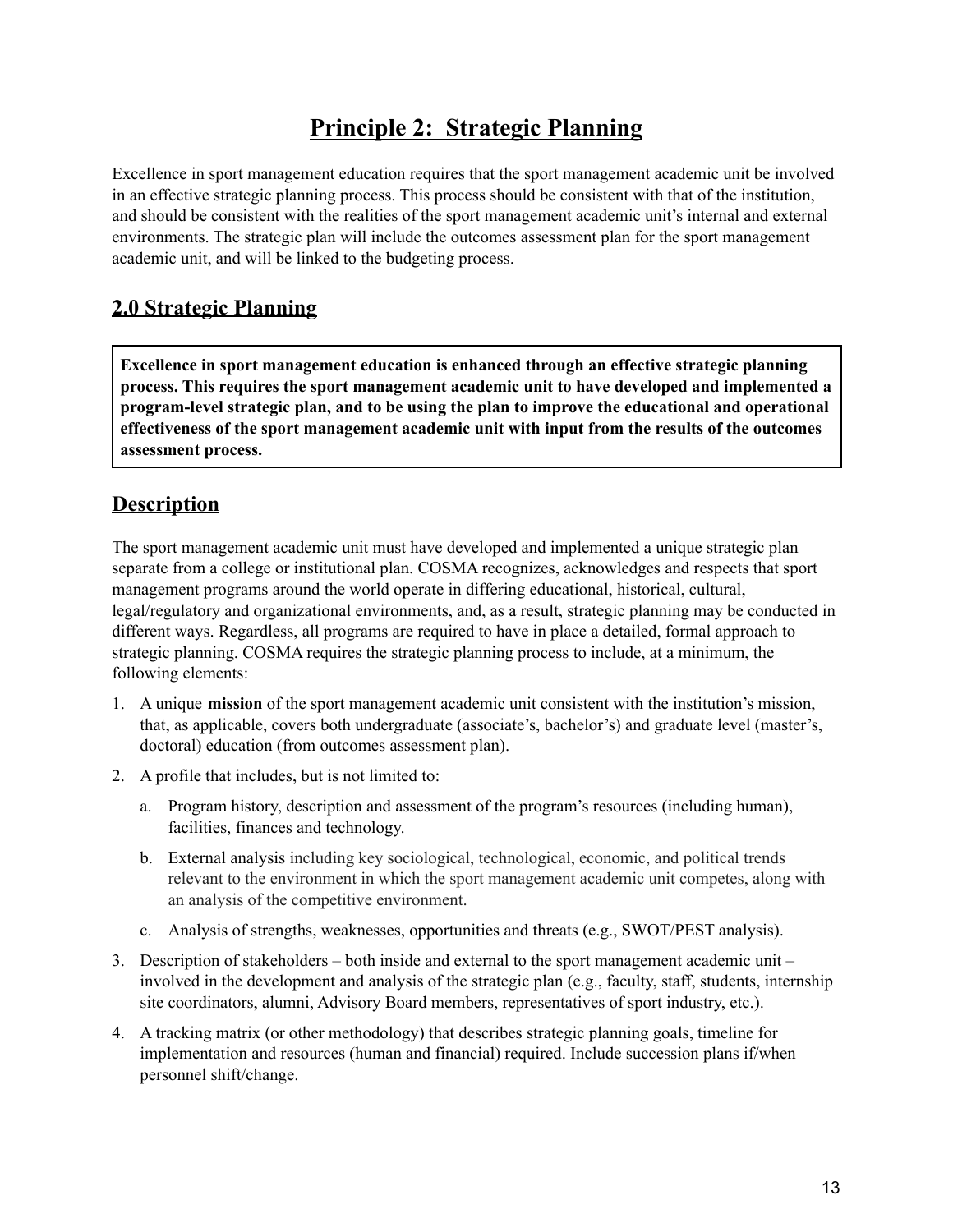- 5. Inclusion of student learning outcomes and operational effectiveness goal data from the outcomes assessment plan as that data pertains to strategic planning goals.
- 6. Summary conclusions drawn as strategic planning goals are worked on and adjustments noted, as needed.

- *1. In the Appendix, provide a copy of the strategic planning document (as outlined in this Principle's Description) and supporting documentation.*
- *2. Describe the ways in which the sport management academic unit's strategic planning process is linked to the institutional strategic plan and budgeting process.*
- *3. Describe a detailed succession plan, developed in conjunction with the Dean, Program Chair (e.g., head of sport management academic unit) and other internal and external stakeholders. Identify at least three individuals at dif erent levels who take responsibility for accreditation reporting requirements.*
- *4. Provide a statement that describes the institution's support for innovation in the sport management academic unit citing institutional-level strategic goals (or other means) by which the sport management academic unit is supported or encouraged to be innovative.*
- *5. Describe general conclusions drawn regarding the ef ectiveness of your strategic planning process in supporting excellence in sport management education, identify any changes and improvements needed in the sport management academic unit's strategic planning process and describe proposed courses of action to make those changes and improvements.*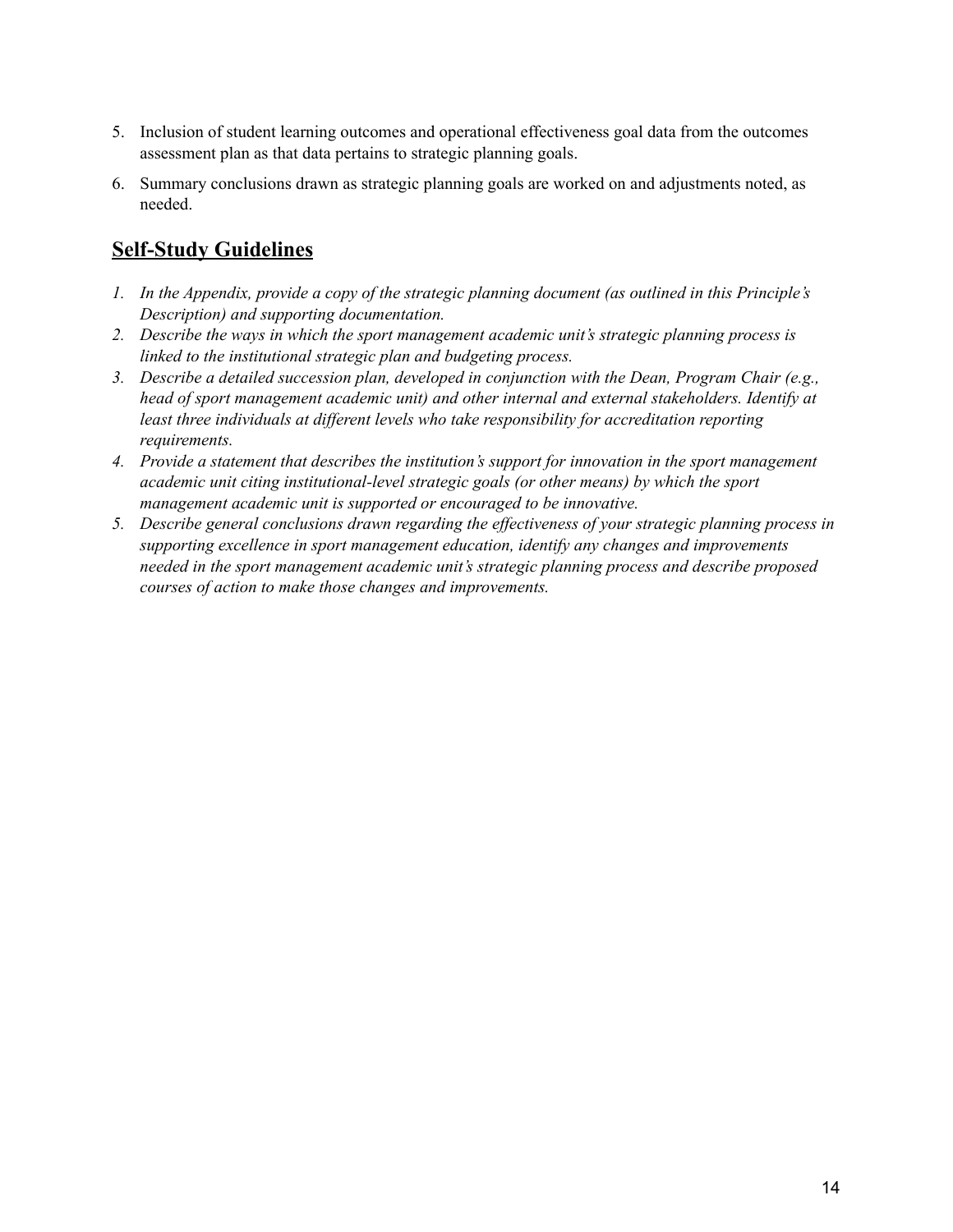# **Principle 3: Curriculum**

Principle 3 consists of six sub-Principles, as follows:

- **3.1 Program Design 3.2 Common Professional Component 3.3 General Education and Depth & Breadth of Curriculum 3.4 Curriculum Review & Improvement**
- **3.5 Master's Degree Curriculum**
- **3.6 Doctoral Degree Curriculum**

#### **3.1 Program Design**

**Excellence in sport management education requires the design of each program offered by the sport management academic unit to be consistent with current, acceptable practices and the expectations of professionals in the academic and sport management communities.**

#### **Description**

As an outcomes-based sport management accrediting body, COSMA takes a flexible approach in the evaluation of program design that recognizes the rapidly-changing world of sport management education, in which programs are designed for delivery through multiple formats, including face-to-face, online and hybrid methods. Effective evaluation of the extent to which such programs are consistent with excellence in sport management education requires the sport management academic unit to provide thorough and accurate program information in the self-study.

- *1. Describe the curricular requirements for each sport management degree program included in the accreditation review (including majors, concentrations, specializations, emphases, cognates, and tracks). If this information is included in the institution's catalog, provide the URL and page numbers for the relevant sections.*
- *2. Identify and describe all of the methods (face-to-face, online, hybrid, etc.) the sport management academic unit employs to deliver each sport management degree program included in the accreditation review.*
- *3. State the number of contact hours required to earn one unit of academic credit for each sport management degree program. If the sport management academic unit uses online or hybrid delivery modes, describe the way in which the unit defines a student contact hour, and explain the ways in which the sport management academic unit ensures that the quality of such programs is equivalent to traditionally-delivered, face-to-face programs.*
- *4. State the number of semester or quarter hours of academic work that are required to earn an associate's degree in sport management.*
- *5. State the number of semester or quarter hours of academic work that are required to earn a bachelor's degree in sport management.*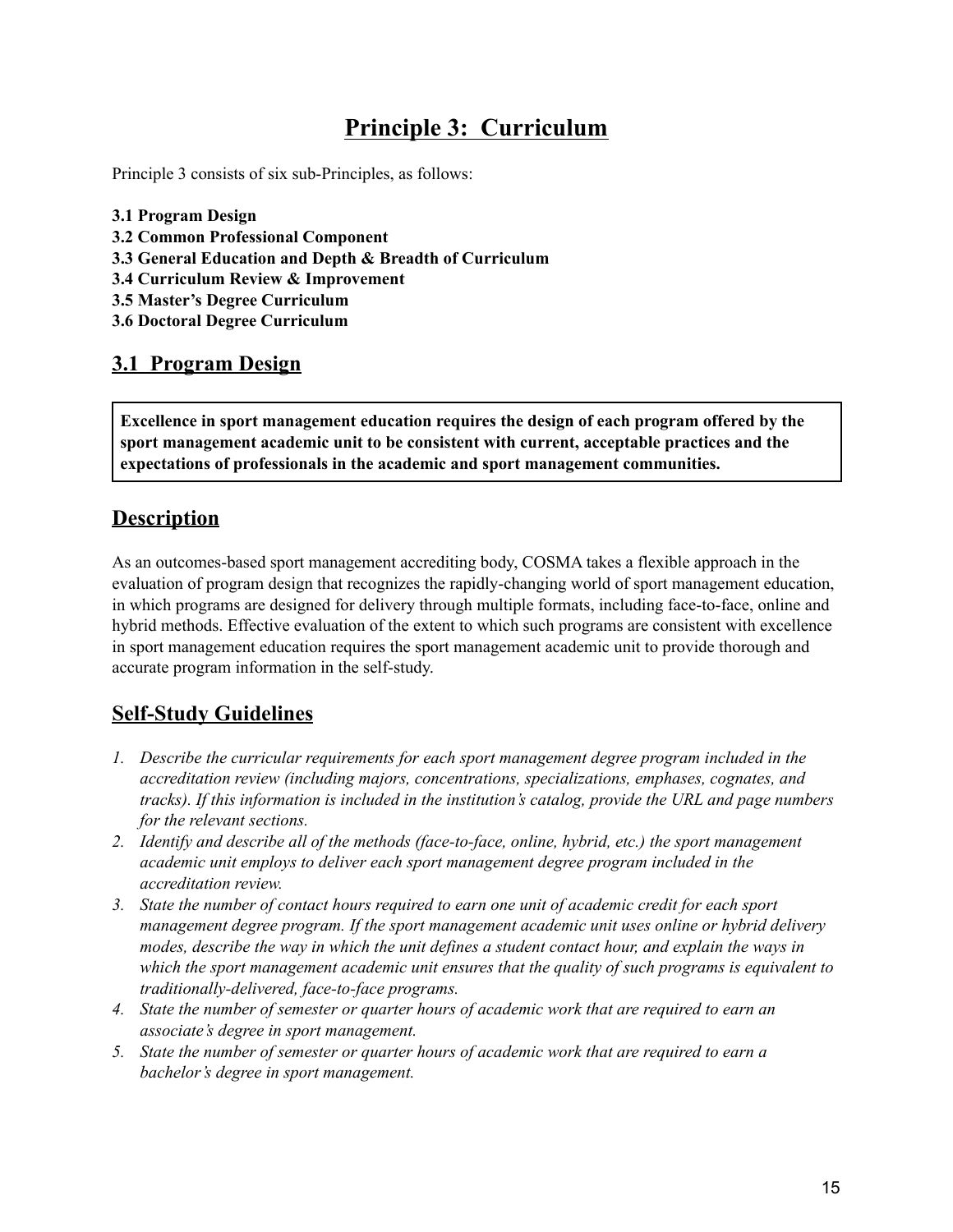- 6. State the number of semester or quarter hours of academic work that are required to earn a master's *degree in sport management.*
- 7. State the number of semester or quarter hours of academic work that are required to earn a doctoral *degree in sport management, including the dissertation.*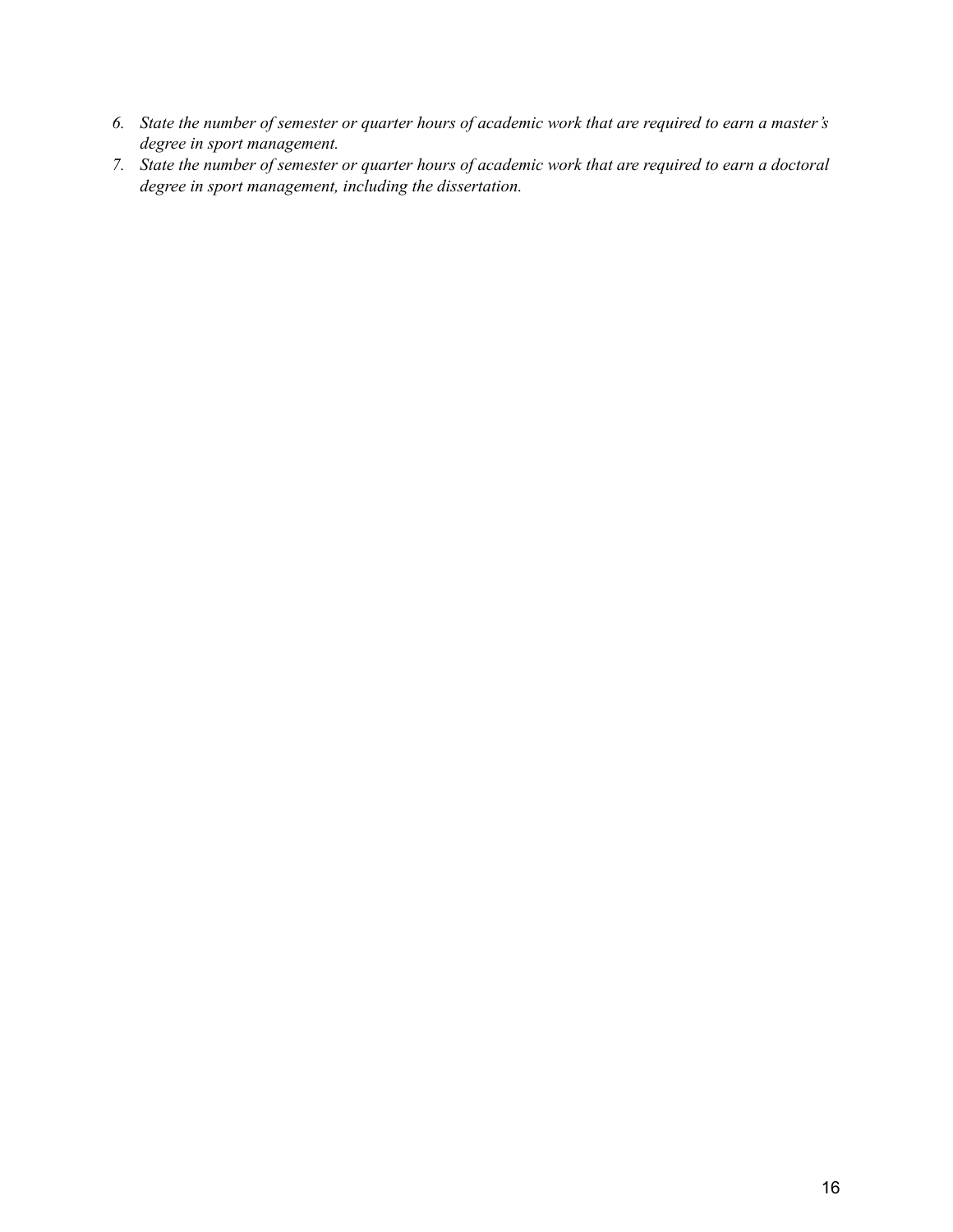#### **3.2 Common Professional Component (undergraduate only)**

**Excellence in sport management education at the undergraduate level requires coverage of the key content areas of sport management – the Common Professional Component (CPC). The CPC topic areas, as outlined below, should be adequately covered within the content of undergraduate sport management programs (associate's and bachelor's degrees). Evaluation of the "balance" within the sub-areas is based on the sport management academic unit's mission to allow maximum flexibility. For clarification of each content area, see "Definitions" in this section.**

A. Foundations of Sport and Sport Management

- 1. Definition of sport and sport management
- 2. Historical roots, social issues, psychology, evolution of sport management
- 3. Management Concepts
- 4. Governance, Policy
- 5. International Sport

B. Functions of Sport Management

- 1. Sport Operations, Event and Facilities Management
- 2. Sport Marketing, Sales and Public Relations
- 3. Sport Media and Communications
- 4. Sport Finance, Budgeting, Accounting and Economics
- C. Sport Management Environment
	- 1. Legal and Risk Management aspects of sport management
	- 2. Ethical aspects of sport management
	- 3. Diversity and sociological issues in sport management
	- 4. Technological advances in sport management
- D. Integrative Experiences
	- 1. Internship/Practical/Experiential Learning/Capstone Experience

E. Innovations (optional)

This CPC category allows your program to capture innovations in content, experiences and skills that might not otherwise be included. Consider including the following: Community/Team/Player Relations, Sport Entrepreneurship, Sport Analytics, eSports, Research, Contemporary Issues in Amateur and Professional Sport, Job Search Strategies, Professional Development, Undergraduate research, Human Resources, etc.

#### **Description**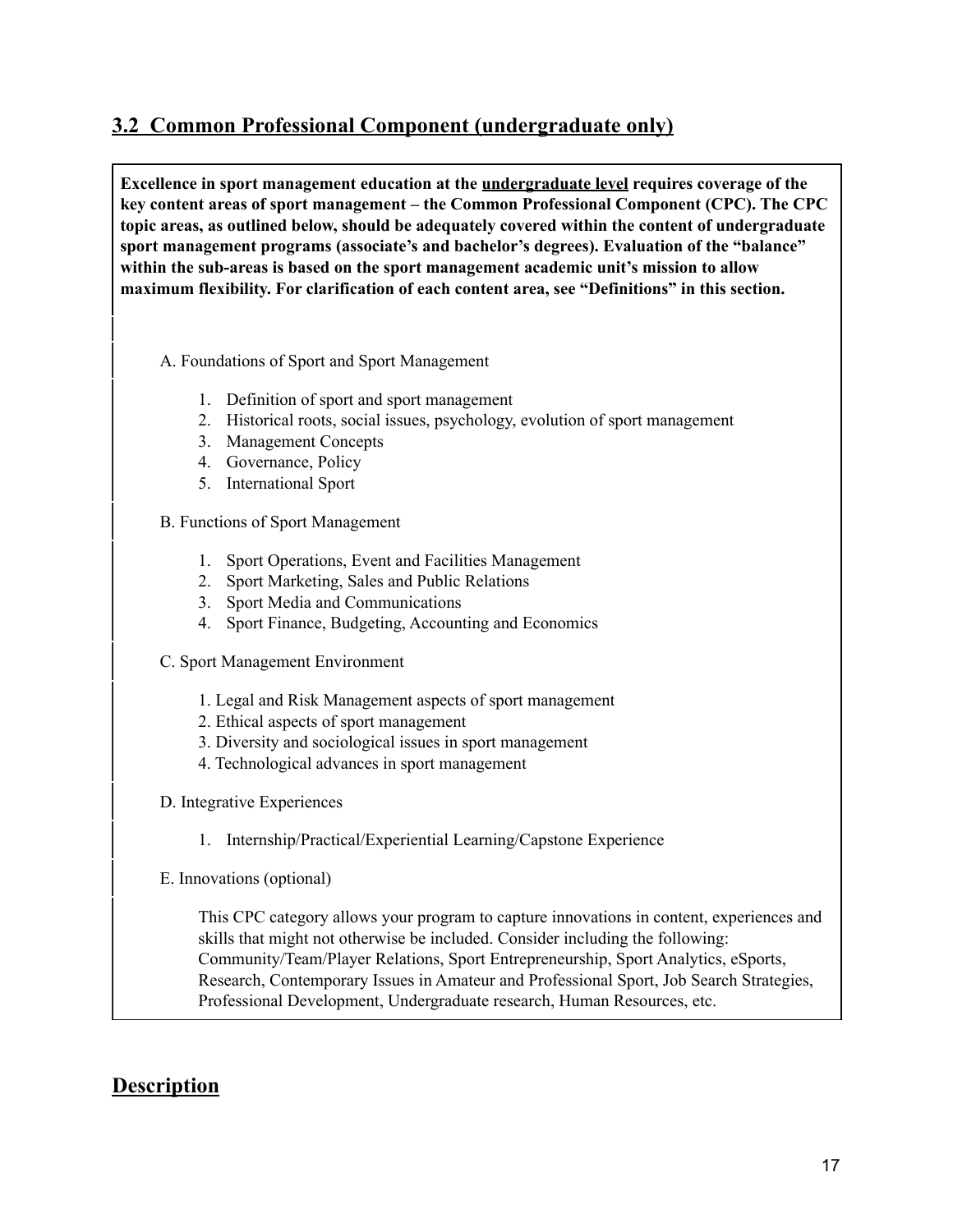COSMA expects the curricula of accredited undergraduate sport management programs to provide a broadly based, functional education in sport management. The purpose of this Principle is to ensure that the CPC topical areas are covered in undergraduate sport management programs. However, COSMA does not expect that all of the CPC topical areas will have equal contact hour coverage. COSMA understands and encourages multiple CPC areas to be covered within a single course.

*Certain specialized sport management programs at the undergraduate level may not cover all of the CPC* topical areas as a result of having a different focus than that of mainstream sport management programs. *To the extent that such specialized programs are mission-driven, academically rigorous and market-responsive, some variance from CPC topical area coverage may be justifiable. It is the responsibility of the sport management academic unit to provide appropriate rationale for any significant CPC coverage variations. Associate's degrees of ered as a "transfer pathway" to a bachelor's degree are not expected to cover all CPC areas and likely cover areas in "Foundations" and "Functions."*

Compliance with the CPC Principle is evaluated by examining the course content contained in the *required undergraduate sport management core* of all sport management programs. There is no requirement that each CPC topical area must be covered by a specific course. It is expected that the use of new technologies will be appropriately integrated into the CPC topical areas, such as social networking platforms.

For each required course in the sport management core, an Abbreviated Course Syllabus must be prepared which includes a course outline specifying the CPC topical area coverage in that course (see Abbreviated Course Syllabus Worksheet in the Appendices document). Since a course may simultaneously cover multiple topics (such as international sport covered in a foundations of sport management course), the total hours of CPC topical area coverage in a given course may in fact exceed the actual number of scheduled student contact hours.

The normal range for the contact hour totals for an individual course is 50-65 in a semester program, although for some integrative courses, the total may be higher. The normal range for the contact hour totals for an individual CPC area is from approximately 15 to over 100 in a semester program. In both cases, the assumption involves three-hour courses with 45 class contact hours during a semester.

#### **Definitions:**

#### *Foundations of Sport and Sport Management*

*Definition, historical roots, social issues, psychological, evolution -* Often covered in an "Introduction to Sport Management" course, content may include terminology and definitions of what is and is not sport, the difference between sport and leisure, career options and sub-areas that comprise sport management. *Management Concepts* — Includes theory, planning, organizing, leading, evaluating, controlling, strategic planning, human resources and decision-making.

*Governance and Policy* — Methods of oversight for and control over sports and recreation programs in schools and communities, both nationally and internationally, within amateur and professional sport. *International Sport* — A global perspective is critical for a complete understanding of sport management.

#### *Functions of Sport Management*

*Sport Operations, Event and Facilities Management* — Includes event and facility/venue operations from one game to a multi-day international event. Activities include, but are not limited to: strategic planning,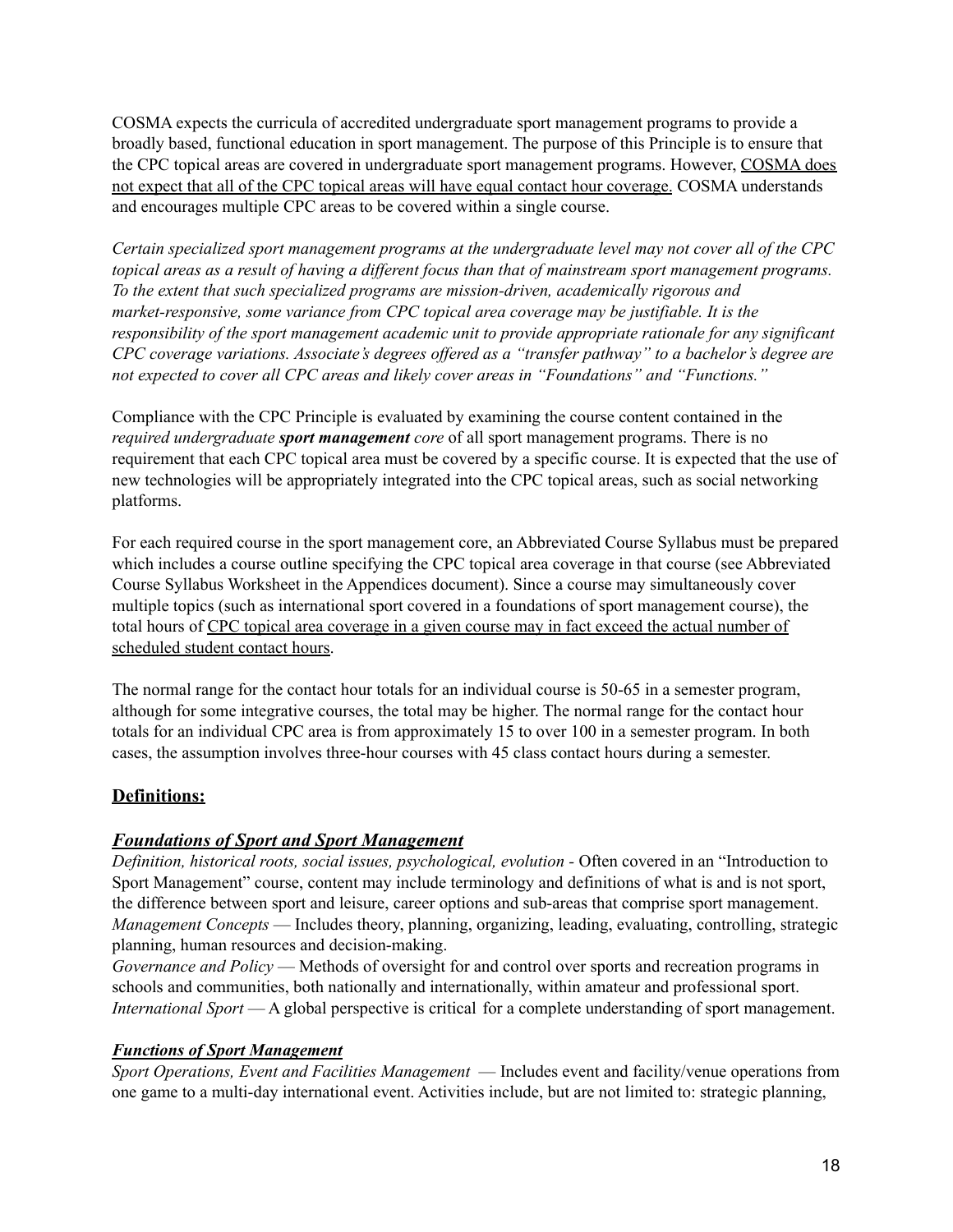emergency management, ticketing, concessions, transportation, crowd management, parking and coordination of dignitaries.

*Sport Marketing, Sales and Public Relations* — Includes promotions, sales, fundraising, advertising, branding and sponsorship. Strategies need to be created for individuals, teams and/or events, depending on the marketing needs and projections. Includes sport sales principles and philosophy, selling skills and techniques, steps in the sport selling process, prospecting, buyer motives, customer retention, closing the sale, careers in sport sales.

*Sport Media and Communications* — Includes fostering two-way communication with key stakeholders. Such communications include, but are not limited to: social media, all aspects of media guides, press releases, websites, statistical archives, record keeping and game-day obligations.

*Sport Finance, Budgeting, Accounting and Economics* — Includes budget management and financial forecasting with foundations in principles of budgeting (capital, master, departmental, line-item, zero-based, etc.), financial statements, basic accounting principles, public vs. private sources of revenue, budget reallocation and economic impact statements.

#### *Sport Management Environment*

*Legal and Risk Management aspects* — Foundation of knowledge ranging from understanding day-to-day contracts for sports participation to multi-billion dollar contracts. Negligence, risk identification, mitigation and constitutional protection.

*Ethical aspects* — Includes the ability to develop moral and ethical decision-making abilities when confronted with ethical and moral dilemmas as a sport manager or administrator. Also includes critical ethical areas such as the use of performance enhancing drugs, gambling and sports agents.

*Diversity and sociological issues* — Through its curricular activities, the sport management academic unit should ensure that students possess the knowledge, skills and experiences needed to understand and deal effectively with diversity in a diverse sport environment that include, but are not limited to: race, ethnicity, gender, sexuality, class, ability, faith, etc.

*Technological advances* — Technological advancements such as communication platforms, social media, web streaming, instant replay for officials, injury rehabilitation and social media in addition to uses of technology in the classroom to enhance and stimulate learning.

#### *Integrative Experiences*

*Internship/Practical/Experiential Learning/Capstone* — An experience that enables students to work for a sports organization, or in a sports-related office to gain useful, relevant experience for a career in the sports field. Includes experiences such as a thesis, project, comprehensive examination or course that enables a student to demonstrate the capacity to synthesize and apply knowledge.

*(Optional) Innovations (example list is not exhaustive):*

*Community/Team/Player Relations Sport Analytics eSports Research/Undergraduate Research Contemporary Issues in Amateur and Professional Sport Job Search Strategies Professional Development Career Planning Sport Entrepreneurship* – Includes steps involved in starting a sport business, sport business plan development, sport business idea generation and feasibility analysis, sport industry and market analysis,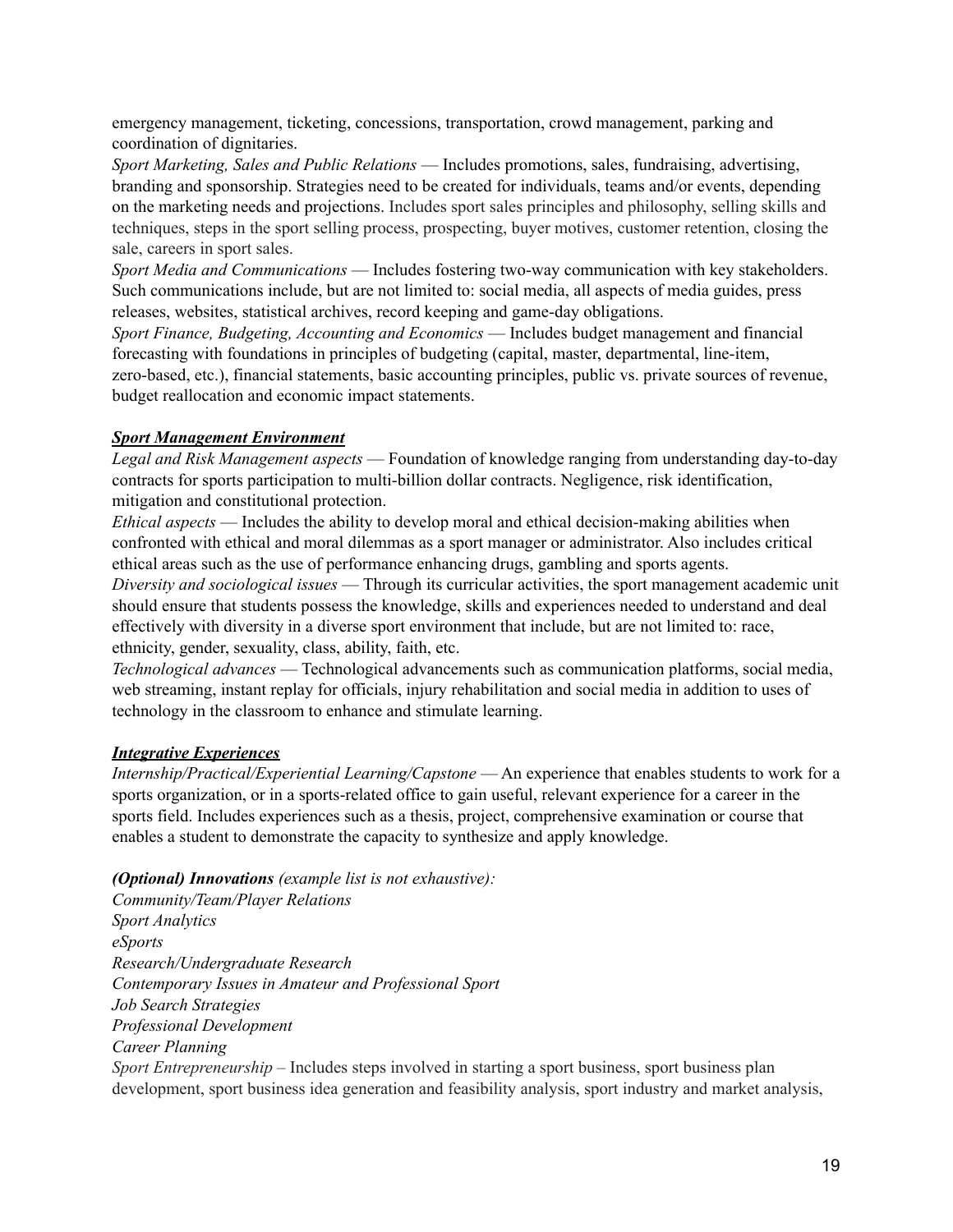creating a sport business marketing plan, assembling a management team, establishing legal structures and financial projections for the sport business.

#### **Self-Study Guidelines**

#### *Master's- and Doctoral-Level Programs: This Principle does not apply. Do not submit a CPC table.*

*Undergraduate Programs (associate's and bachelor's degrees): Compliance with this Principle is evaluated by examining the required courses in the sport management core in each degree program. In* order to identify which CPC topical areas are covered in the required course offerings, first complete an *Abbreviated Course Syllabus worksheet for each required course in the sport management core as shown in the Appendix document.*

*Associate's Programs are expected to cover only some of the CPC areas, regardless of terminal degree or transfer pathway status. Integrative Experiences (part D) are not expected for associate's degrees.*

- *1. Provide in the Appendix an Abbreviated Course Syllabus worksheet for each required course in each associate's and bachelor's degree sport management core(s).*
- *2. Provide a separate Table 1: Summary of Common Professional Component (CPC) Activity for each associate's and bachelor's-level degree program included in the accreditation review that contains a dif erent sport management core. The information in this table should be presented as shown in sample Table 1 in these guidelines. This information comes directly from the Recap section in the Abbreviated Course Syllabus worksheet. You may use either the spreadsheet worksheet or sample document below.*
- *3. Provide a narrative explaining to what degree the CPC areas are covered in your undergraduate sport management degree program(s), including any rationale for variations in CPC coverage wherein some areas are not covered or some areas have a lot of coverage.*
- *4. If the bachelor's-level programs require additional courses beyond the sport management core, you may choose to include these courses in the CPC table. This includes courses from a business core.*
- *5. (Optional) If you include student contact hours in the "innovations" column, describe how the course(s) content falls outside the pre-populated CPC areas and are important to your students' educational and/or career development.*

*Note: If required sport core course(s) are taught by an academic department outside of the sport management academic unit, include it and the contact hours within this section of the self-study (e.g., accounting taught in the Business School).*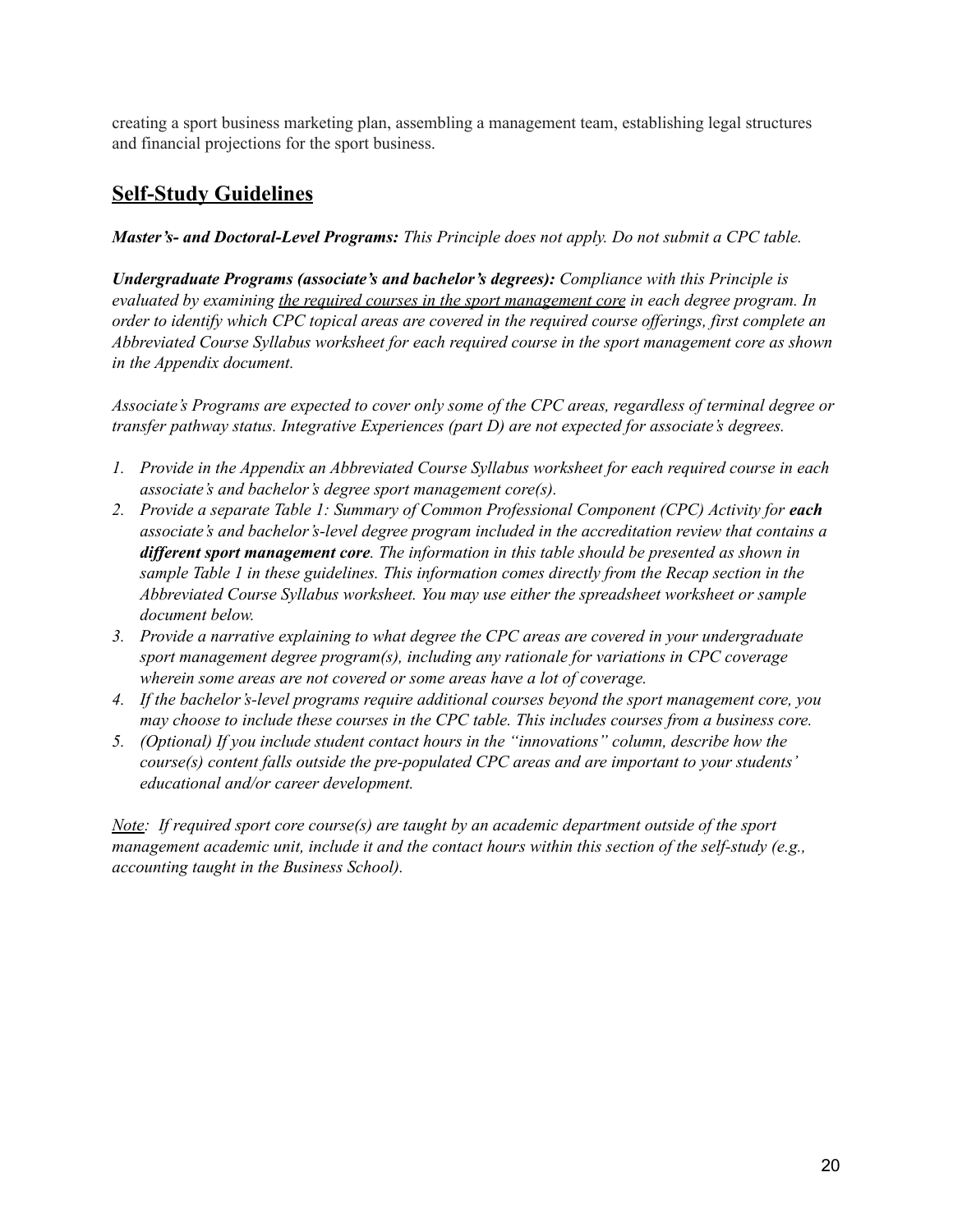| <b>CPC AREAS</b><br><b>CORE COURSES</b> | FOUN/<br>DEF/<br><b>HIST</b> | <b>MNG</b><br><b>MT</b> | G&P            | <b>INTL</b>    | <b>OPER</b><br><b>EVT</b><br><b>FM</b> | <b>MAR</b><br><b>SALE</b><br><b>PR</b> | <b>MED</b><br><b>COM</b> | <b>FIN</b><br><b>BUD</b><br><b>ACCT</b><br><b>ECON</b> | <b>LEG</b><br>RM | <b>ETH</b>     | <b>DIV</b>     | <b>TECH</b>    | INT/<br>EXP/C<br><b>AP</b> | <b>INN</b><br>$\star$ | <b>TOTALS</b> |
|-----------------------------------------|------------------------------|-------------------------|----------------|----------------|----------------------------------------|----------------------------------------|--------------------------|--------------------------------------------------------|------------------|----------------|----------------|----------------|----------------------------|-----------------------|---------------|
|                                         | A1, 2                        | A3                      | A <sub>4</sub> | A <sub>5</sub> | <b>B1</b>                              | B2                                     | B <sub>3</sub>           | <b>B4</b>                                              | C1               | C <sub>2</sub> | C <sub>3</sub> | C <sub>4</sub> | D1                         | E1                    |               |
| <b>SPMGT 101</b>                        | 42                           | $\overline{3}$          | 6              | 10             |                                        |                                        |                          |                                                        |                  |                | $\overline{3}$ | $\overline{2}$ |                            |                       | 67            |
| <b>SPMGT 105</b>                        |                              |                         |                |                |                                        | $\mathbf{1}$                           |                          |                                                        |                  | 1              |                | 5 <sup>5</sup> |                            |                       | 8             |
| <b>SPMGT 201</b>                        |                              | 10                      | 5              | 10             | 5 <sup>5</sup>                         | 5                                      | 5                        | 15                                                     | 5 <sup>5</sup>   | 5              | 5              | 5 <sup>5</sup> |                            |                       | 75            |
| <b>SPMGT 220</b>                        | 57                           | $\mathbf{1}$            | 5              | 10             |                                        |                                        |                          | $\overline{2}$                                         |                  | 3              | 20             | 15             |                            |                       | 113           |
| <b>SPMGT 230</b>                        |                              |                         |                | 5              |                                        | 25                                     | 25                       |                                                        |                  | 15             |                | 45             | 15                         |                       | 130           |
| <b>SPMGT 310</b>                        | 16                           | 18                      | $\overline{3}$ |                | 6                                      | 6                                      | $\overline{3}$           |                                                        |                  | 6              | 10             | 10             |                            |                       | 78            |
| <b>SPMGT 320</b>                        |                              | 40                      | 10             | $\overline{2}$ |                                        | 1                                      | $\overline{2}$           | $\overline{3}$                                         | $\overline{2}$   | 5              | 20             | 15             | 5 <sup>5</sup>             |                       | 105           |
| <b>SPMGT 330</b>                        | 5                            | $\overline{7}$          |                | 10             | $\overline{3}$                         | 45                                     | 5                        | $\overline{3}$                                         | $\overline{4}$   | 5              | 5              | 15             | 15                         |                       | 122           |
| <b>SPMGT 340</b>                        | 6                            |                         |                | $\overline{4}$ |                                        | 1                                      | 3                        | 50                                                     | 1                | 1              |                | 10             | 10                         |                       | 86            |
| <b>SPMGT 350</b>                        | $\overline{3}$               | 8                       |                | $\overline{3}$ | 3                                      | 5                                      | 45                       |                                                        | 5                | 5              | 5 <sup>5</sup> | 25             | 20                         |                       | 127           |
| <b>SPMGT 401</b>                        |                              | $\overline{3}$          |                |                |                                        |                                        |                          |                                                        |                  | $\overline{2}$ | $\overline{4}$ | 5              |                            |                       | 15            |
| <b>SPMGT 410</b>                        | $\overline{2}$               | 14                      |                | $\overline{4}$ | 6                                      | 20                                     | 20                       | 12                                                     | 5                | $\overline{3}$ | 5              | 15             | 20                         |                       | 127           |
| <b>SPMGT 420</b>                        | $\overline{4}$               | 23                      |                | $\overline{3}$ | 45                                     | $\overline{2}$                         | 2                        | 5                                                      | 10               | $\overline{2}$ | 6              | 5              | 5                          |                       | 113           |
| <b>SPMGT 425</b>                        | $\overline{2}$               | 9                       | 6              |                | $\overline{3}$                         | $\overline{2}$                         | 2                        |                                                        | 45               | $\overline{2}$ | 15             | $\overline{2}$ | $\overline{2}$             |                       | 91            |
| <b>SPMGT 475</b>                        | $\overline{3}$               | $\overline{4}$          | $\overline{2}$ |                | 2                                      | 2                                      | 5                        | $\overline{3}$                                         | 2                | 45             | 15             | 5              |                            |                       | 88            |
| <b>SPMGT 480</b>                        |                              | 8                       |                | 2              |                                        |                                        |                          |                                                        |                  |                | $\overline{2}$ |                |                            |                       | 265           |
| <b>TOTALS</b>                           | 140                          | 148                     | 39             | 63             | 73                                     | 116                                    | 119                      | 94                                                     | 80               | 101            | 115            | 180            | 92                         |                       |               |

#### **Table 1: Summary of Common Professional Component (CPC) Activity (Contact Hours) (Undergraduate Only) (Category names are NOT course names)**

Note: The normal range for the contact hour totals for an individual course is 50-65 in a semester program, although for some integrative courses, the total may be higher. The normal range for the contact hour totals for an individual CPC area is from approximately 15 to over 100 in a semester program. In both cases, the assumption involves three-hour courses with 45 class contact hours during a semester. This matrix is an excellent way to review the academic content of a degree program. \*Optional Category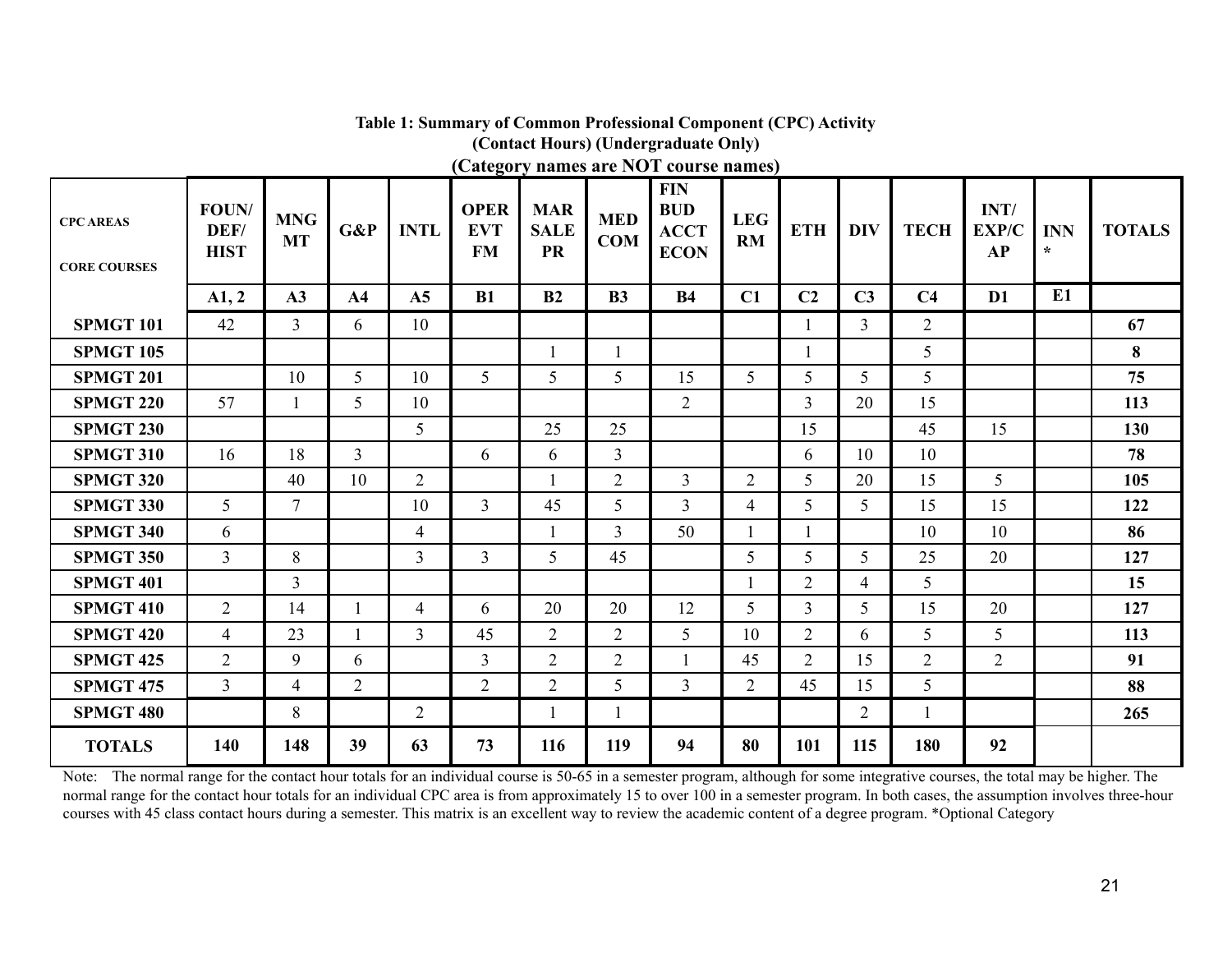## **3.3 General Education & Depth and Breadth of Curriculum (undergraduate only)**

**Excellence in sport management education at the undergraduate level requires a broad educational background on which to base collegiate sport management studies. This requires sport management students to have the general knowledge and skills to prepare them to understand and appreciate the broader historical, cultural, social, political and economic contexts in which sport management takes place and to function effectively in an ever-changing diverse global environment. Excellence in sport management education requires that undergraduate sport management degree programs include sufficient advanced courses to prepare students for careers and/or further study. In areas of sport management specialization, breadth and depth beyond the common professional component areas should be demonstrated. Normally, a minimum of 20 percent of the total credits for a bachelor's degree and 30 percent for an associate's degree should be dedicated to sport management courses.**

## **Description**

General education requirements normally include (1) general knowledge in the traditional areas of the liberal arts such as the humanities, arts and social and physical sciences and (2) general skill areas such as written and verbal communication, analytical, information literacy, quantitative, computer and information technology and appropriate language skills.

Each institution establishes the general education requirements for associate's and bachelor's degrees. For COSMA purposes, general education consists primarily of non-sport management courses in traditional liberal arts areas such as the humanities, arts and social and physical sciences, which are required of all bachelor's degree-seeking students. General education should comprise a significant proportion (normally at least 33 percent) of the total credits required for a bachelor's degree.

Undergraduate degree programs should: (1) have content-specific courses taught specifically in sport management, (2) require appropriate prerequisites and curriculum mapping (3) offer students opportunities to demonstrate breadth and depth of knowledge in the area of sport management.

COSMA recognizes, acknowledges and respects the fact that sport management academic units around the world operate in differing educational, historical, cultural, legal/regulatory and organizational environments, and, as a result, students may acquire the general education requirements comprising a broad-based education in different ways. For example, some academic institutions have formal general education requirements that must be met in order for students to graduate with a bachelor's degree. These requirements provide students with the necessary general knowledge and skills education. In other cases, as in some European countries, students acquire general knowledge and skills through thirteen years of education prior to entering college or university. In whatever way it is obtained, sport management students must be equipped with a broad educational background that will prepare them to be successful in their sport management studies and to be responsible, knowledgeable and capable global citizens.

#### **Self-Study Guidelines**

*Master's Degree and Doctoral Programs: This Principle does not apply.*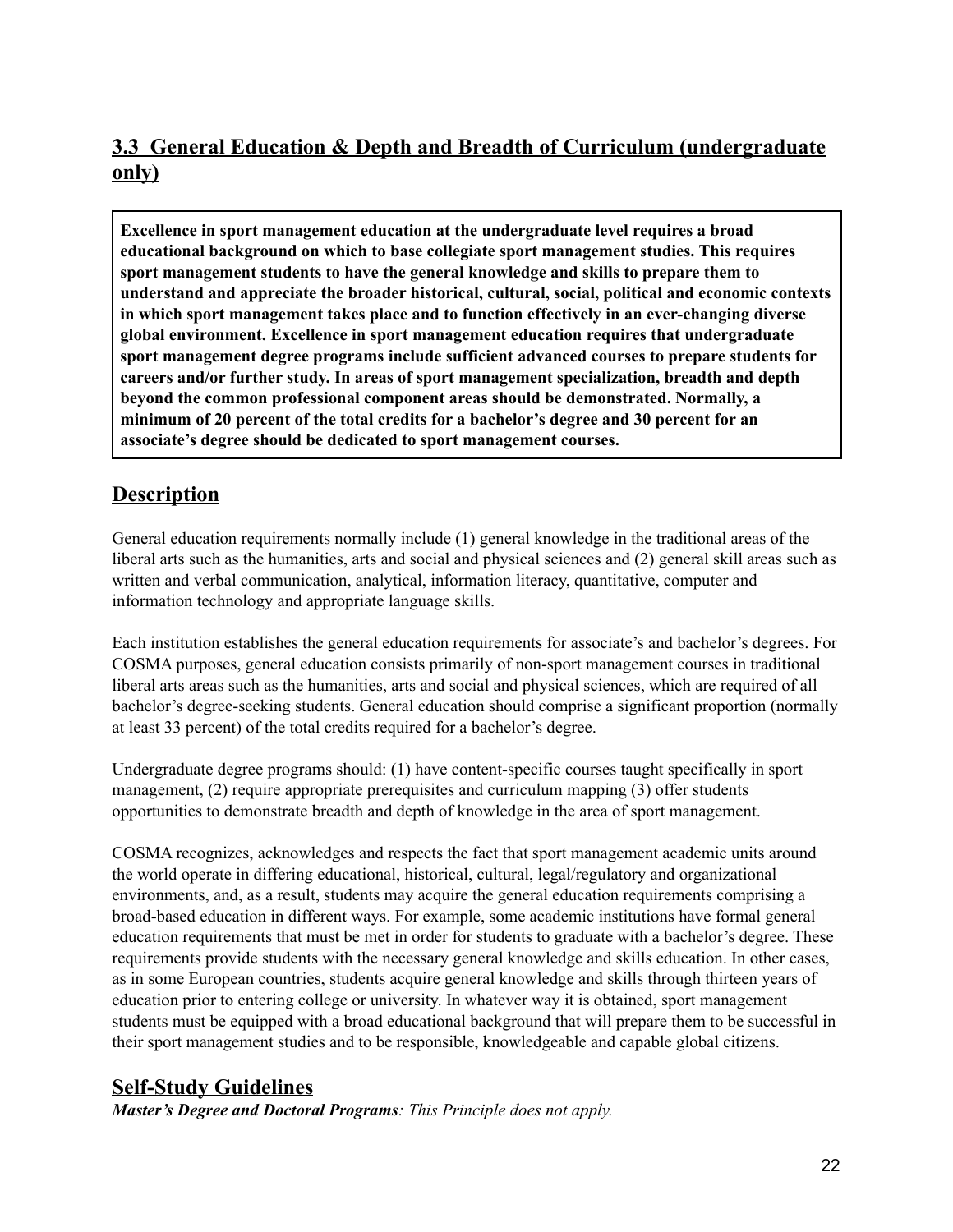- *1. Cut and paste the description of the institution's general education requirements and provide the URL and page numbers for the section in the institution's catalog. Indicate which general education courses also count toward the required sport core courses.*
- *2. Provide Table 2: Undergraduate Curriculum Composition. The table should include both the number of credit hours in the institution's general education requirements and the percentage of the total number of credits required for graduation for each associate's and bachelor's level sport management program(s) included in the accreditation review.*
- *3. If any bachelor's degree program requires less than 20 percent sport management courses or less than 30 percent for associate's degrees, provide the rationale.*
- *4. Describe the remedial and developmental programs employed by the institution to assist undergraduate students in acquiring the basic skills (e.g., written composition and quantitative skills) necessary to be successful in their studies.*

*Note: Contact COSMA headquarters for additional information pertaining to this Principle if your institution does not have a formal general education requirement.*

|                                                                 | <b>MINIMUM</b><br><b>CREDIT</b><br><b>HOURS IN</b><br><b>GENERAL</b><br><b>EDUCATION</b> |        |            | <b>SPORT MGMT CREDIT HOURS</b><br><b>SPORT MGMT</b><br><b>CORE</b><br><b>REQUIREMENTS</b> |                | <b>REQUIREMENTS</b><br><b>BEYOND CORE</b> |            | <b>GENERAL</b><br><b>ELECTIVES</b><br><b>CREDIT</b><br><b>HOURS</b> | <b>CREDIT</b><br><b>HOURS</b><br><b>REQUIRED</b><br><b>FOR</b><br><b>GRADUATION</b> |
|-----------------------------------------------------------------|------------------------------------------------------------------------------------------|--------|------------|-------------------------------------------------------------------------------------------|----------------|-------------------------------------------|------------|---------------------------------------------------------------------|-------------------------------------------------------------------------------------|
|                                                                 | <b>Hrs</b>                                                                               | Pct    | <b>Hrs</b> | Pct                                                                                       | <b>Hrs</b>     | Pct                                       | <b>Hrs</b> | Pct                                                                 |                                                                                     |
| Sport<br>Management<br>Bachelor's<br>Degree                     | 40                                                                                       | 33.33% | 40         | 33.33%                                                                                    | 12             | 10%                                       | 28         | 23.33%                                                              | 120                                                                                 |
| 30<br>50%<br>20<br>Sport<br>Management<br>Associate's<br>Degree |                                                                                          | 33%    | 6          | 10%                                                                                       | $\overline{4}$ | $7\%$                                     | 60         |                                                                     |                                                                                     |

**Table 2: Undergraduate Curriculum Composition**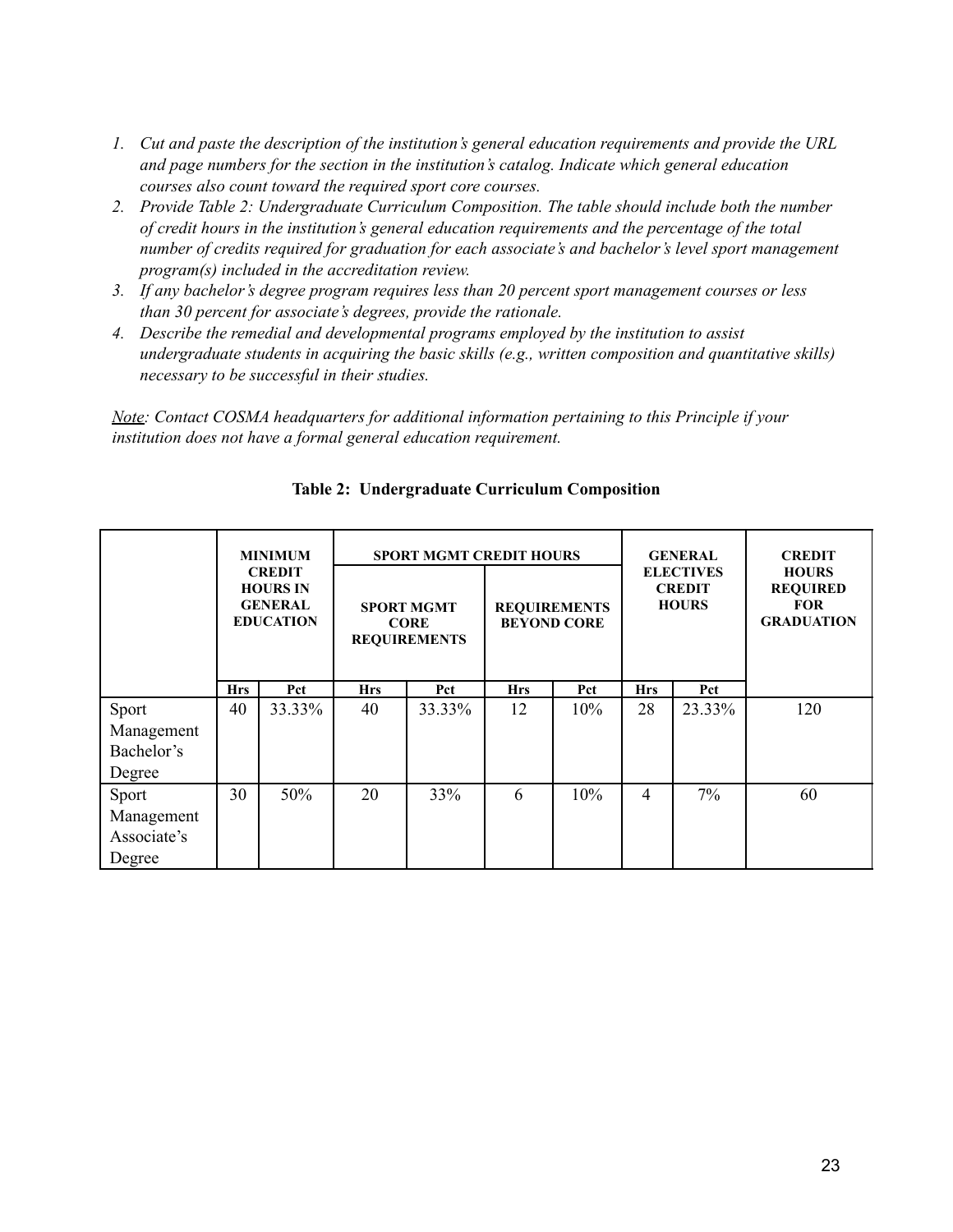#### **3.4 Curriculum Review and Improvement**

**Excellence in sport management education requires curricula that are both current and relevant. Curriculum review and improvement, therefore, should be an ongoing process that is supported by outcomes assessment, the results of which are used to ensure academic quality and excellence in the sport management programs.**

#### **Description**

Sport management faculty should participate in the continuous review of curricula and recommend changes and improvements as deemed appropriate. It is essential that assessment of student learning outcomes be used in this review process.

In addition, periodic surveys should be conducted of graduates, and the employers of interns or graduates, to obtain information with which to assess the success of degree programs in meeting the needs of students and the demands of employers. The results of the review and assessments should be used to identify the changes and improvements that are needed, if any, in the academic degree programs.

#### **Self-Study Guidelines**

- *1. Describe the process for changing your curriculum or developing a new degree program for your sport management academic unit. Include the following:*
	- *a. Describe the process of continuous evaluation of sport management courses.*

*b. Document the involvement of your faculty in the periodic review of sport management degree programs and curricula and involvement in the evaluation of the institution's general education program.*

*c. Describe how your alumni, employers of interns and graduates, the sport management community and other outside groups are involved in the periodic review of your sport management programs and curriculum.*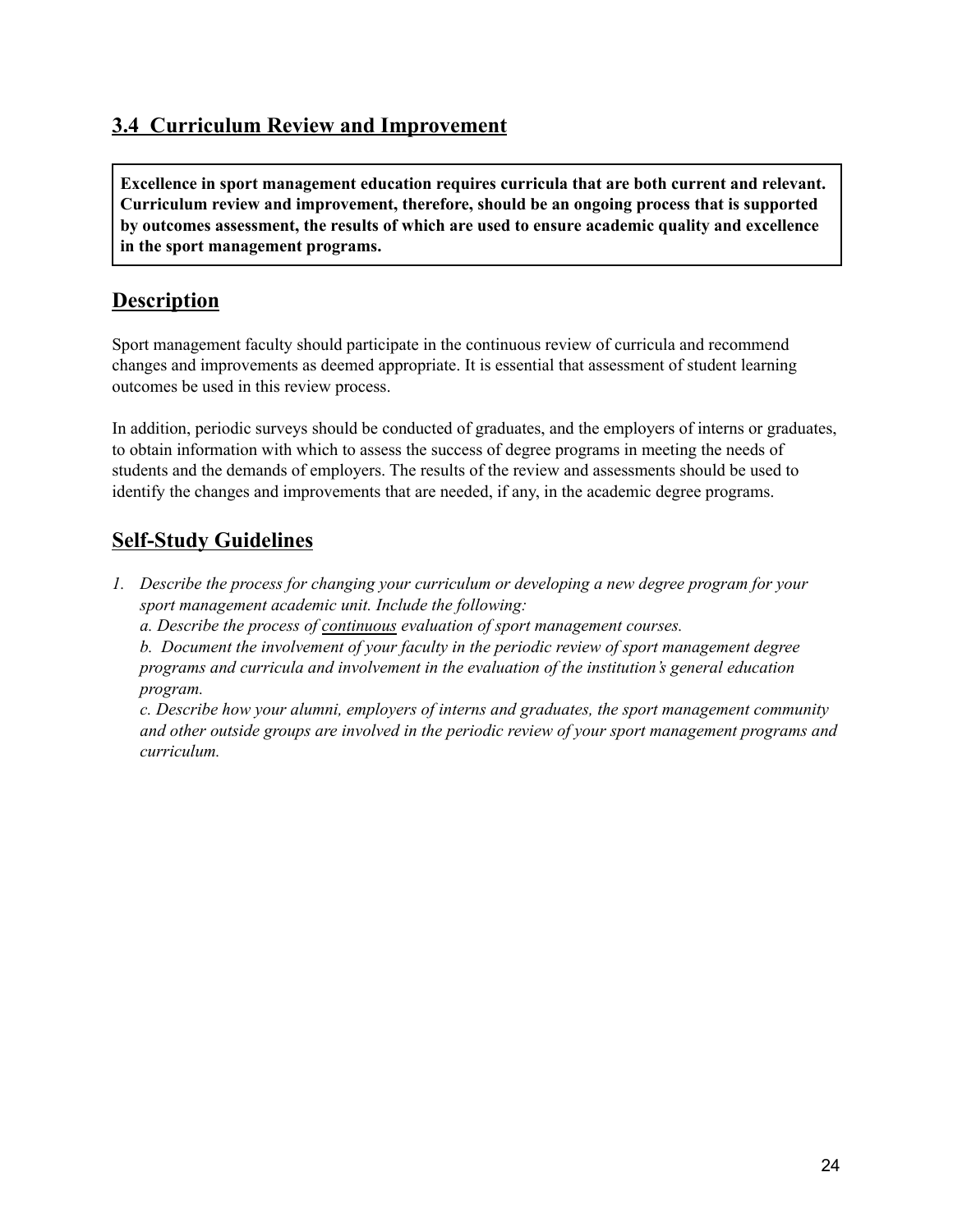### **3.5 Master's Degree Curriculum**

**Master's degree programs in sport management should require a minimum of thirty semester credit hours (forty-five quarter hours) of graduate-level course work or at least 50 percent of the total credit hours. These courses should be beyond the undergraduate Common Professional Component (CPC) courses and in courses normally reserved for graduate students.**

### **Description**

For the purposes of COSMA accreditation, the review of master's-level sport management degree programs is based in part on the academic unit's published outcomes. The level of graduate courses should go beyond the undergraduate CPC courses; advanced, graduate-level courses in sport management fields of study. For students entering the graduate-level sport management programs who have not completed an undergraduate sport management degree or who have not taken the CPC-equivalent of the undergraduate sport management core prior to enrolling in the program, a mechanism must be in place to prepare students for graduate-level courses in those programs.

- *1. List all master's-level sport management degree programs included in the accreditation review.*
	- *a. Provide a copy of/cut and paste the stated curricular requirements for the degree programs and the page numbers and current web address in the catalog describing the requirements.*
	- *b. Include the required number of course credit hours of graduate-level work for each degree program. For any degree programs requiring fewer than thirty semester hours (forty-five quarter hours or fifty percent of the total credit hours), provide a rationale as to why.*
	- *c. Identify the masters-level courses not reserved exclusively for graduate students.*
- *2. Provide syllabi for all required courses in the "sport core." Write a narrative addressing the following:*
	- *a. How are CPC areas covered for incoming students whose undergraduate degree is not in sport management?*
	- *b. How does the "sport core" for the master's degree program support the academic unit's mission?*
	- *c. What practical/experiential learning are students af orded?*
	- *d. For programs with both a sport management undergraduate degree program and a master's degree: How do you ensure the master's degree coursework goes beyond what is provided in your undergraduate program?*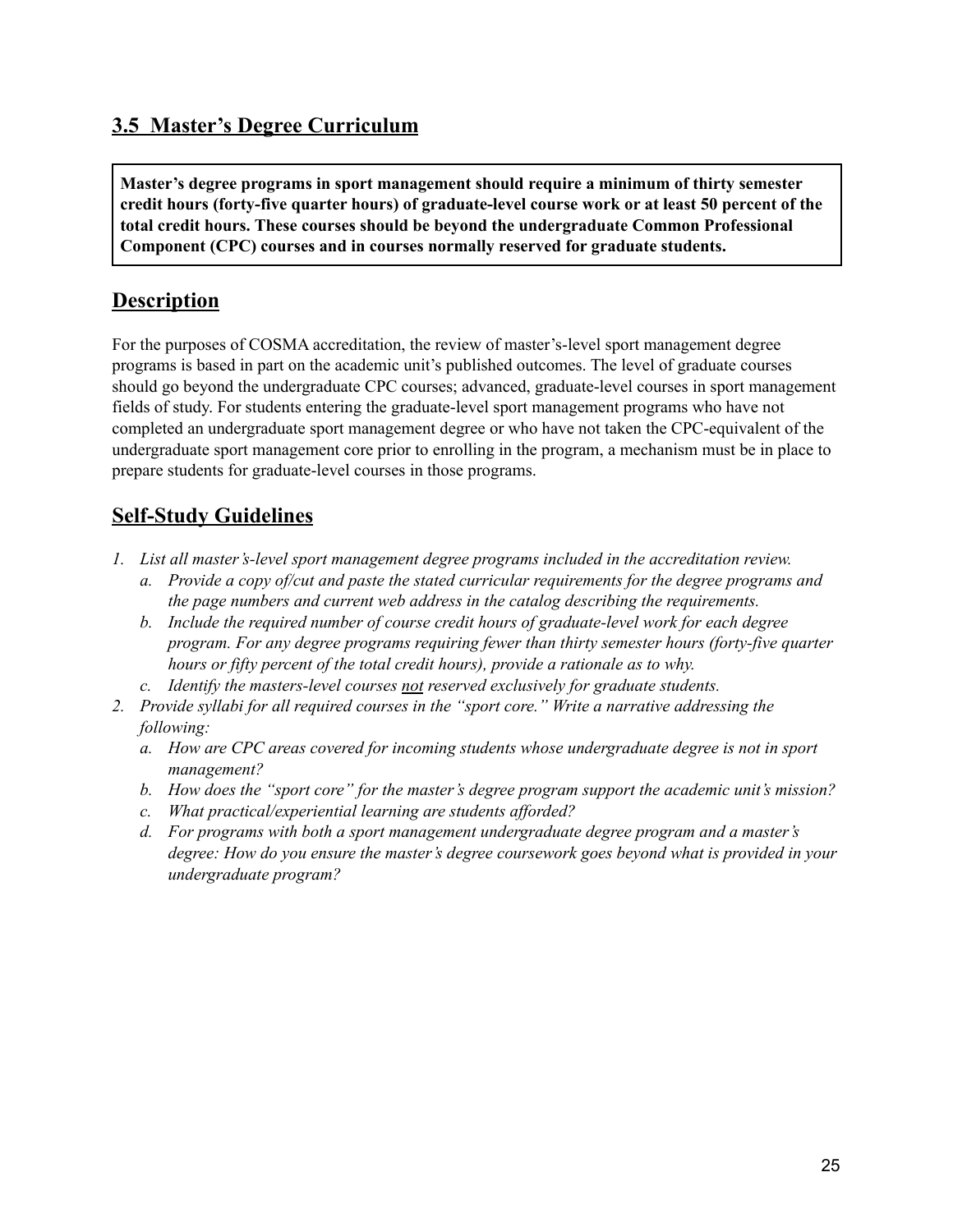#### **3.6 Doctoral Curriculum**

**Excellence in academic quality in sport management education requires the curricula of doctoral-level programs in sport management to prepare students to make significant contributions to the academy.**

#### **Description**

Requirements for doctoral-level sport management degree programs must include scholarly and professional activities designed to advance the student substantially beyond the educational accomplishments of a master's-level degree program. In addition, professional ethics relevant to the purpose of the degree should be emphasized in the program. COSMA expects the curricula of accredited doctoral-level programs in sport management to be appropriate to the broad-based goals and mission of the academic unit and to contribute to the development of doctoral degree students into individuals capable of contributing to the academy. All doctoral-level courses should be rigorous and challenging. While it is acceptable for doctoral students to take some master's-level courses, a substantial percentage of the required course work should be in courses reserved for doctoral students. In addition, doctoral education requires a substantial research component, including courses in statistical and research methods and a rigorous research project (i.e., thesis or dissertation).

#### **Self-Study Guidelines**

*Upon request, make available to the site visit team completed theses/dissertations for their review.*

- *1. Provide syllabi for all doctoral courses (a URL or place in the Appendix).*
- *2. For each doctoral-level sport management degree program, describe the ways in which the curriculum contributes to the professional and scholarly development of the doctoral students. Include a description of the ways in which ethical principles and pedagogy are reinforced through the curriculum and administrative policies of the program.*
- *3. Provide an analysis of the curricular requirements for the doctoral-level sport management degree program that lists each course, indicates whether the course is reserved for doctoral students and provides the percentage of courses in the program taken only by doctoral students.*
- *4. Describe the research components of the doctoral-level sport management degree program. Indicate the percentage of the total hours required for the degree program dedicated to courses in statistical and research methods and to a rigorous research project such as a thesis or dissertation.*
- *5. Describe any areas of specialization taught within the doctoral program. Include options or requirements for preparing students to be future faculty.*
- *6. Describe the requirements and parameters for doctoral students to participate as teaching/research, graduate assistants.*
- *7. Indicate who the current doctoral advisor(s) are and their specialty(s).*
- *8. Provide a copy of the dissertation manual (a URL or place in the Appendix).*
- *9. Indicate the average length of time students spend in the doctoral program by years and months.*
- *10. Describe the ways in which you are handling the coverage of the undergraduate CPC topics for non-sport management students entering the doctoral sport management degree program.*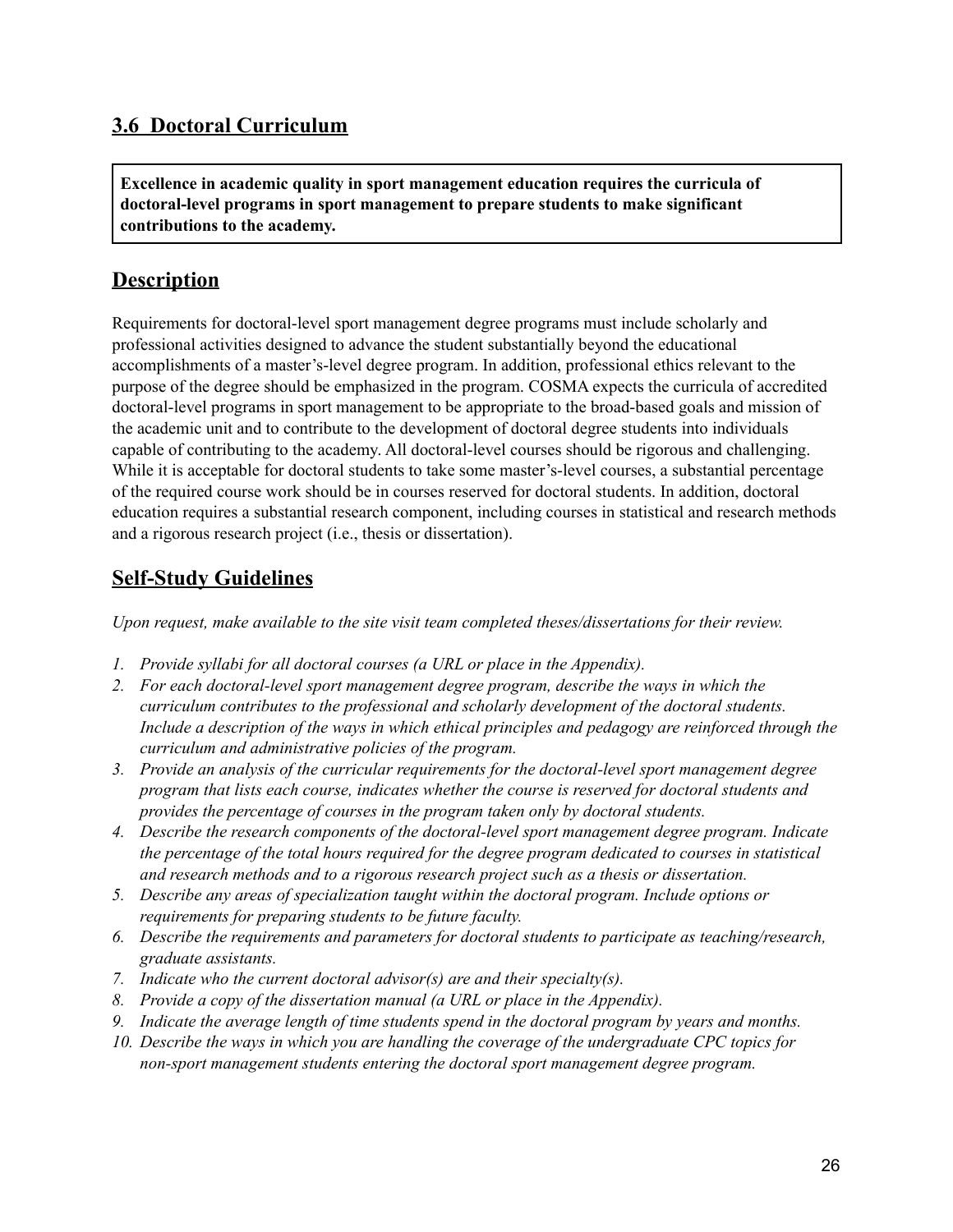# **Principle 4: Faculty**

Each institution seeking COSMA accreditation must (1) ensure that its programs are supported by qualified and competent faculty, (2) have an effective method for recruiting faculty, (3) evaluate faculty based on defined criteria, (4) provide support for faculty development and scholarly activity and (5) foster an academic climate conducive to academic quality, innovation and excellence in teaching and learning.

Principle 4 consists of five sub-Principles, as follows:

**Principle 4.1: Faculty Qualifications Principle 4.2: Faculty Load Principle 4.3: Program Coverage Principle 4.4: Faculty Evaluation Principle 4.5: Faculty Development and Policies**

#### **4.1 Faculty Qualifications**

**Excellence in sport management education requires highly qualified faculty. To ensure sport management programs are properly supported, a high percentage of the undergraduate and master's-level student credit hours sponsored by the sport management program will be taught by doctorally- and professionally-qualified faculty members. All faculty will be at least minimally qualified, including associate's level faculty. At the doctoral level, all doctoral student credit hours will be taught by doctorally-qualified faculty.**

#### **Description**

COSMA believes high-quality teaching depends on highly-qualified faculty who are capable of providing opportunities for student learning and who are active in professional and scholarly activities. This Principle requires extensive academic preparation for faculty, including, but not limited to, holding graduate degrees in the sport management fields in which they teach. COSMA also recognizes the importance and applicability of degrees in collateral fields such as health sciences, education, law, business, sports medicine and the social sciences. Furthermore, faculty members with appropriate practical and professional experience are encouraged to be part of the sport management program. COSMA recognizes that preparation for effective teaching is a lifelong task and such preparation, emphasizing content as well as pedagogical (or andragogical) skills, is enhanced by the teaching experience itself, which should be considered in evaluating faculty qualifications.

The graduate degrees used to establish faculty credentials should be earned degrees awarded by institutions having appropriate recognized national institutional accreditation (or its equivalent) or by institutions with recognized program accreditation in sport management.

For the purposes of evaluating the portfolios of faculty members to determine compliance with this Principle, the following definitions apply:

To be considered doctorally-qualified to teach, a faculty member may: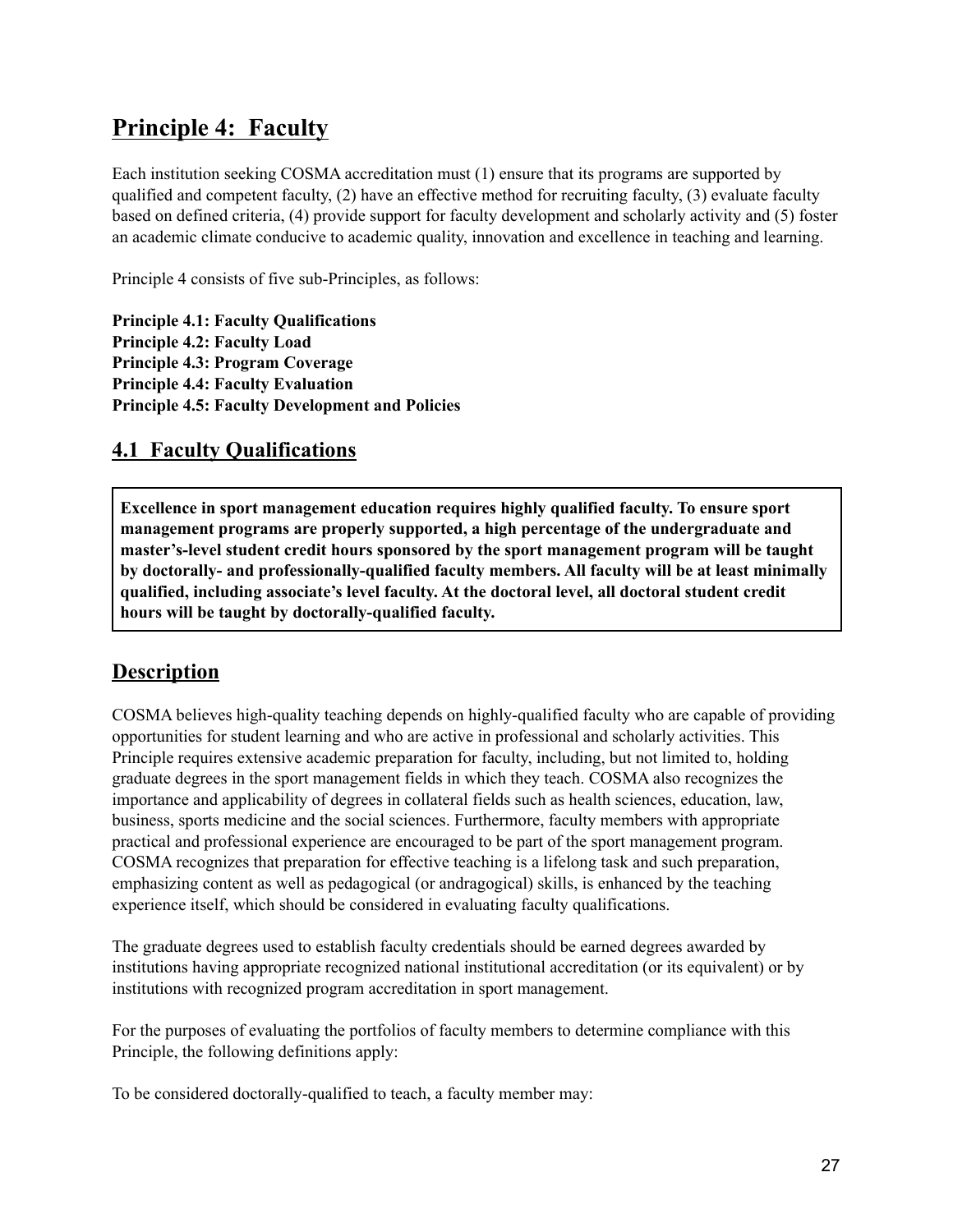- Hold an earned doctorate in a field of sport with a major, minor, concentration, specialization, or emphasis in the area of assigned teaching responsibilities; or
- Hold an earned doctorate in a field of sport, and also be professionally-qualified in the area of assigned teaching responsibilities; or
- Hold a juris doctorate and teach in the areas of legal environment of sport and/or sport law; or
- Hold a juris doctorate and a sport-related master's degree, and teach in the areas of legal environment of sport, sport law, and/or another area that contains significant legal content; or
- Hold an earned out-of-field doctorate<sup>1</sup> along with a sufficient combination of graduate course work in the area of assigned teaching responsibilities, professional experience, scholarly achievements, and extensive and substantial documented successful teaching experience at the college level in the area of assigned teaching responsibilities.

To be considered professionally-qualified to teach, a faculty member may:

- Have completed all coursework required for a Ph.D., Ed.D., DSM, or DBA in sport, passed the general comprehensive examinations, but has not completed a dissertation with a major, minor, concentration, specialization, or emphasis in the area of assigned teaching responsibilities; or
- Hold a master's degree in a sport-related field and professional certification (e.g. ATC, NSCA, ACE, ACSM, etc.) appropriate to the area of assigned teaching responsibilities; or
- Hold a master's degree in a sport-related field, and professional and management experience in work directly related to the area of assigned teaching responsibilities; or
- Hold a master's degree in a sport-related field, and have completed a special post-graduate training program especially designed to improve the faculty member's knowledge and teaching skills in the area of the assigned teaching responsibilities; or
- Hold a master's degree, and have professional and management experience in work directly related to the area of assigned teaching responsibilities.

Minimum Qualifications for Colleges and Universities: The minimum qualification for a faculty member is a master's degree in a field appropriate to the area of assigned teaching responsibilities. A sport management academic unit may make an exception to this minimum requirement only in emergency cases or special situations where the faculty member has unique qualifications to meet that specialized need.

Minimum Qualifications for Community Colleges: The minimum qualification for a faculty member is a bachelor's degree in a field appropriate to the area of assigned teaching responsibilities.

ALL full-time and part-time faculty members teaching courses in the sport management academic unit need to be accounted for in responding to this Principle. In addition to full-time sport management faculty, the definition of full-time faculty includes full-time visiting professors, full-time adjunct faculty and full-time faculty with administrative loads, such as department chairs. Part-time faculty include adjuncts, administration and staff teaching on an adjunct basis and full-time faculty from other units teaching part-time in sport management programs.

The program should provide the site visit team with a justification and a portfolio on the qualifications of any faculty member with an out-of-field doctorate and for any faculty member who is not either

<sup>1</sup> Generally, any doctorate other than a Ph.D., Ed.D., DBA or DSM in a sport content field is considered, for sport accreditation purposes, to be an out-of-field doctorate. Out-of-field doctorates include non-content-area Ph.D.s, such as a Ph.D. in higher education administration; or interdisciplinary degrees, such as a Ph.D. in leadership.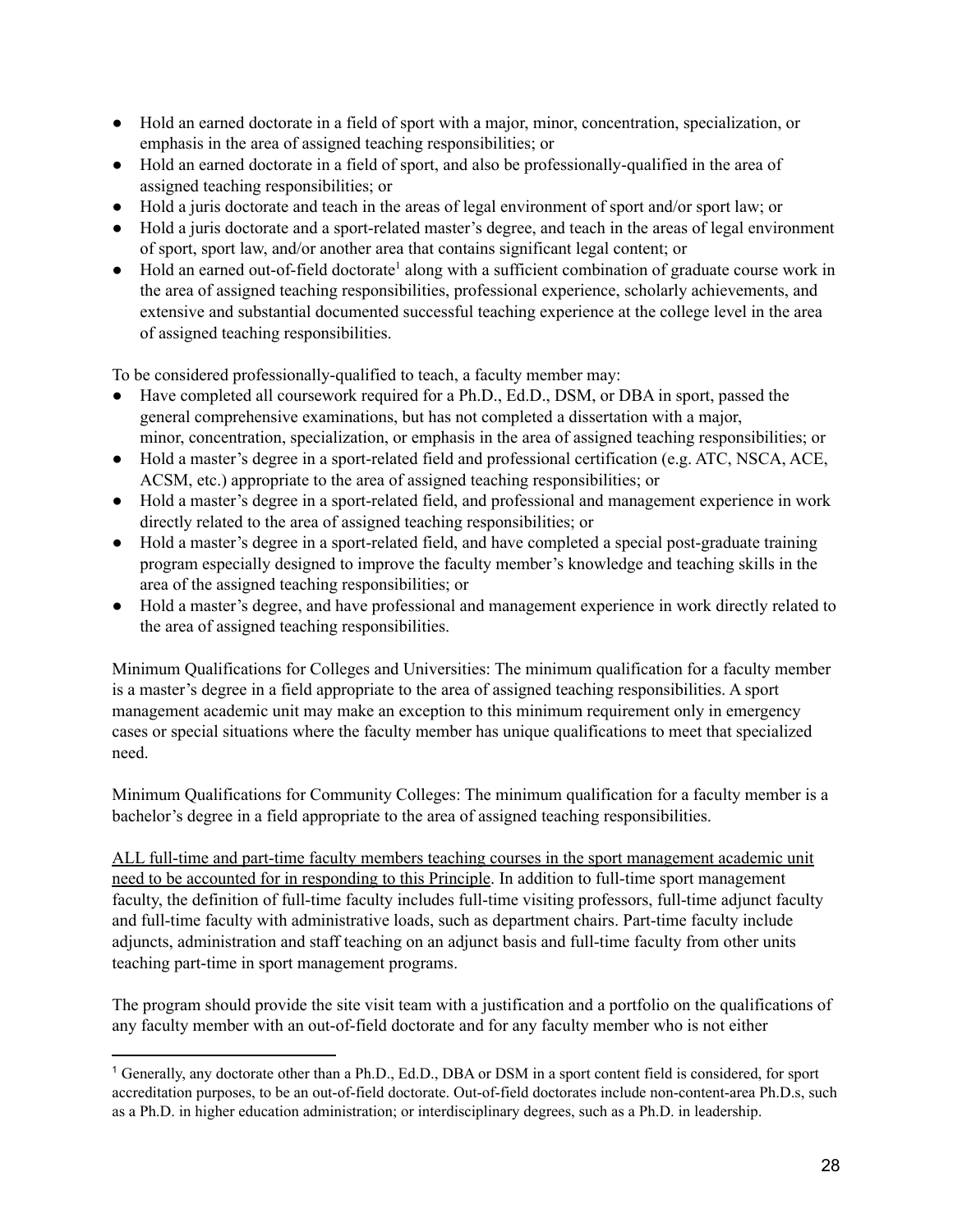doctorally- or professionally- qualified. The program will provide complete transcripts of all graduate work taken by faculty, if requested by the site visit team. A portfolio consists of:

- 1. Current vita.
- 2. Transcripts of all graduate work. Graduate courses that relate to the discipline(s) in which the faculty member is teaching should be highlighted.
- 3. A descriptive statement of each faculty member's teaching, professional and consulting experience.

- *1. Provide a current vita for ALL full- and part-time sport management faculty members in the Appendix (see definition above).*
- *2. Provide the URL(s) and/or the catalog page number(s) that describe the academic credentials of each full-time and part-time faculty member.*
- *3. Prepare and submit Table 3: Faculty Qualifications. All faculty who teach sport management-coded courses must be included, even if they are from another academic unit, with full- and part-time faculty members listed separately in alphabetical order. When a faculty member teaches at more than one program level (undergraduate, masters, doctoral), list each program level on a separate line under the heading "Program Level." In determining whether a faculty member is doctorally-, professionally-, or minimally-qualified, see the definitions above (4.1, Description).*
- *4. For each full-time faculty member indicated to be either doctorally- or professionally-qualified in a teaching discipline outside of their degree discipline(s), provide a brief rationale for this qualification status (if applicable).*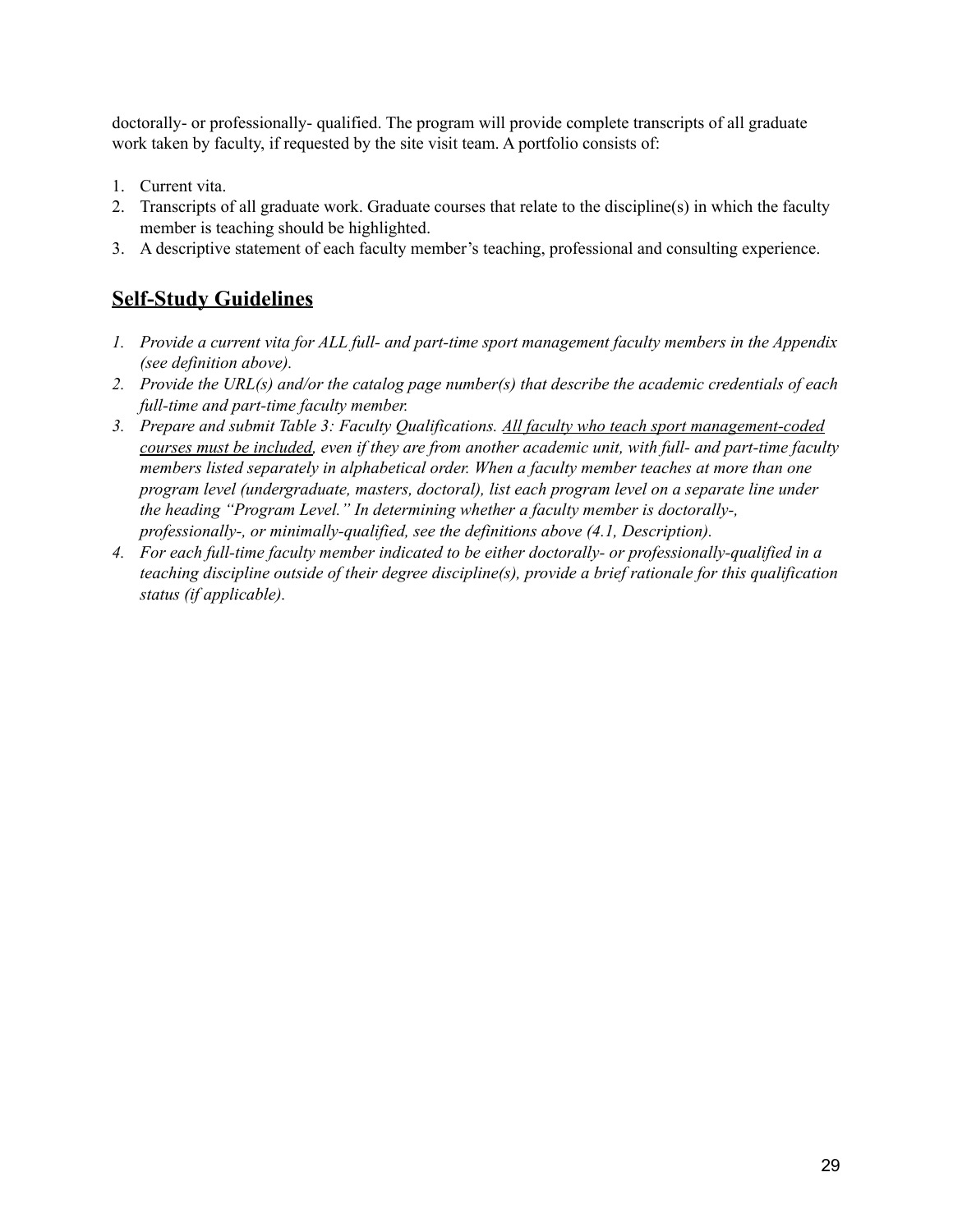#### **Table 3: Faculty Qualifications**

| <b>FULL-TIME</b><br><b>FACULTY</b> | <b>YEAR OF</b><br><b>HIRE</b> | <b>HIGHEST</b><br><b>DEGREE</b><br><b>EARNED/AREA OF</b><br><b>STUDY</b> | <b>PROGRAM</b><br><b>LEVEL</b>                                     | <b>LEVEL OF</b><br><b>QUALIFICATION</b> | <b>ASSIGNED AREAS OF TEACHING</b> |
|------------------------------------|-------------------------------|--------------------------------------------------------------------------|--------------------------------------------------------------------|-----------------------------------------|-----------------------------------|
| Brown, K.                          | 2021                          | MA, Sport Management                                                     | Undergrad<br>Masters                                               | Prof<br>Prof                            | Intro to SM Ethics                |
| Kisk, B                            | 2017                          | PhD, Sport Leadership                                                    | Undergrad<br><b>Masters</b><br>Doctoral                            | Doct<br>Doct<br>Doct                    | Sport Governance                  |
| Link, Y.                           | 2005                          | PhD, Sport Business                                                      | Associate's<br>Bachelor's<br><b>Masters</b><br>Masters<br>Doctoral | Doct<br>Doct<br>Doct<br>Doct<br>Doct    | <b>International Sport</b>        |
| True, D.                           | 2010                          | EdD, Education                                                           | Associate's<br>Bachelor's                                          | Doct<br>Doct                            | Ethics<br>Venue Management        |
| Worhall, E.                        | 2020                          | <b>MBA</b>                                                               | Associate's<br>Bachelor's                                          | Prof                                    | Economics<br>Finance<br>Marketing |
| Zilche, K.                         | 2013                          | JD                                                                       | Bachelor's<br>Master's<br>Doctoral                                 | Doct<br>Doct<br>Prof                    | Sport Law                         |
| <b>PART-TIME</b><br><b>FACULTY</b> |                               |                                                                          |                                                                    |                                         |                                   |
| Baker, C.                          | 2015                          | PhD, Sport Marketing                                                     | Bachelor's<br><b>Masters</b><br>Doctoral                           | Doct<br>Doct<br>Doct                    | Ethics<br>Marketing               |
| Thomas, T.                         | 2016                          | PhD, Sport Communications                                                | Associate's<br>Masters                                             | Doct<br>Doct                            | Operations<br>Commun.             |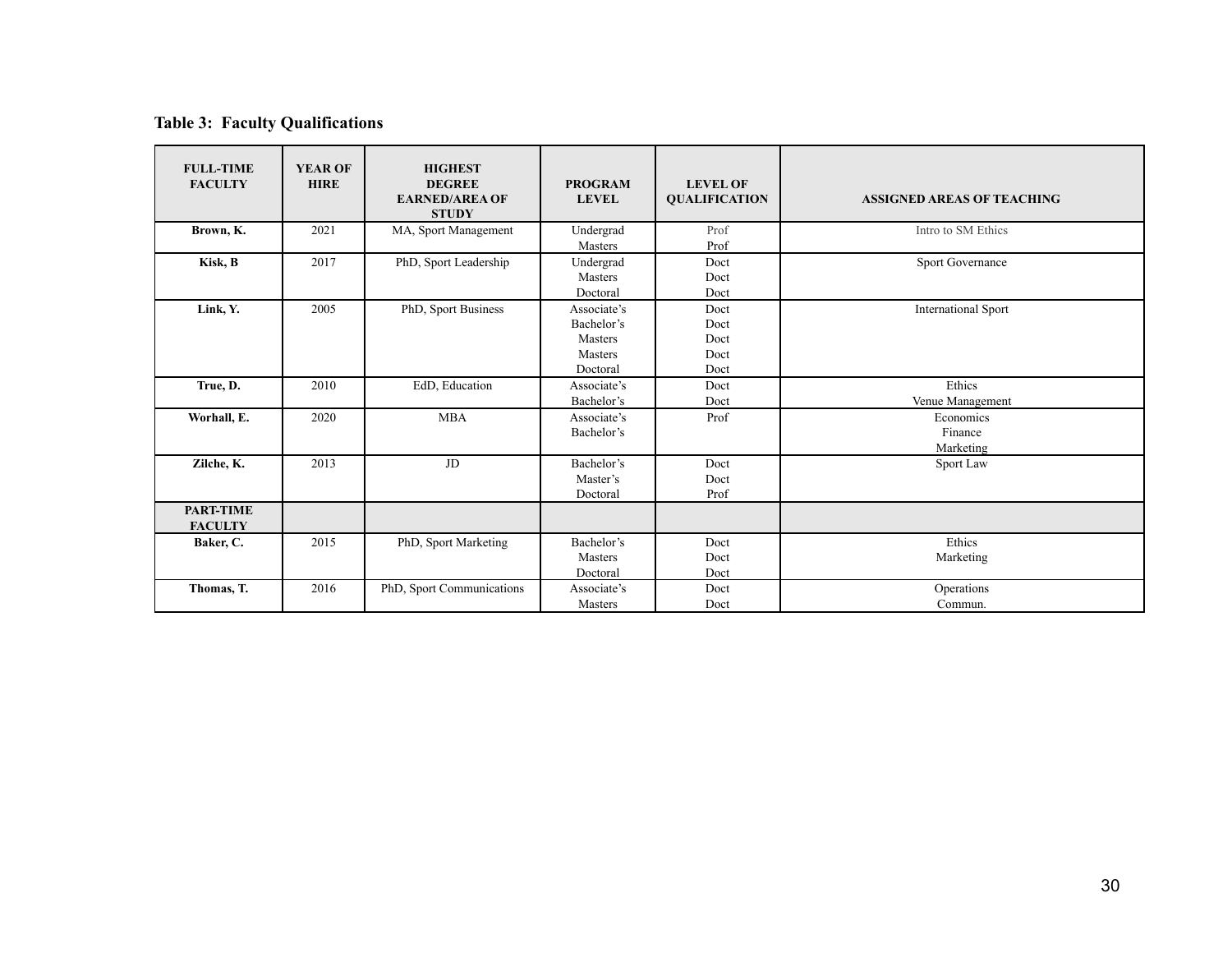#### **4.2 Faculty Load**

**Excellence in sport management education and academic quality requires that faculty members have adequate time to devote to teaching, service and scholarly activity. Therefore, a faculty member should not be expected to teach an excessive number of credit hours per academic term, nor should a faculty member be expected to have an excessive number of course preparations per academic term. Appropriate reductions in teaching loads or professional responsibilities should be provided for faculty members who teach graduate courses; have significant administrative or service duties; manage accreditation process(es); direct multiple graduate theses, projects, or dissertations; or are engaged in extensive approved research.**

#### **Description**

Excellence in teaching is related to appropriate faculty workloads. If workloads are excessive, it is likely that student learning outcomes, as measured by the outcomes assessment process, will be adversely affected.

#### **Self-Study Guidelines**

- *1. Provide the URL/cut and paste the institutional policy that determines the normal teaching load of* full time faculty, the ways in which policies are administered in terms of overloads and extra pay for *overloads and any variations between the academic load policies used in the sport management academic unit and other academic units of the institution.*
- *2. Prepare Table 4: Teaching Load and Student Credit Hours Generated. Only include information for the program level(s) for which your sport management academic unit is seeking accreditation. For example, if you have only an associate's or bachelor's degree program, only provide information in the first set of columns.*

*In preparing the table, full and part-time faculty members should be shown alphabetically and grouped separately. The table should account for all student credit hours taught in the sport management degree program during the self-study period—both required and elective sport management courses. Determine the qualification level of each faculty member for the courses taught. Totals, by faculty qualification level (doctorally, professionally, and minimally) are shown as well as a total for undergraduate, master's degree and doctoral-level student credit hours. If the institution operates on a quarter system, the table will require a slight modification to include three quarters rather than two semesters. This table should also include the number of sections, course preparations and disciplines taught by each faculty member.*

- *3. Referring to Table 4: Teaching Load and Student Credit Hours Generated, explain any deviations between actual teaching loads and the institution's academic load policy.*
- *4. Cut and paste the institutional policy on teaching loads for part time faculty.*
- *5. List all faculty members who receive reductions in teaching loads for other professional responsibilities, such as leading an accreditation process, and indicate the amount of the reduction and the reasons.*
- *6. Describe how internships and student advising are handled in relation to faculty teaching load and research expectations.*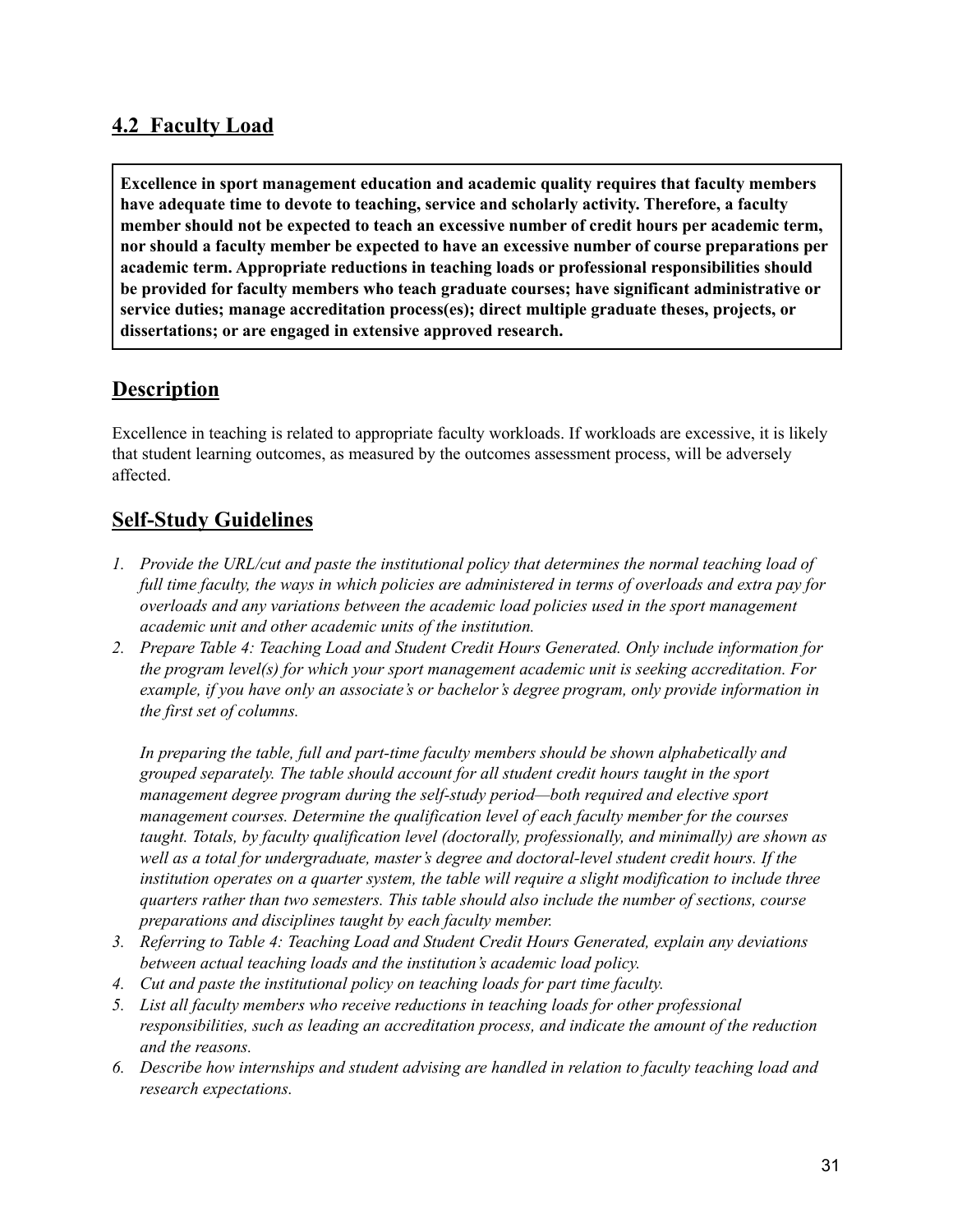7. Explain how the current number of full- and part-time faculty is sufficient to manage all aspects of *program operations (e.g., teaching, administrative duties, advising, professional development, scholarly activities, accreditation processes, etc.). Provide a rationale if additional faculty resources are needed.*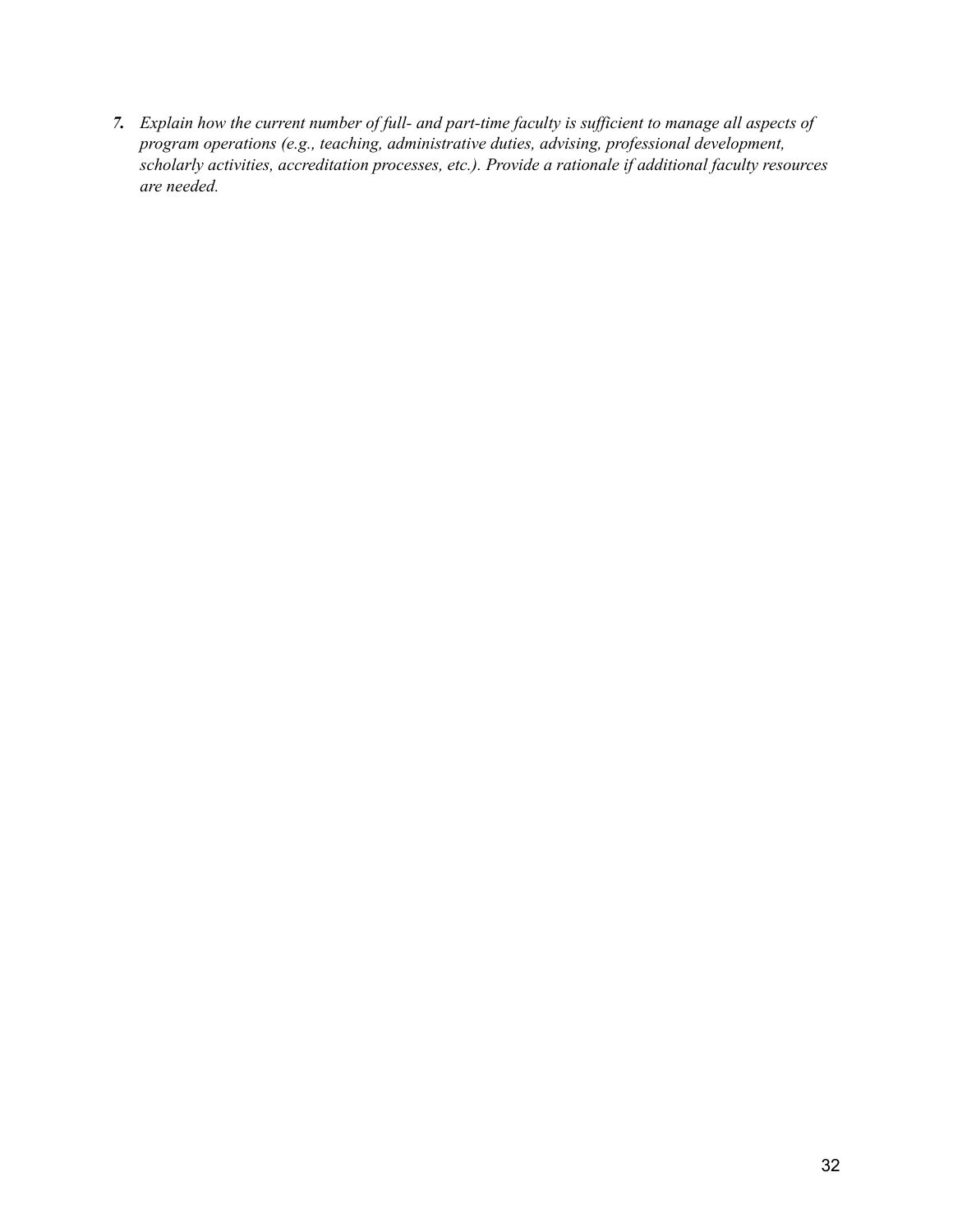| <b>FACULTY</b><br><b>Fall Semester</b><br><b>MEMBER</b>   |                                                                               |           | <b>Spring Semester</b> |                |                |           | <b>Qualification Level</b><br>(Associate's<br>Bachelor's) |      | <b>Qualification Level</b><br>(Masters) |                | <b>Qualification Level</b><br>(Doctoral) |           |           |           |           |     |           |              |
|-----------------------------------------------------------|-------------------------------------------------------------------------------|-----------|------------------------|----------------|----------------|-----------|-----------------------------------------------------------|------|-----------------------------------------|----------------|------------------------------------------|-----------|-----------|-----------|-----------|-----|-----------|--------------|
|                                                           | <b>UG</b>                                                                     | Mas       | Doc                    | # of           | # of           | <b>UG</b> | <b>Mast</b>                                               | Doc  | #of                                     | $#$ of         | Doct                                     | Prof      | Min       | Doct      | Prof      | Min | Doct      | Prof         |
| <b>Full-Time</b>                                          | <b>CH</b>                                                                     | <b>CH</b> | <b>CH</b>              | <b>Sec</b>     | Prep           | <b>CH</b> | <b>CH</b>                                                 | CH   | <b>Sec</b>                              | Prep           | <b>CH</b>                                | <b>CH</b> | <b>CH</b> | <b>CH</b> | <b>CH</b> |     | <b>CH</b> | <b>CH</b>    |
| Brown, K                                                  | 490                                                                           |           | 20                     | $\overline{4}$ | $\overline{2}$ | 300       |                                                           | 33   | 4                                       | 3              |                                          | 790       |           |           |           |     | 53        |              |
| Kisk, B                                                   | 207                                                                           |           | 18                     | $\overline{4}$ | 3              | 183       | 84                                                        | 21   | $\overline{4}$                          | 3              | 390                                      |           |           | 84        |           |     | 39        |              |
| Link, Y                                                   | 267                                                                           | 66        |                        | 3              | 2              | 246       | 87                                                        |      | 3                                       | $\overline{2}$ | 513                                      |           |           | 153       |           |     |           |              |
| True, D                                                   | 213                                                                           |           |                        | $\overline{4}$ | 3              | 381       |                                                           |      | $\overline{4}$                          | $\overline{2}$ | 81                                       | 513       |           |           |           |     |           |              |
| Worhall, E                                                | 378                                                                           |           |                        | $\overline{4}$ | 3              | 258       |                                                           |      | 4                                       | $\overline{2}$ |                                          |           | 636       |           |           |     |           |              |
| Zilche, K                                                 | 300                                                                           | 99        |                        | $\overline{4}$ | 3              | 336       | 75                                                        |      | 4                                       | 3              | 636                                      |           |           | 99        | 75        |     |           |              |
| Part-Time                                                 |                                                                               |           |                        |                |                |           |                                                           |      |                                         |                |                                          |           |           |           |           |     |           |              |
| Baker, C                                                  | 48                                                                            |           | 15                     |                |                | 69        |                                                           |      |                                         |                |                                          | 117       |           |           |           |     | 15        |              |
| Thomas, T                                                 | 141                                                                           |           | 12                     | $\overline{2}$ | 3              | 120       | 81                                                        |      | 2                                       | $\overline{2}$ |                                          | 261       |           |           | 81        |     | 12        |              |
| <b>Totals</b>                                             | 204                                                                           | 165       | 65                     | 26             | 20             | 1893      | 327                                                       | 54   | 26                                      | 18             | 1620                                     | 1681      | 636       | 336       | 156       |     | 119       | $\mathbf{0}$ |
| Total credit hours taught by doctorally-qualified faculty |                                                                               |           |                        |                |                |           |                                                           | 1620 |                                         |                | 336                                      |           |           | 119       |           |     |           |              |
|                                                           | Total credit hours taught by doctorally- and professionally-qualified faculty |           |                        |                |                | 3301      |                                                           |      |                                         | 492            |                                          |           | 119       |           |           |     |           |              |
|                                                           | Total credit hours taught-by program level                                    |           |                        |                |                |           |                                                           |      |                                         | 3973           |                                          |           | 492       |           | 119       |     |           |              |

#### **Table 4: Teaching Load and Student Credit Hours Generated**

Column Headings: UG = undergraduate (associate's, bachelor's)

CH = student credit hours

Mast = Master's degree

 $Sec = course sections$ 

Prep = course preparations

Doct = doctorally-qualified

Prof = professionally-qualified

 $Min =$  minimally qualified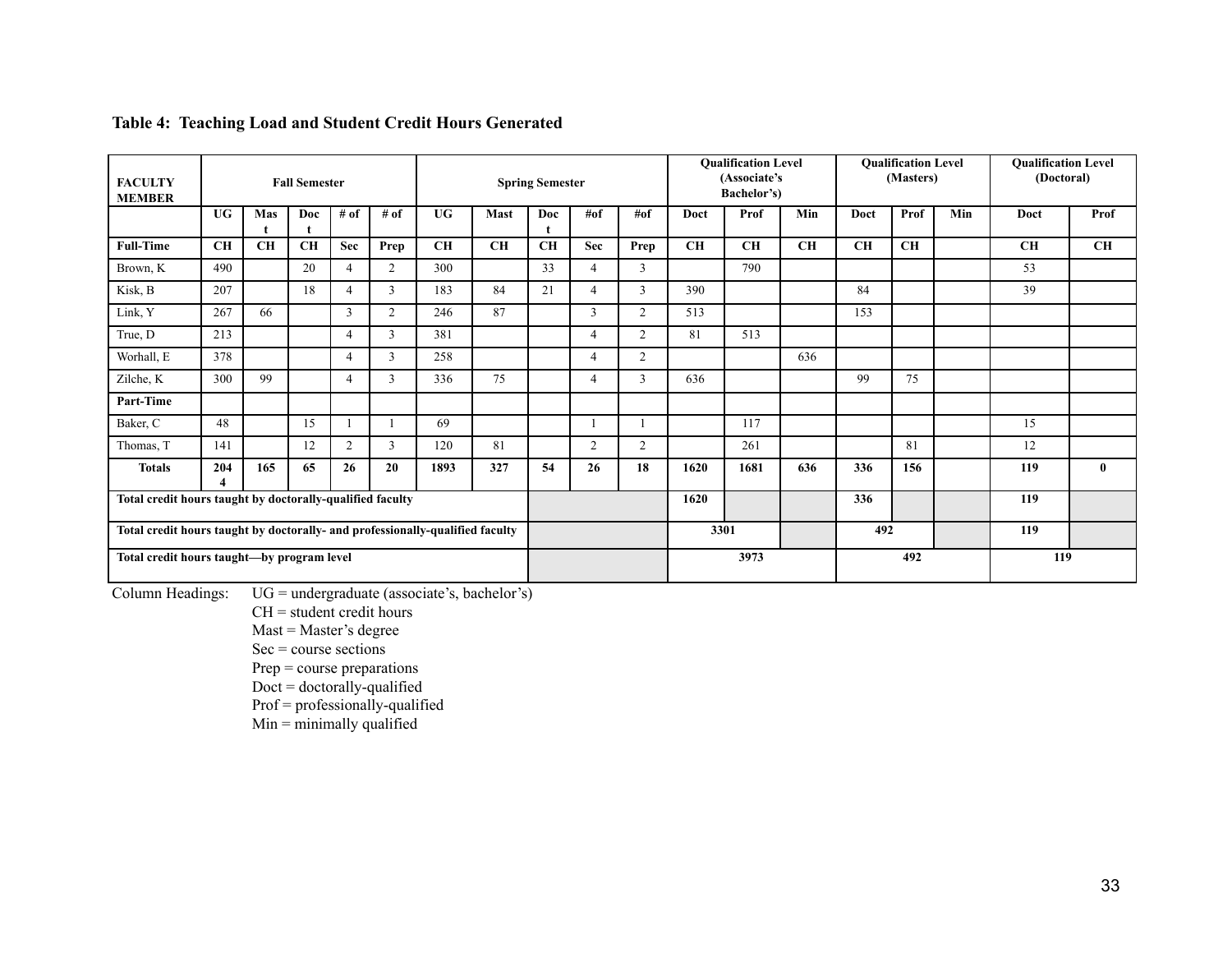### **4.3 Program Coverage**

**Excellence in sport management education and academic quality requires appropriate program coverage by qualified faculty. Therefore, a full-time doctorally-qualified or professionally-qualified faculty member should have oversight of specific areas of the CPC. This Principle does not apply to Community Colleges.**

#### **Description**

Faculty members should be utilized in a way to give all students reasonable access to instruction from doctorally-qualified and/or professionally-qualified full-time faculty. For each area of the CPC, at least one full-time faculty member who is doctorally-qualified or professionally-qualified should have oversight of the curriculum in that particular area. If an individual faculty member is doctorally-qualified or professionally-qualified in more than one area, it is possible for the faculty member to oversee multiple CPC areas. If an individual faculty member is doctorally-qualified or professionally-qualified in more than one discipline, it is possible for the faculty member to teach in more than one major, concentration, specialization, track, cognate or emphasis and still comply with this Principle.

## **Self-Study Guidelines**

- *1. Prepare Table 5: Faculty Coverage Summary. Take the student credit hours from Table 4 and include the totals per faculty qualification level in the appropriate row.*
- *2. Prepare Table 6: Program Coverage showing the name of at least one full-time doctorally or professionally qualified faculty member who has oversight of each CPC area.*

| <b>DURING THE SELF-STUDY</b><br><b>YEAR</b>                                                                        | <b>UNDERGRAD</b><br><b>CREDIT HOURS</b> | <b>MASTERS</b><br><b>CREDIT</b><br><b>HOURS</b> | <b>DOCTORAL</b><br><b>CREDIT</b><br><b>HOURS</b> | <b>TOTAL</b> |
|--------------------------------------------------------------------------------------------------------------------|-----------------------------------------|-------------------------------------------------|--------------------------------------------------|--------------|
| Total student credit hours in Sport<br>Management Programs taught by<br>faculty                                    | 3,937                                   | 492                                             | 119                                              | 4,548        |
| Total student credit hours taught by<br>doctorally- and professionally-<br>qualified faculty members               | 3,301                                   | 492                                             | 119                                              | 3,912        |
| Percent of total student credit hours<br>taught by doctorally- and<br>professionally- qualified faculty<br>members | 83.8%                                   | 100%                                            | $100\%$                                          | 86%          |
| Total student credit hours taught<br>only by doctorally-qualified faculty<br>members                               | 1,620                                   | 336                                             | 119                                              | 2,075        |
| Percent of total student credit hours<br>taught only by doctorally-qualified<br>faculty members                    | 41.1%                                   | 68.3%                                           | 100%                                             | 45.6%        |

#### **Table 5: Faculty Coverage Summary**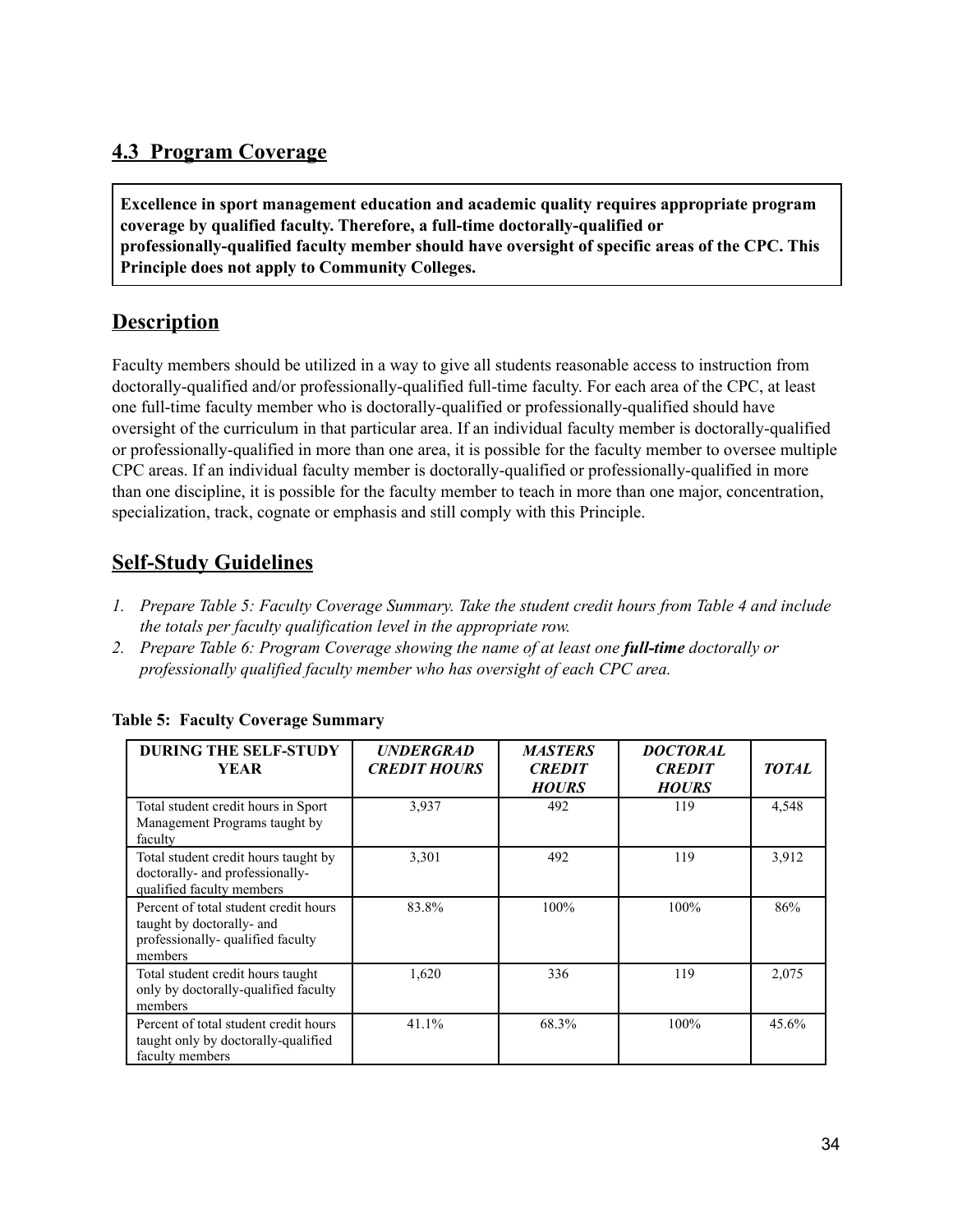|  | <b>Table 6: Program Coverage</b> |  |
|--|----------------------------------|--|
|--|----------------------------------|--|

| <b>CPC AREA</b>                                                                        | <b>FACULTY MEMBER</b> | <b>LEVEL OF</b>              | <b>PROGRAM</b>                        |
|----------------------------------------------------------------------------------------|-----------------------|------------------------------|---------------------------------------|
|                                                                                        |                       | <b>QUALIFICATION</b>         |                                       |
| Foundations of Sport and Sport<br>Management: Definition,<br>Historical, Sociological, | Kisk, B               | Doctorally                   | Associate's<br>Bachelor's<br>Master's |
| Psychological                                                                          | Link, Y               | Doctorally                   | Bachelor's                            |
| Management Concepts                                                                    |                       |                              |                                       |
| Governance & Policy                                                                    | Kisk, B               | Doctorally                   | Associate's<br>Bachelor's             |
| <b>International Sport</b>                                                             | Link, Y               | Doctorally                   | Bachelor's<br>Master's                |
| Sport Operations, Event and<br><b>Facilities Management</b>                            | True, D               | Doctorally                   | Bachelor's                            |
| Sport Marketing, Sales and Public<br>Relations                                         | Worhall, E            | Professionally               | Bachelor's<br>Doctoral                |
| Sport Media & Communications                                                           | Link, Y               | Doctorally                   | Bachelor's<br>Doctoral                |
| Sport Finance, Budgeting,<br>Accounting & Economics                                    | Worhall, E            | Doctorally                   | Bachelor's<br>Master's                |
| Legal and Risk Management<br>Aspects                                                   | Zilche, K             | Doctorally                   | Master's<br>Doctoral                  |
| Ethical aspects                                                                        | Brown, K<br>True, D   | Professionally<br>Doctorally | Bachelor's                            |
| Diversity and sociological issues                                                      | Kisk, B               | Doctorally                   | Associate's<br>Bachelor's             |
| Technological Advances in Sport                                                        | Kisk, B<br>Link, Y    | Doctorally<br>Doctorally     | Bachelor's                            |
| Internship/Practical/Experiential                                                      | Kisk, B               | Doctorally                   | Bachelor's                            |
| Learning/Capstone Experience                                                           | Link, Y               | Doctorally                   | Master's                              |
| Innovations (optional)                                                                 | Zilch, K.             | Doctorally                   | Bachelor's<br>Master's                |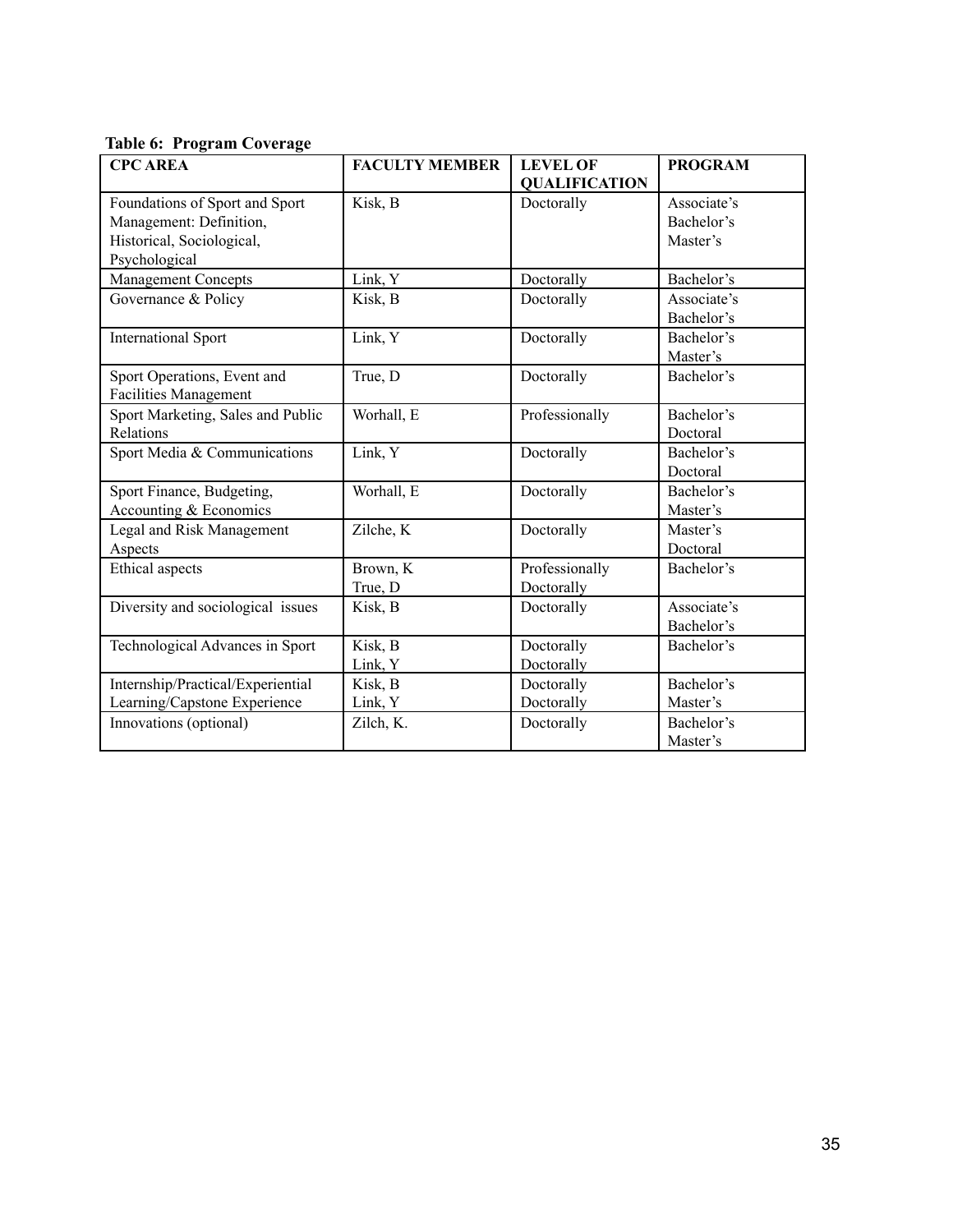#### **4.4 Faculty Evaluation**

**Excellence in sport management education requires institutions and their sport management academic units to have high-quality processes for faculty evaluation. Therefore, each institution should have a formal system of faculty evaluation for use in personnel decisions, such as the awarding of tenure and/or promotion, and for use in determining teaching effectiveness and the quality of student learning outcomes. This process should be appropriate for the level of degree program in which faculty are teaching.**

#### **Description**

This Principle requires institutional justification of human resource decisions to be based on the mission and broad-based goals of the sport management department. The process used for faculty evaluations should be within the jurisdiction of the sport management department, and should include a combination of student, peer, supervisor and self-evaluation. The results of faculty evaluations should be shared with the individual faculty members who are being evaluated. A record of these evaluations should be maintained in the faculty member's personnel file. When there are disagreements regarding the results of faculty evaluations, the evaluation system should provide an opportunity for faculty members to appeal.

The evaluation process should include ways to measure teaching effectiveness, innovation and the quality of student learning outcomes, as well as other areas such as:

- 1. Student advising and counseling
- 2. Internship supervision
- 3. Scholarly and professional activities (including accreditation processes)
- 4. Service activities
- 5. Administrative activities
- 6. Sport and industry relations
- 7. Faculty development activities
- 8. Consulting activities
- 9. Additional contributions to the sport management department

The faculty evaluation process for faculty members who teach in master's or doctoral degree programs should recognize that graduate teaching—and especially doctoral-level teaching—differs substantially from undergraduate teaching; the scholarly contributions required of doctoral program faculty substantially exceed those expected of faculty teaching only at the undergraduate level.

- *1. Describe the faculty evaluation process and the ways in which it is used to measure teaching, innovation and student learning ef ectiveness. Provide copies of the instruments used in the faculty evaluation process and evidence that these instruments are being used (place in the Appendix).*
- *2. Describe the degree to which the sport management department's faculty characteristics and activities and its faculty-related processes support academic quality and excellence in sport management education, including how it could be improved.*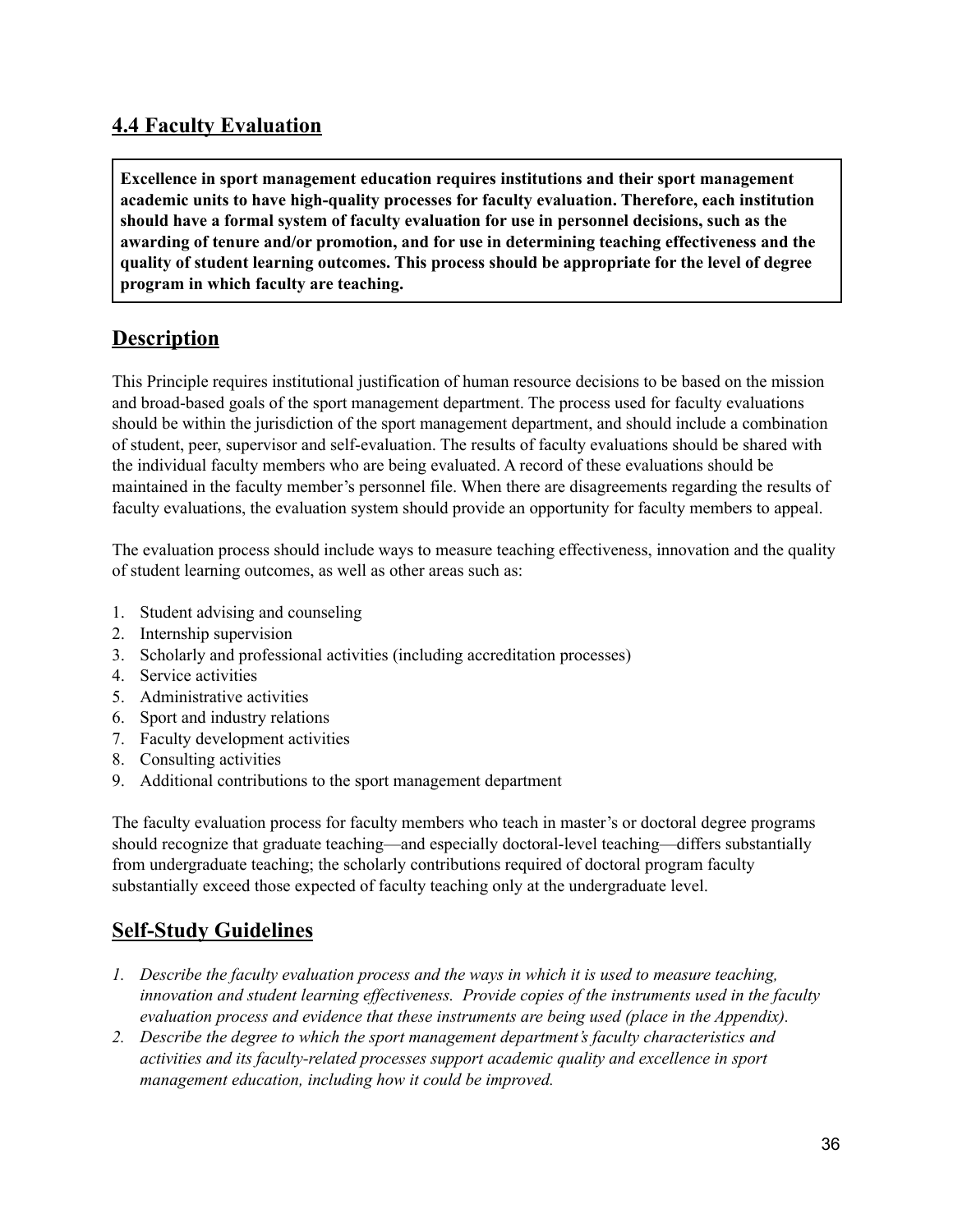### **4.5 Faculty Development and Policies**

**Excellence in sport management education requires faculty to be engaged in a process of continuous improvement. Therefore, each sport management academic unit should provide opportunities for faculty development consistent with the expectations of the institution, its faculty and the academic community. The policies pertaining to faculty should be appropriate, published and applied in a fair and consistent manner. Each institution should have written procedures, policies and practices pertaining to faculty and their activities. These materials should be in writing and should be distributed to all faculty members.**

#### **Description**

Excellence in sport management education requires faculty to be current in their assigned field(s), to be engaged with the academic and sport management communities and to continually seek to improve themselves as academic professionals. The institution should encourage and reward appropriate professional development through funding, research grants, sabbaticals, leaves of absence, travel to professional meetings, student assistance and clerical help for research projects. The institution should have appropriate policies for all aspects of professional development activities.

The faculty policies, procedures and practices normally include such items as:

- 1. Faculty development, including eligibility criteria
- 2. Tenure and promotion practices
- 3. Evaluation procedures and criteria
- 4. Workload policies
- 5. Service policies
- 6. Professional principles
- 7. Scholarly principles
- 8. Termination and leave policies

- 1. Provide a copy of or link to the current Faculty Handbook. Describe how faculty are made aware of *these policies and notified of changes.*
- *2. Describe the faculty development program for your institution and for your sport management academic unit. Indicate how faculty may apply for funding to seek out additional professional development. Reference specific page numbers in the Faculty Handbook and relevant web page(s).*
- *3. Provide recent examples of faculty development activities completed by full- and part-time faculty in the sport management program.*
- *4. Describe to what degree the faculty development program is ef ective and contributes to academic quality band excellence in sport management education, including ways in which it could improve.*
- *5. Provide specific examples of educational innovation implemented by faculty within the classroom in the last three years. Potential areas may include, but are not limited to: pedagogy, technology, DEI, etc.*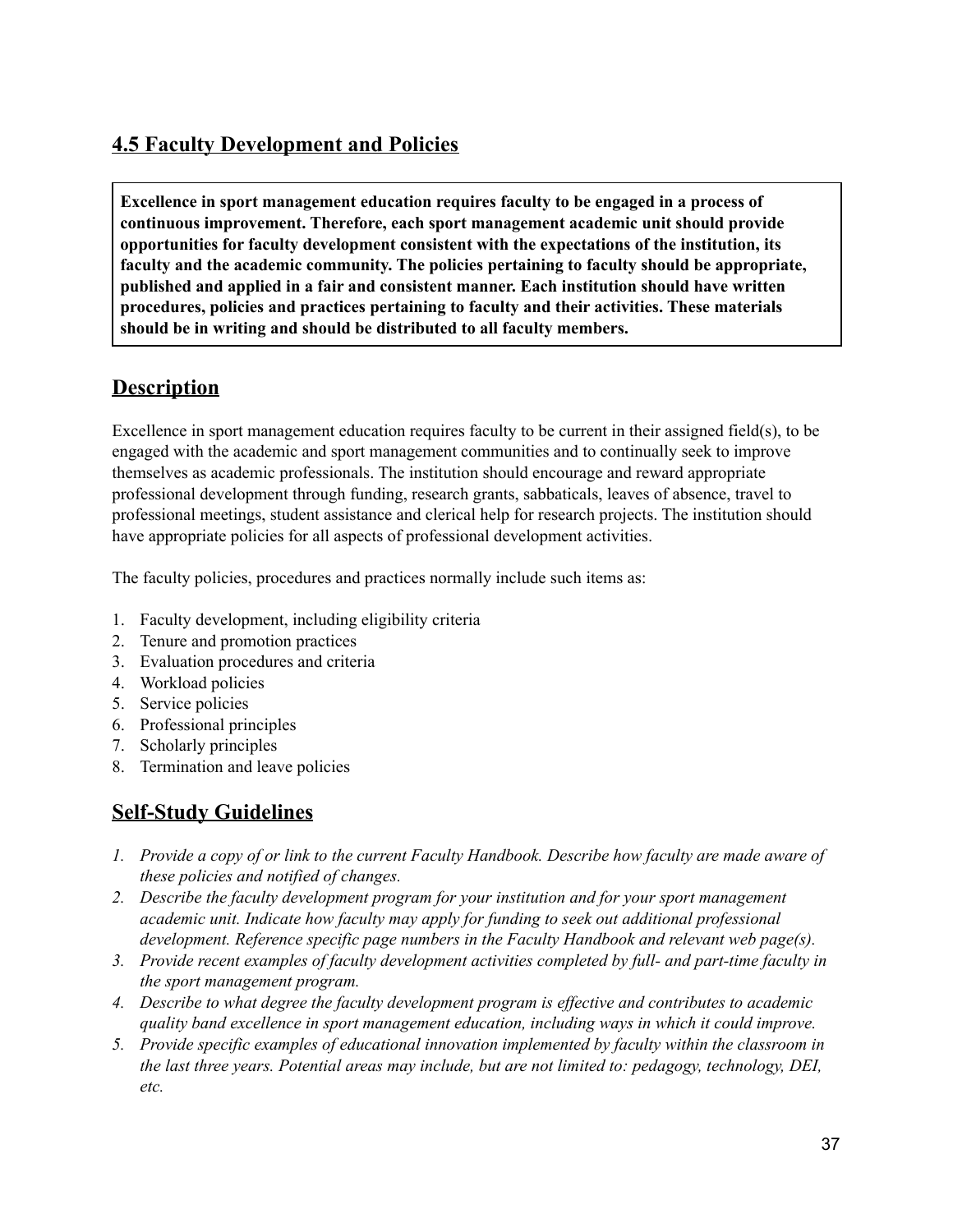#### **Principle 5: Scholarly and Professional Activities**

Excellence in sport management education requires that faculty members be engaged with the academic and professional communities in ways that benefit students, the faculty member, the institution and the community. The Principle does not apply to Community College faculty.

### **5.0 UniScope Model of Scholarship**

**Academic quality and excellence in sport management education requires faculty members to be involved in scholarly and professional activities that enhance the depth and scope of their knowledge, especially as it applies to their teaching disciplines. Excellence in sport management education requires the acknowledgement of a continuum of a variety of forms of scholarship beyond basic research and teaching that addresses the needs of the sport industry and satisfies the growing demands of living in an increasingly complex and diverse global society.**

#### **Description**

Faculty participation in scholarly and professional activities is essential to maintain professional competency and currency. Such activities should contribute to the body of knowledge in the disciplines they teach. Each faculty member has a continuing professional responsibility to devote an appropriate amount of time to professional and scholarly activities, and these intellectual endeavors should be documented. The amount and type of involvement should be appropriate for the mission of the sport management academic unit and the level of programs offered. For example, doctoral program faculty should be engaged in significant research activities, including collaborative research with doctoral students and the supervision of doctoral student research.

UniSCOPE is a multidimensional model that conceptualizes each of the three missions of higher education—teaching, research, and service—as a continuum of scholarship. The UniSCOPE model suggests that Boyer's functions of discovery, integration, application, and education are inherent in the three missions, and views outreach scholarship as an integral component of each. The three types of scholarship, with the media for delivery and their audiences, constitute a five-dimensional model of scholarship that can provide the foundation of a structure for identifying, recognizing, and rewarding the specific types of scholarship that apply in all disciplines and professions.

A key premise of the UniSCOPE challenge is that all forms of scholarship should be recognized equitably.

- The *forms* of scholarship: teaching, research, and service
- The *functions* of scholarship: discovery, integration, application and education
- The *types* of scholarly teaching, research, and service
- The *media* for delivery of scholarship
- The *audiences* or clients of scholarship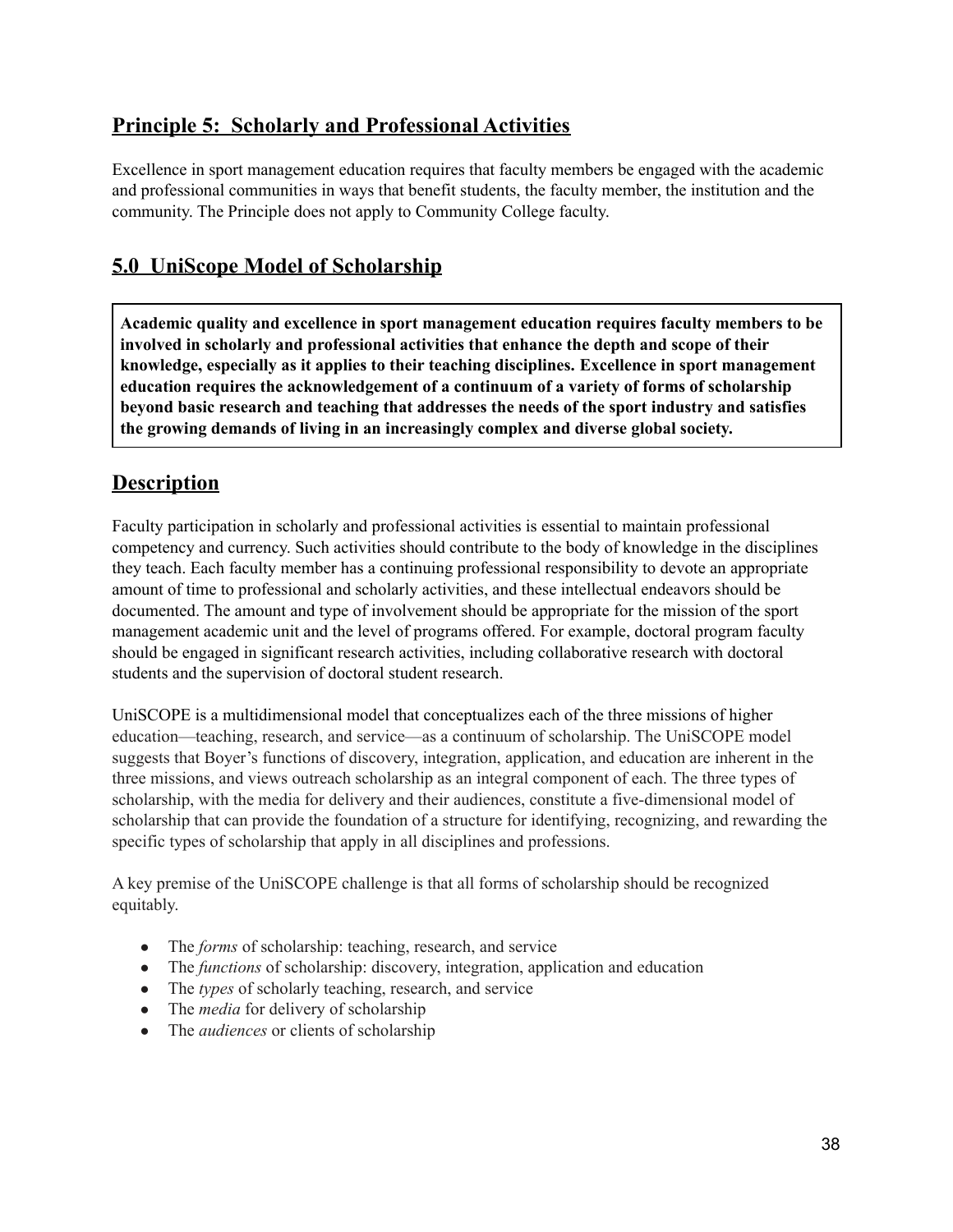| <b>UniSCOPE</b><br><b>MODEL</b> | <b>Discovery of Knowledge</b>                                                                                                                                                | <b>Integration of</b><br>Knowledge                                                                                                         | <b>Application of</b><br>Knowledge                                                                                                                                                                                                           | <b>Education of</b><br>Knowledge                                                                                                                                                            |
|---------------------------------|------------------------------------------------------------------------------------------------------------------------------------------------------------------------------|--------------------------------------------------------------------------------------------------------------------------------------------|----------------------------------------------------------------------------------------------------------------------------------------------------------------------------------------------------------------------------------------------|---------------------------------------------------------------------------------------------------------------------------------------------------------------------------------------------|
| <b>Teaching</b><br>Scholarship  | Course innovation*,<br>improvement<br>Conceptual insights from<br>course preparation or<br>discussion<br>Faculty insights from<br>supervision of theses and<br>dissertations | Cross-disciplinary,<br>multi-disciplinary<br>teaching<br>Integrative, capstone<br>courses                                                  | Course innovation*,<br>improvement<br>Conceptual insights<br>from course<br>preparation or<br>discussion<br>Faculty insights from<br>supervision of theses<br>and dissertations                                                              | Course innovation*,<br>improvement<br>Conceptual insights<br>from course preparation<br>or discussion<br>Faculty insights from<br>supervision of theses<br>and dissertations                |
| <b>Research</b><br>Scholarship  | Basic research<br>Original work<br>Evaluation research                                                                                                                       | · Multi-disciplinary and<br>integrating research<br>Cross-disciplinary teams<br>Integration of creative<br>works from several<br>fields    | Applied and policy<br>research<br>· Performances of<br>original works<br>Demonstrations<br>Technical assistance                                                                                                                              | Student laboratories<br>Theses and dissertation<br>research (educating<br>students about research<br>methods)                                                                               |
| <b>Service</b><br>Scholarship   | Participation in task forces,<br>think tanks, other problem<br>solving activities<br>Creative, theoretical or<br>conceptual insights based on<br>service                     | Academic governance<br>Assistance to<br>corporations,<br>government, and<br>communities that<br>involves integration<br>across disciplines | Leadership in<br>professional societies<br>Peer review activities<br>Journal editorship,<br>professional<br>publications<br>Academic<br>administration<br>Assistance to<br>corporations,<br>organizations,<br>government, and<br>communities | Student advising, career<br>counseling<br>Advising student<br>activities and<br>organizations<br>Mentoring students<br>Internships<br>Service learning<br>Expert testimony,<br>consultation |

\*Former Principle 8, woven into this and other Principles.

#### **Teaching Scholarship**

Teaching scholarship is on a continuum from pure academic teaching through variations of what are typically called outreach teaching. The types of teaching scholarship include theoretical, technical, clinical, professional, special, and general pedagogy. The media for delivery of teaching scholarship may manifest in formal, residential courses directed primarily to teaching theories, concepts, and practices of a field, profession, or discipline. Teaching scholarship may also be manifest in teaching that extends scholarship to off-campus or nontraditional audiences. Teaching scholarship includes use of instructional technologies and creates access for people at a distance to the resources of the University. The media for delivery may include resident education, distance and extension education, professional conferences, technical workshops and seminars, exhibits, performances, addresses, speeches, and public broadcast media. Various audiences for, or clients of, teaching scholarship include undergraduate students, graduate students, postgraduates, professionals in the field, certificate students, special interest groups, and the general public. Scholarly teaching may thus be conceived as a multidimensional model of teaching activities.

#### **Research Scholarship**

Research scholarship involves the discovery, learning, collection, interpretation, integration, or application of theories and/or facts about a particular subject, and creation of new and original works or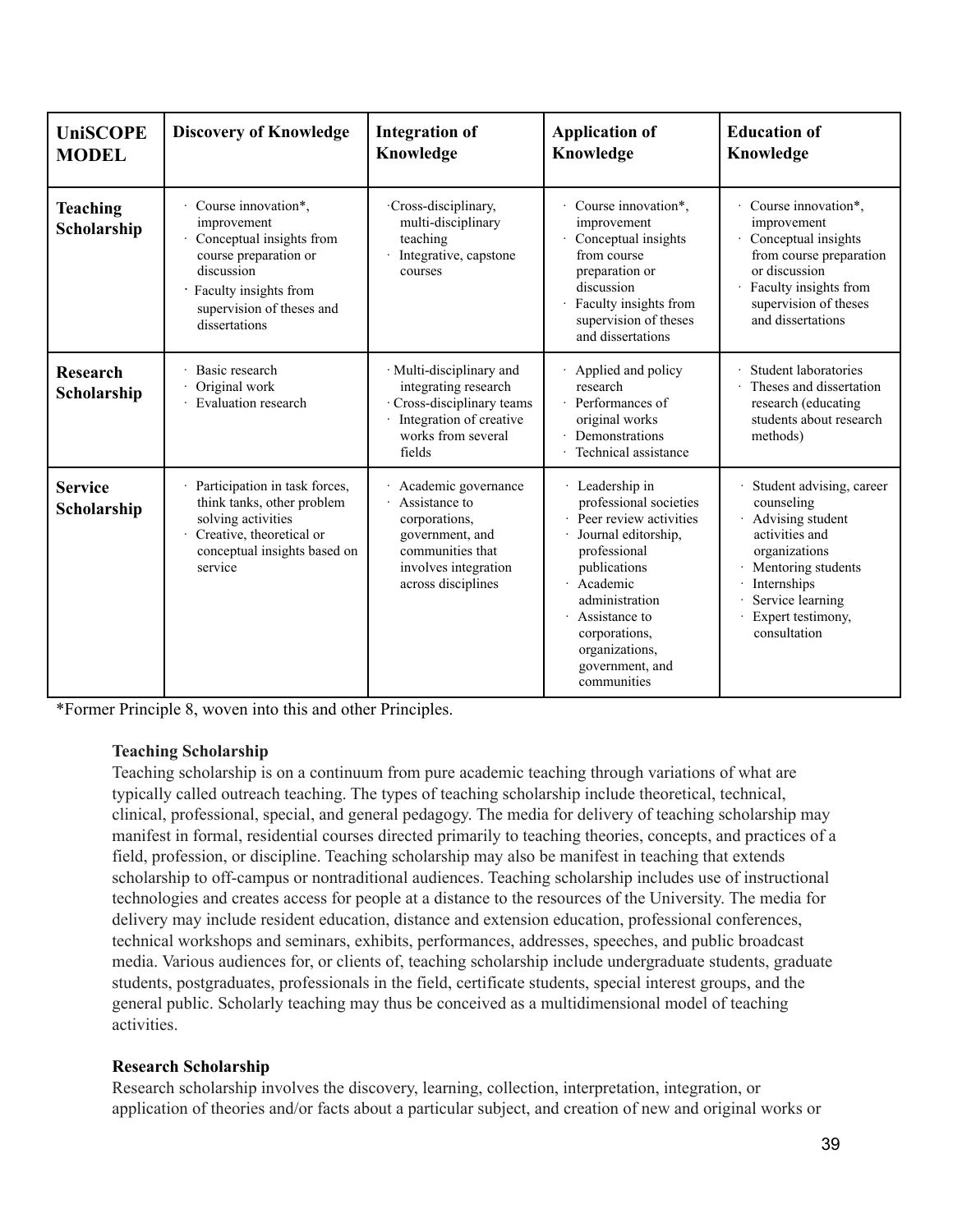applications of knowledge. Research scholarship has several types and is conceptualized as a continuum from basic discovery research, original performances, and creativity through applied policy and action research and technical assistance. The overall objective and expected impact of research scholarship is in addressing conceptual, technological, and social problems and enhancing the quality of life in society. Research scholarship is conceived as a continuum with several types, media for delivery, and audiences or clients. The types of research scholarship are conceived as a continuum from basic research and original works through applied research to expert consultation. We consider the types of research scholarship to include basic research, original works and performances, applied and policy research, demonstration and implementation, evaluations, technology transfer, and technical assistance. Similarly, expert testimony that brings original research findings to the field, and consultation that helps create or apply new knowledge are considered research scholarship (compared to testimony or consultation that has teaching or service goals). The media for delivery of research scholarship include traditional channels such as refereed journals, books, chapters, original works, reports to sponsors, and non-refereed publications. [Sentence about predatory journals.] Research scholarship may also be manifest in applications created, creative and artistic presentations, demonstrations and pilot projects, competitive grants and contracts, patents and licenses, exhibitions and performances, and other media for bringing research expertise to bear on addressing technological, cultural, and societal issues. Various audiences for, or clients of, research scholarship include colleagues and professionals in the disciplines, journal subscribers, professional and scholarly organizations, corporations and communities, government agencies, and other users of research scholarship.

#### **Service Scholarship**

Service scholarship involves the use of academic or professional knowledge or skills for assisting or enhancing the academy, the professions, communities, government, or society. Service scholarship is informed by current knowledge and is consistent with unit and university/college missions. The objective and expected impact of service scholarship is its contribution to the efficiency and effectiveness of university, professional, corporate, community organization, and societal programs. Service scholarship has several dimensions and also is conceptualized as a continuum from service to students and the academy, through service to professional organizations, corporations, government, and communities.

Service scholarship may have "fuzzy boundaries" that overlap with aspects of teaching and research. In general, service scholarship is distinguished from teaching in that its main objective is **to perform or to assist in performing an activity** rather than to teach someone how they might do it. Service scholarship is distinguished from research in that the objective of doing is distinguished from the objectives of creating or testing new applications in the field or learning about what is being done. Like the other forms, service scholarship has several types, has a range of media for delivery, and has several audiences. We consider the types of service scholarship to include student advising, academic governance and decision making, academic administration, leadership in professional societies, assisting corporations and communities, and consulting based on the scholarly expertise of the faculty member. The media for delivery of service scholarship include one-on-one assistance to organizations, taskforce participation, committee work, public meetings, and group or public presentations. As with the other forms of scholarship, faculty service is scholarship inherent in the application of appropriate expertise to an issue or problem and not because of the means by which it is delivered. The audiences or clients for service scholarship include individual students, colleagues, and members of the public; service may be performed through work with groups and organizations, as well as governments and communities. Audiences also include resident and nonresident students, colleagues and organizations in the various disciplines and professions, academic departments, colleges, and other units of the university, as well as governments, corporations, private and nonprofit organizations, and communities.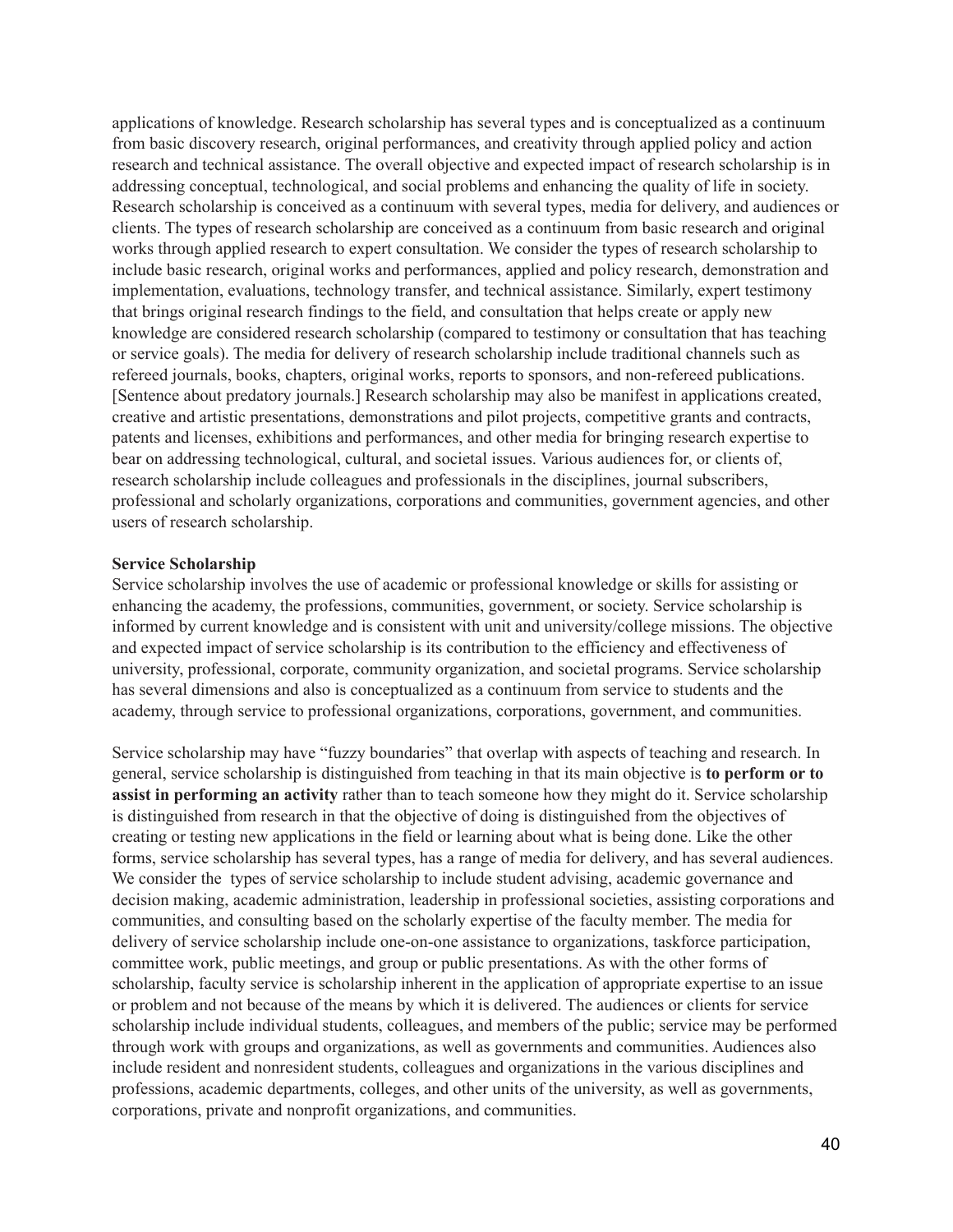- *1. Using current vita and other relevant scholarly activities (see definitions above) provided in Principle 4.1, complete Table 7: Summary of Scholarly and Professional Activities for all full-time faculty for the self-study years and the past three years. Include activities for faculty coming from another institution or sport industry and for faculty recently earning a terminal degree. Faculty from all Carnegie classifications of institutions should be able to complete the table to highlight institutional requirements and the degree to which they are being met.*
- *2. Doctoral Programs only: List and discuss how research requirements dif er for full- and part-time faculty teaching in a doctoral program.*
- *3. Describe the degree to which all faculty in the sport management program have an appropriate depth and breadth of scholarly and professional activities and areas that could be improved upon and by what means that could be accomplished.*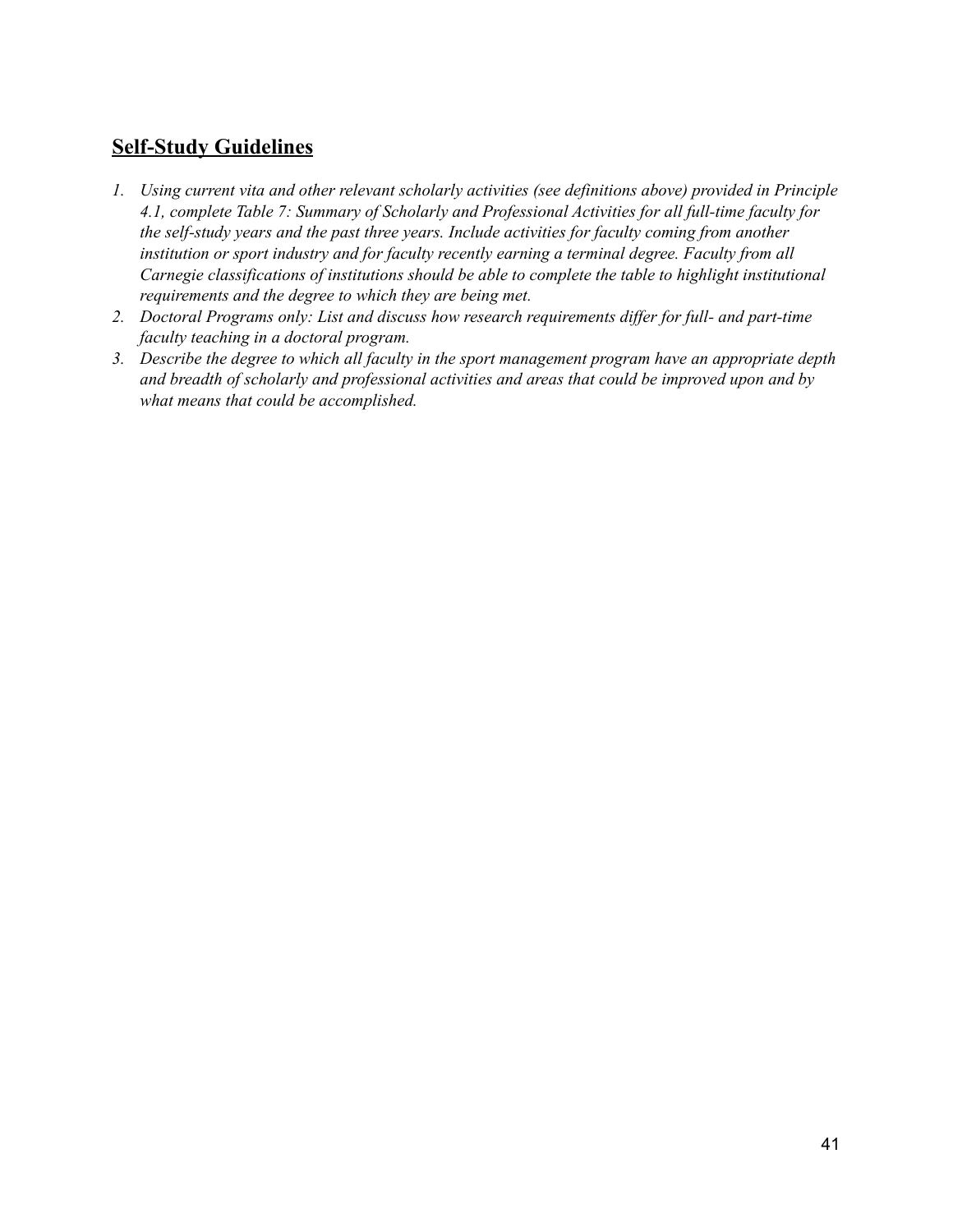#### **Table 7: Summary of Scholarly and Professional Activities (self-study year and three prior years)**

Instructions: Copy and paste this table to include additional faculty. Each faculty person should complete their own column. Not every row will be filled, depending on institutional expectations and personal preferences.

|                                                                      | Faculty A                                                                                          | Faculty B              | Faculty C              | Faculty D              |
|----------------------------------------------------------------------|----------------------------------------------------------------------------------------------------|------------------------|------------------------|------------------------|
| <b>Reporting Years</b>                                               | 2020-2024                                                                                          | 2020-2024              | 2020-2024              | 2020-2024              |
| <b>Annual Institutional</b><br>expectations                          | List expectations here                                                                             | List expectations here | List expectations here | List expectations here |
| <b>Area(s) of Expertise</b>                                          |                                                                                                    |                        |                        |                        |
| <b>Teaching Scholarship</b>                                          | Major course revision (SPST<br>280)<br>Designed new class (SPST<br>140)<br>Advised 4 senior theses |                        |                        |                        |
| Conference<br>presentations, papers,<br>and/or posters               |                                                                                                    |                        |                        |                        |
| Workshops or<br>demonstrations                                       |                                                                                                    |                        |                        |                        |
| Unique contributions                                                 |                                                                                                    |                        |                        |                        |
| <b>Research Scholarship</b><br>(e.g., Peer-reviewed<br>publications) | e.g., $#$ of publications                                                                          |                        |                        |                        |
| Unique contributions                                                 |                                                                                                    |                        |                        |                        |
| <b>Service Scholarship</b><br>(e.g., Service                         | E.g., Project title                                                                                |                        |                        |                        |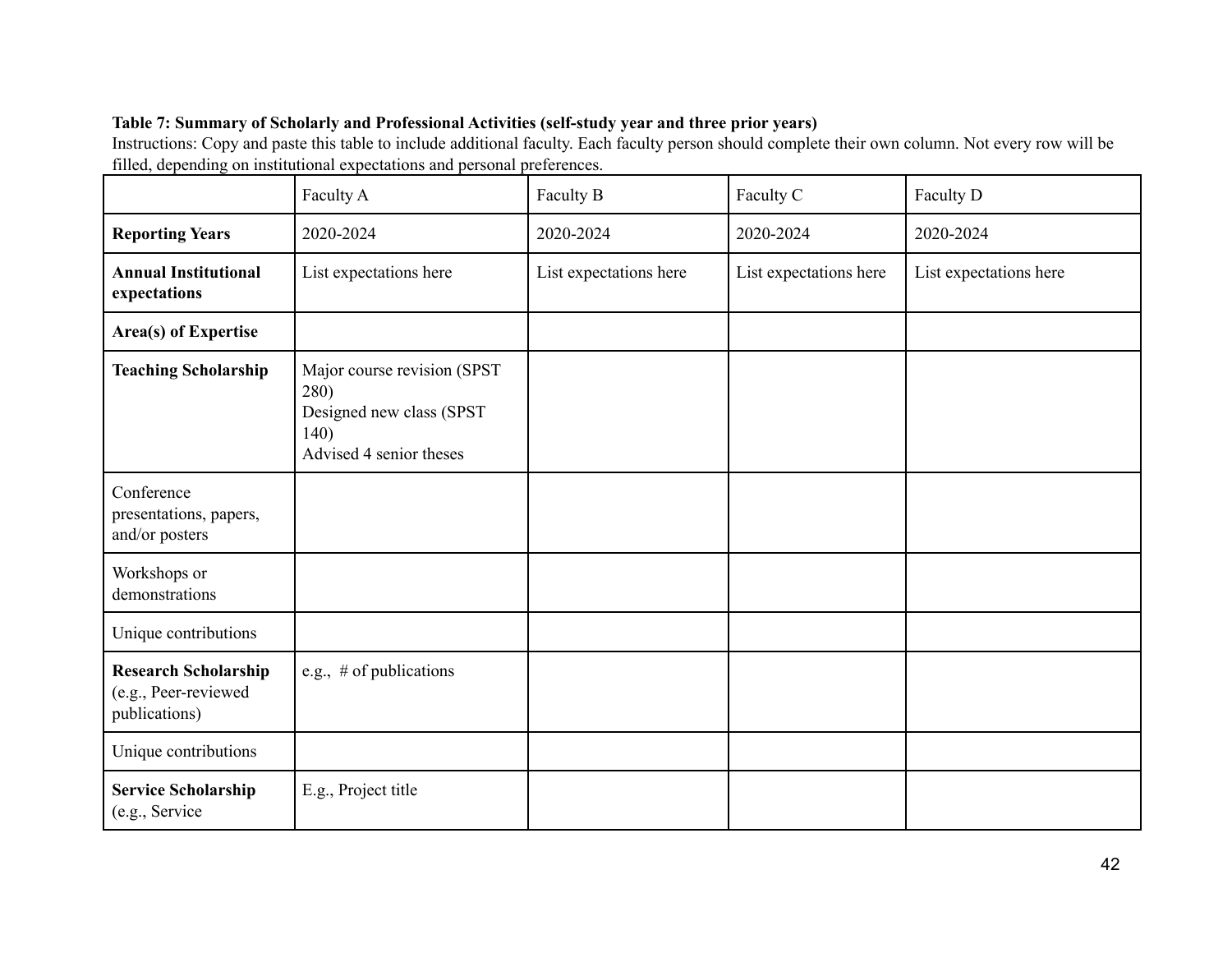| learning/community<br>engagement) |                                                 |  |  |
|-----------------------------------|-------------------------------------------------|--|--|
| Grants                            |                                                 |  |  |
| Invited talks                     |                                                 |  |  |
| Unique contributions              | e.g., Served on COSMA Board<br>of Commissioners |  |  |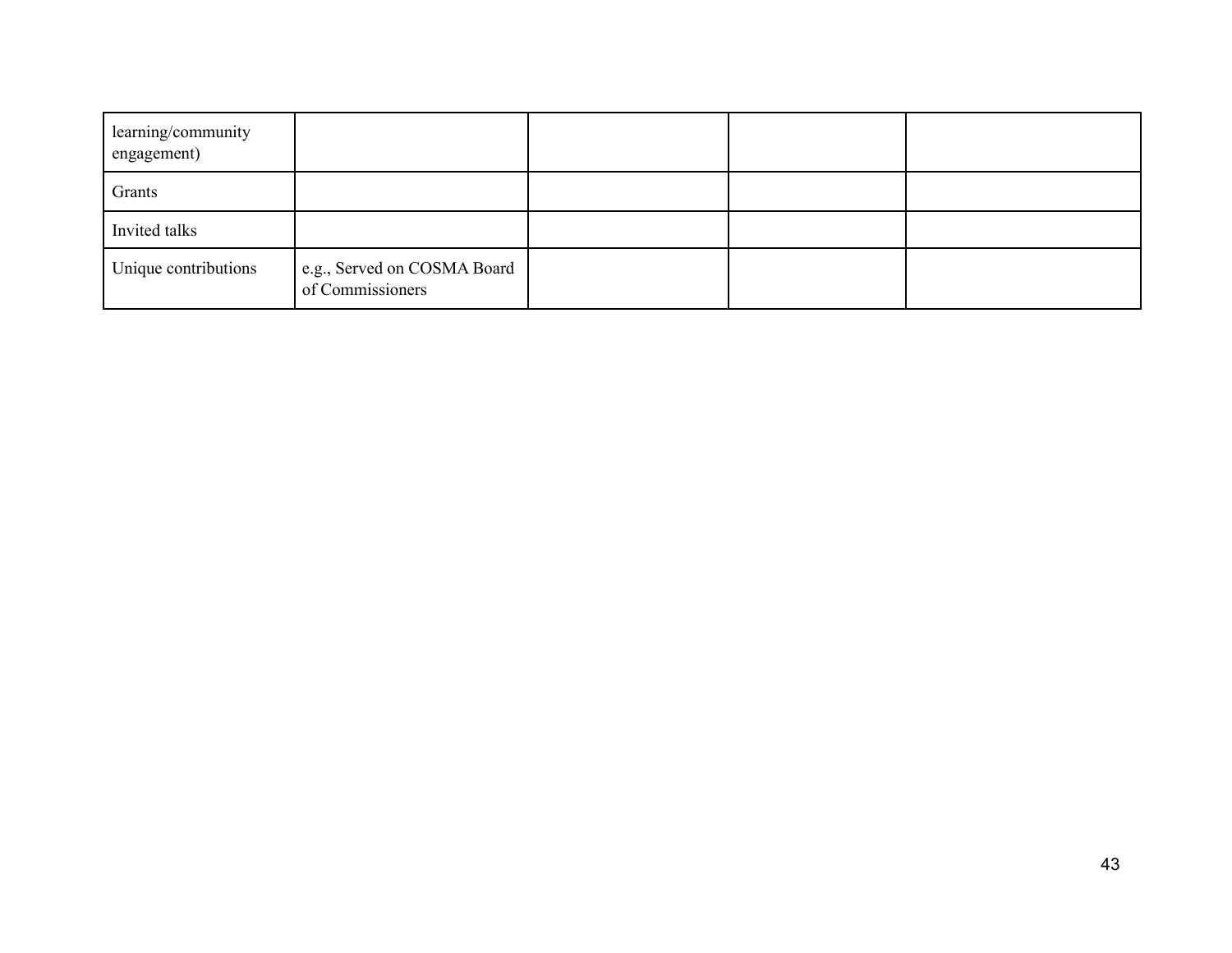#### **Principle 6: Resources**

Excellence in sport management education requires that appropriate resources be provided to the sport management academic unit, especially in relation to the support provided to other academic units.

Principle 6 consists of five sub-Principles, as follows:

**Principle 6.1: Locations Principle 6.2: Financial Resources Principle 6.3: Facilities Principle 6.4: Learning Resources Principle 6.5: Educational Technology and Support**

#### **6.1 Locations**

**Excellence in sport management education requires that the resources available to satellite, off-campus and virtual locations be comparable to those at on-campus locations. Therefore, human and financial resources, facilities, libraries, technology, support and equipment at all locations should be sufficient to accomplish the mission and goals of the sport management programs taught at those locations. If 25 percent or more of the sport management academic unit's total student credit hours are generated at another location, the site visit team will visit that/those location(s).**

#### **Description**

Undergraduate and graduate satellite, off-campus and virtual sport management programs should have comparable support to on-campus programs. This support includes student access to full-time faculty, computers, other learning resources and student advising.

- *1. Complete Table 8: Of -Campus Locations and provide a list of each site (main campus, satellite campuses, all other of -campus and virtual sites) and indicate the percentage of credit hours in sport management taught at each location.*
- *2. Describe the resources available at each location where sport management programs or courses are of ered. This description should address the following:*
	- *a. Full-time faculty*
	- *b. Financial resources*
	- *c. Facilities*
	- *d. Libraries*
	- *e. Technology and Support*
- 3. Provide a narrative that describes the ways in which you ensure that the quality of all locations is *comparable and that assesses the (a) adequacy of resources available at that location to achieve*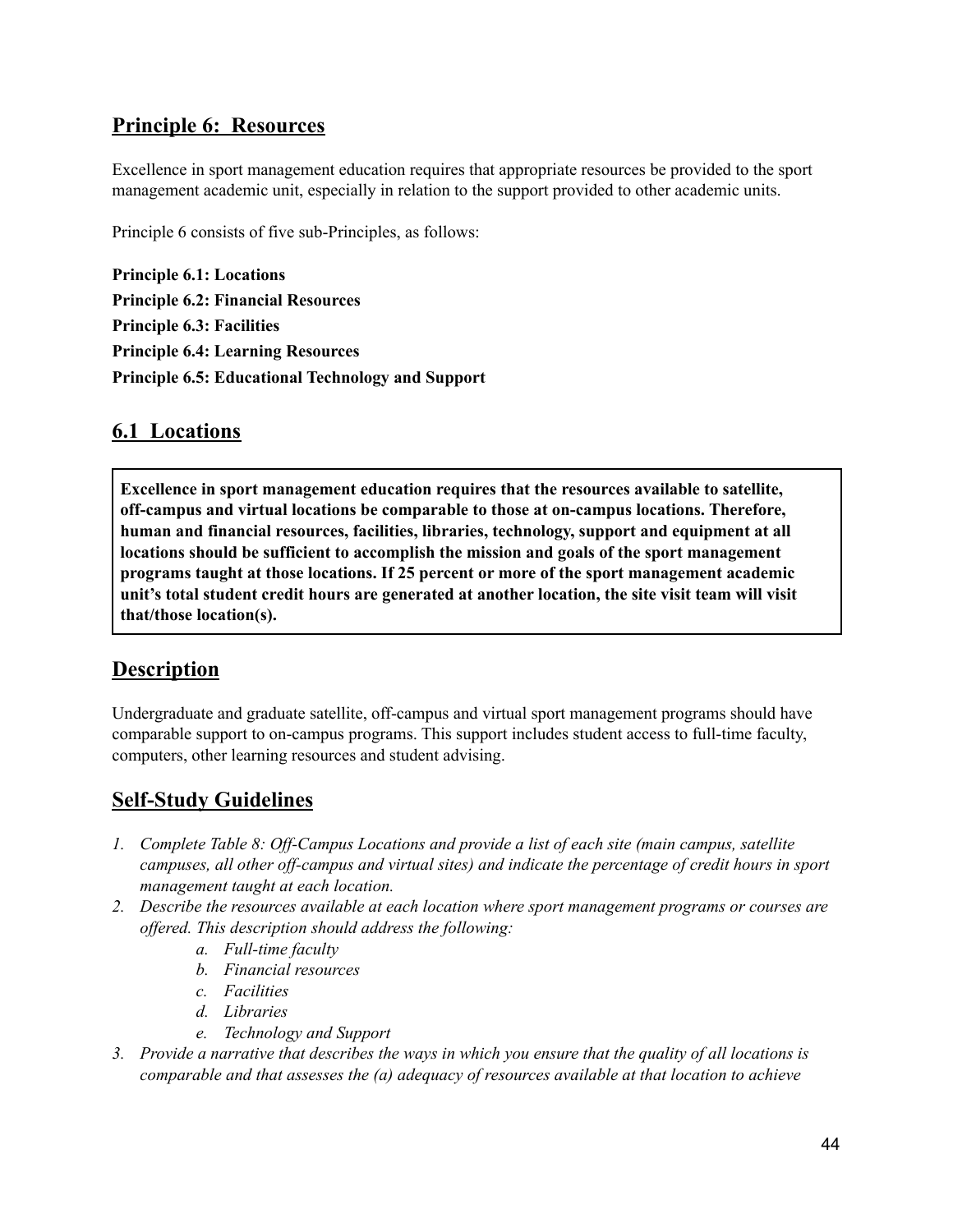*standards of academic quality and excellence in teaching and learning and (b) the degree to which the mission of the sport management academic unit is met at that location.*

| Location           | <b>Sport Management Credit</b><br>Hours taught at this location | Percentage of total credit<br>hours taught in Sport<br>Management |  |  |
|--------------------|-----------------------------------------------------------------|-------------------------------------------------------------------|--|--|
| Main Campus        | 10,300                                                          | 58.5%                                                             |  |  |
| Springfield Campus | 4,500                                                           | 25.6%                                                             |  |  |
| Online (virtual)   | 2,800                                                           | 15.9%                                                             |  |  |
| Total              | 17.600                                                          | 100.0                                                             |  |  |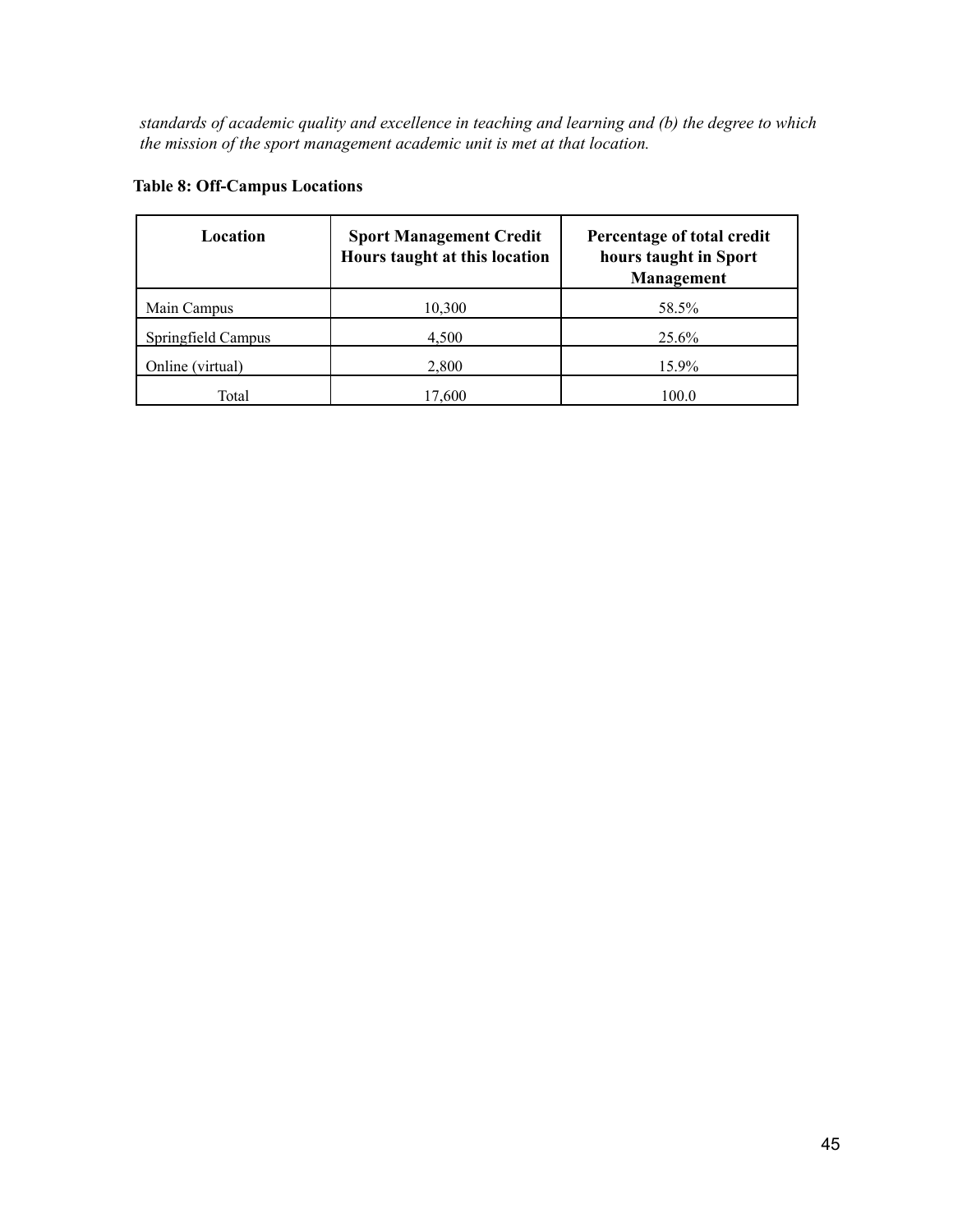#### **6.2 Financial Resources**

**Excellence in sport management education requires financial resources that are sufficient to support a high-quality learning environment, consistent with the mission and goals of the sport management academic unit.**

#### **Description**

The resources allocated to the sport management academic unit should be sufficient to support all aspects of its activities. Student learning outcomes, as measured by the outcomes assessment process, may deteriorate if the resources allocated to the sport management academic unit are inadequate. One consideration should be whether the allocated resources are commensurate with the resources allocated to other comparable academic units of the institution.

#### **Self-Study Guidelines**

- *1. Briefly describe the budget development and budget amendment processes of the institution. This narrative should include a description of the ways in which the results of the implementation of the outcomes assessment plan are integrated into the budget process.*
- *2. Provide Table 9: Educational and General Expenditures. This table should provide data for your* institution for the self-study year, the year prior to the self-study year and the budgeted amount for the *self-study year. You may need your chief financial of icer's assistance in compiling this information.*
- *3. Describe to what degree the resources allocated to the sport management academic unit are commensurate with other comparable academic units in the institution.*
- *4. List the number of support personnel (non-faculty – e.g., internship coordinator, advisors, administrative staf ) in your sport management academic unit by type of classification. Describe the role and scope of support personnel in terms of their responsibility to the sport management academic unit.*
- *5. Provide Table 10: Salary Ranges by Rank. This table should contain the actual full-time faculty salary ranges (lowest, mean, and highest) during the self-study year (academic year salaries—9 month salaries before overloads) for each of the faculty ranks in the sport management academic unit. Do* not include faculty who are on leave or on sabbatical and receiving a reduced rate during the period *of absence.*
- *6. Where applicable, state the method of computation for extra pay of full-time faculty in the following areas (Note: Extra pay is additional compensation over and above a faculty member's annual contract during the self-study year).*
	- *a. Overload*
	- *b. Evening credit courses*
	- *c. Of -campus credit courses*
	- *d. Summer credit courses*
	- *e. Non-credit courses*
	- *f. Administrative duties (e.g., accreditation, committee work, etc.)*
- *7. State the rates of pay for part-time (adjunct) faculty who are teaching sport management courses.*

*8. Identify the catalog page numbers that describe the tuition and fees for each academic program in sport management.*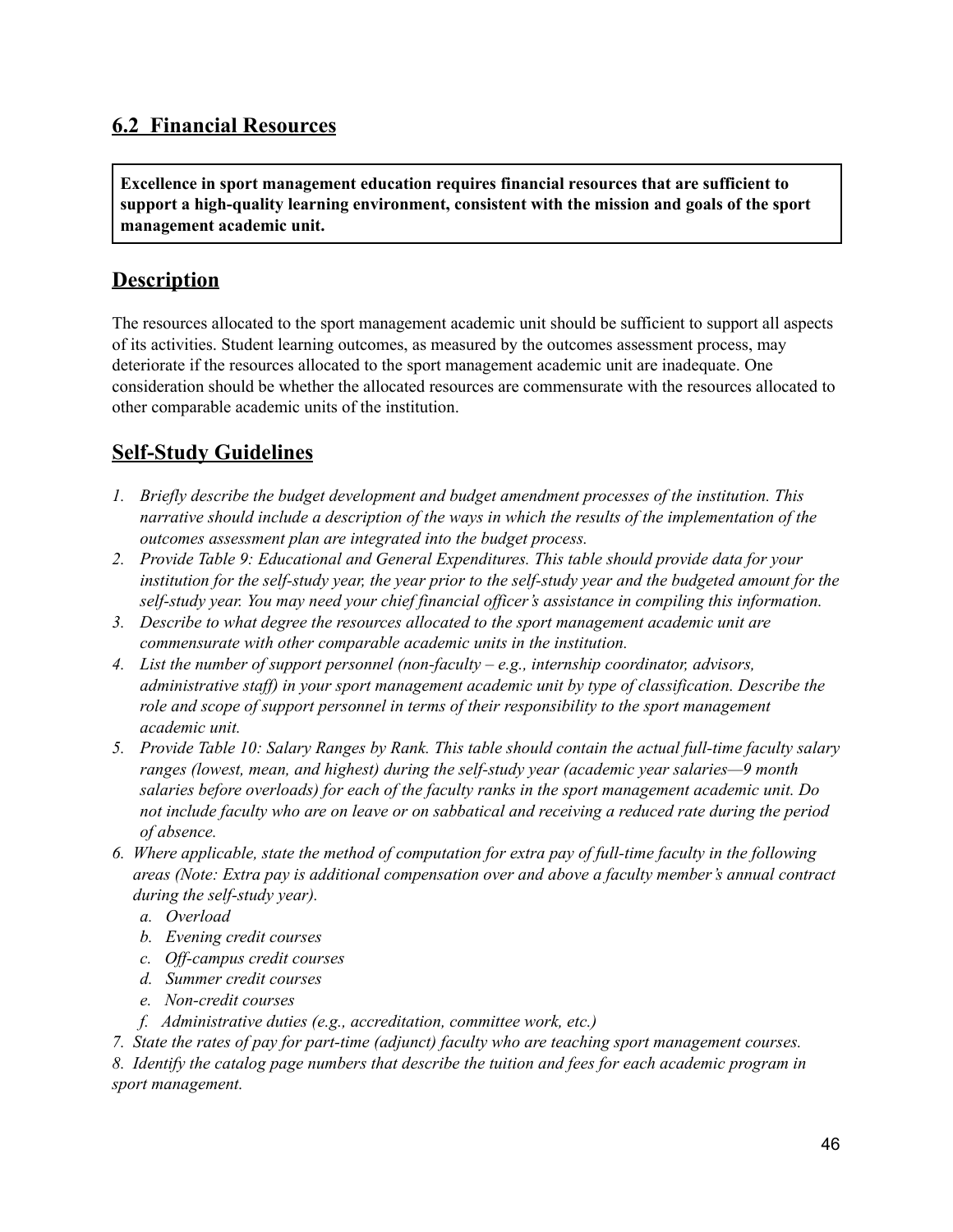*9. For institutions without U.S.-based regional accreditation, please provide a copy of the audited financial statements for your institution.*

*10. Doctoral Programs only: Describe the financial resources supporting the doctoral programs in sport management. Evaluate the suf iciency of these resources for accomplishing the broad-based goals of the doctoral program.*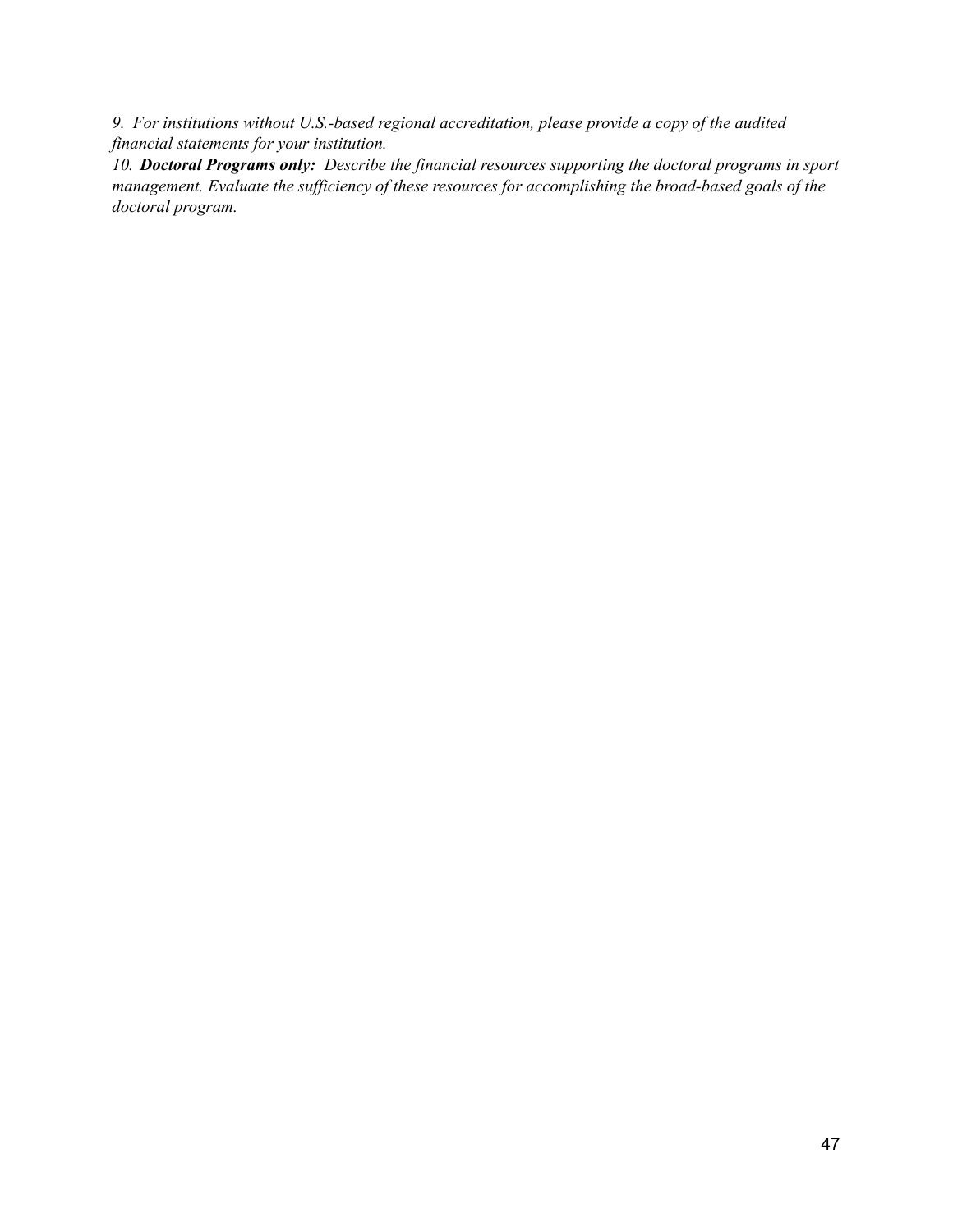### **Table 9: Educational and General Expenditures**

| <b>ITEM</b>                                                                                                                      | <b>YEAR PRIOR TO</b><br><b>SELF-STUDY YEAR</b><br>(ACTUAL) | <b>SELF-STUDY YEAR</b><br>(ACTUAL) | <b>SITE-VISIT YEAR</b><br>(BUDGETED) |
|----------------------------------------------------------------------------------------------------------------------------------|------------------------------------------------------------|------------------------------------|--------------------------------------|
| A. Total Unrestricted Educational and General Expenditures<br>for the Institution                                                | \$16,615,000                                               | \$17,513,000                       | \$18,320,000                         |
| B. Total Unrestricted Educational and General Expenditures<br>for All Academic Instructional Units of the Institution            | \$9,545,000                                                | \$9,650,000                        | \$10, 260,000                        |
| C. Total Unrestricted Educational and General Expenditures<br>Allocated to the Sport Management Academic Unit                    | \$944,955                                                  | \$974,650                          | \$1,077,300                          |
| D. Percentage of Total Unrestricted Academic Expenditures<br>Allocated to the Sport Management Academic Unit (C<br>divided by B) | 9.9%                                                       | $10.1\%$                           | $10.5\%$                             |
| E. Total Student Credit Hours Taught by the Institution                                                                          | 27,084                                                     | 27,706                             | 28,354                               |
| Total Student Credit Hours Taught by the Sport<br>F.<br>Management Academic Unit                                                 | 5,119                                                      | 5,292                              | 5,444                                |
| G. Percentage of Institutional Student Credit Hours Taught<br>by the Sport Management Academic Unit<br>(F divided by E)          | 18.9%                                                      | 19.1%                              | 19.2%                                |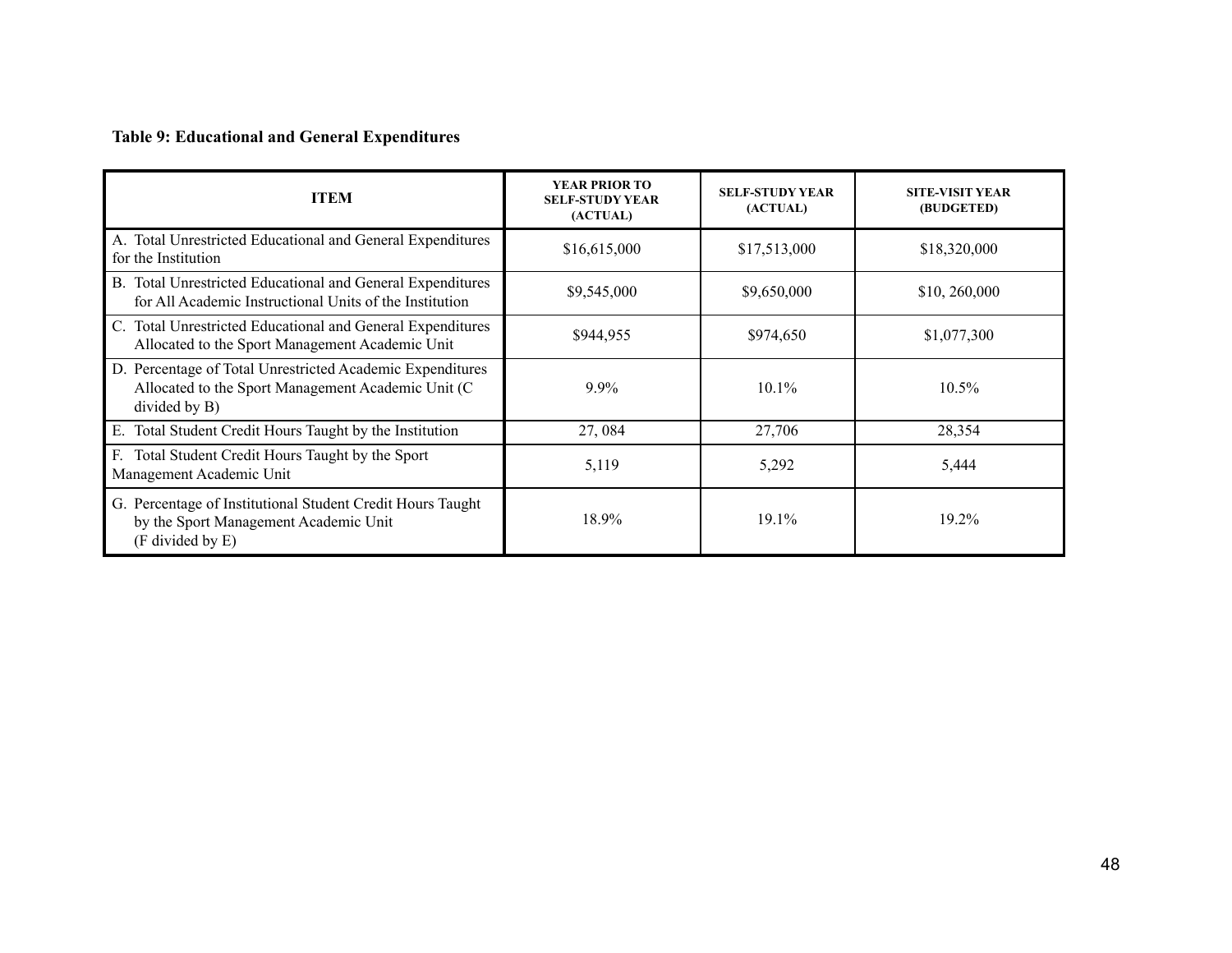**Table 10: Salary Ranges by Rank**

| <b>FACULTY RANK</b>        | <b>NUMBER OF</b>         | <b>ACADEMIC YEAR SALARY RANGES BY RANK</b> |             |                |  |  |  |
|----------------------------|--------------------------|--------------------------------------------|-------------|----------------|--|--|--|
|                            | <b>FULL TIME FACULTY</b> | <b>LOWEST</b>                              | <b>MEAN</b> | <b>HIGHEST</b> |  |  |  |
| Professor                  |                          | \$61,000                                   | \$63,750    | \$66,500       |  |  |  |
| <b>Associate Professor</b> |                          | \$50,500                                   | \$54,500    | \$58,500       |  |  |  |
| <b>Assistant Professor</b> |                          | \$45,000                                   | \$46,733    | \$48,700       |  |  |  |
| Instructor                 | U                        | N/A                                        | N/A         | N/A            |  |  |  |
| Other                      | 0                        | N/A                                        | N/A         | N/A            |  |  |  |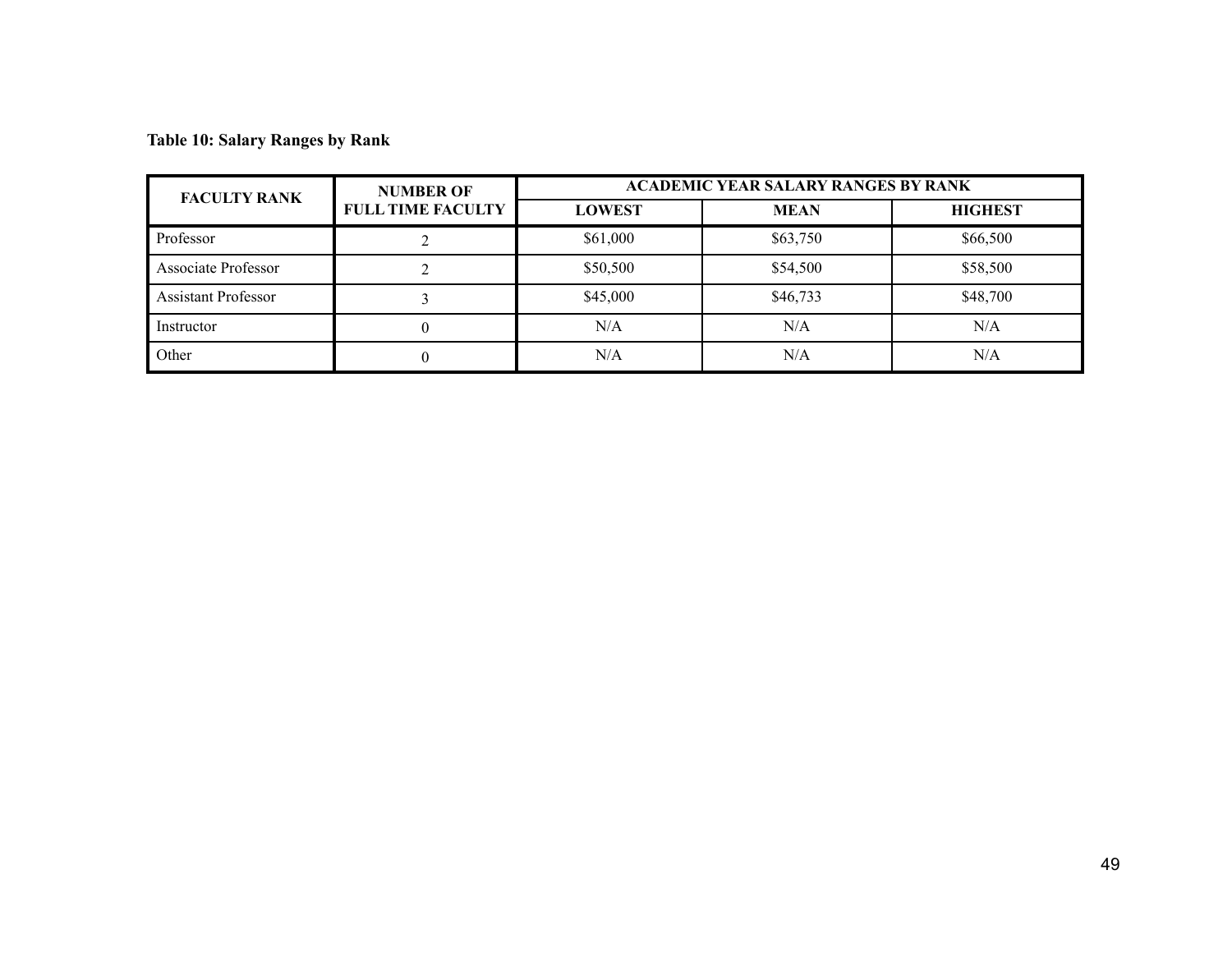#### **6.3 Facilities**

**Excellence in sport management education requires that the physical facilities be of sufficient quality to support a high-quality sport management program.**

#### **Description**

There should be a sufficient number of classrooms (appropriately equipped) and computer/technology laboratories of an appropriate size and quality to provide a high-quality educational environment. Further, full-time faculty should be provided with office space that allows them professional privacy. The site visit team will visit all facilities associated with and utilized by the sport management academic unit.

#### **Self-Study Guidelines**

- *1. Provide a narrative that describes the physical facilities available to sport management students and faculty. The description should include the number of classrooms, faculty of ices and computer/technology labs. Plans for renovation of space or construction of new facilities associated with the sport management academic unit should be mentioned in this narrative.*
- 2. Identify the number and type of offices for the faculty, as shown in Table 11: Office Facilities. Include *a narrative that evaluates the adequacy and proximity of the educational space and the adequacy and proximity to the sport management academic unit.*

| <b>Type of Office</b>     | <b>Full-Time</b> | Part-Time | <b>Graduate</b>   | <b>Emeriti/Other</b> |
|---------------------------|------------------|-----------|-------------------|----------------------|
|                           | Faculty          | Faculty   | <b>Assistants</b> | Faculty              |
| <b>One-person office</b>  |                  |           |                   |                      |
| <b>Two-person office</b>  |                  |           |                   |                      |
| Three-person office       |                  |           |                   |                      |
| <b>Four-person office</b> |                  |           |                   |                      |
| Total                     |                  |           |                   |                      |

#### **Table 11: Office Facilities**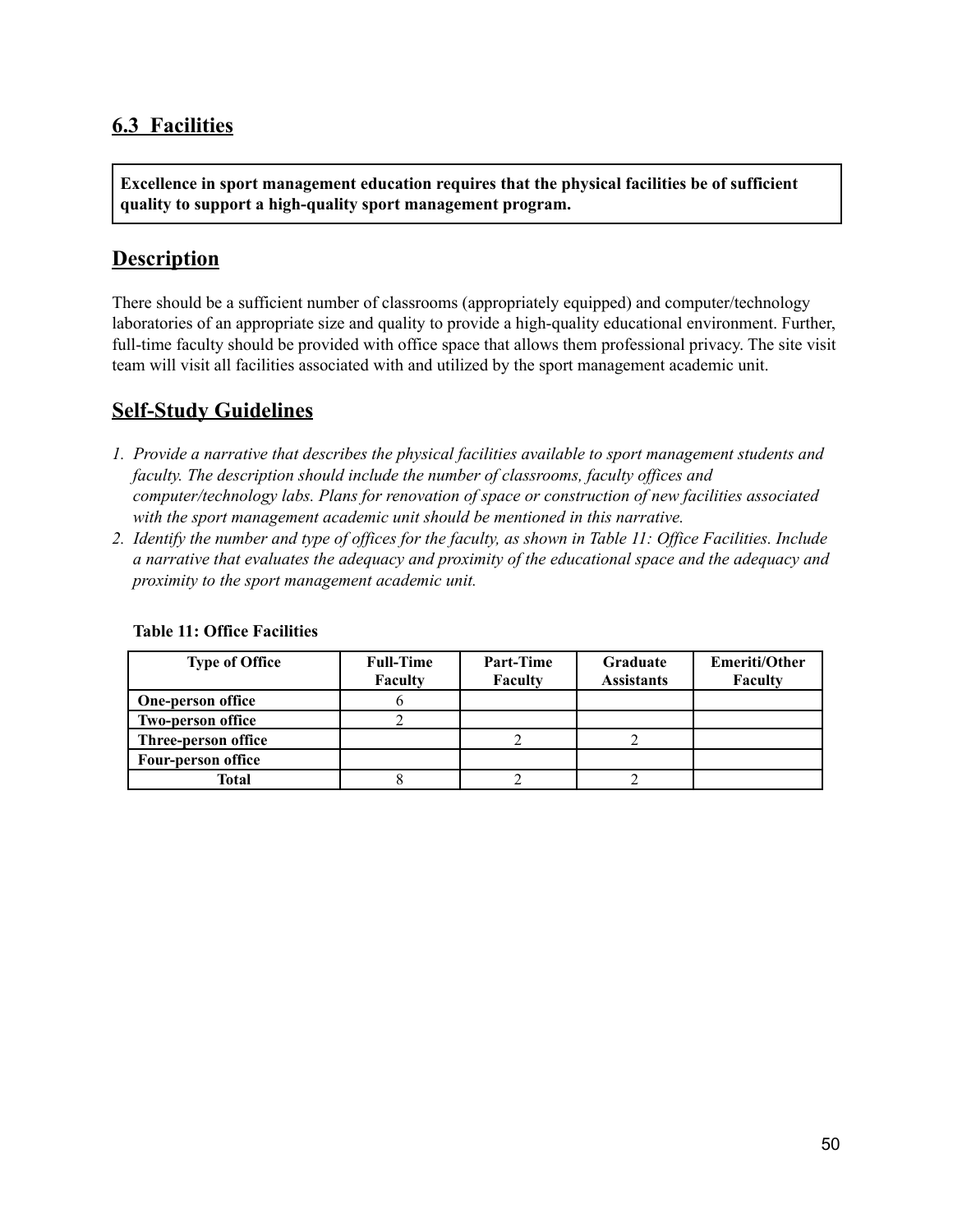#### **6.4 Learning Resources**

**Excellence in sport management education requires that students and faculty have access to a comprehensive library and other necessary learning resources.**

#### **Description**

The definition of learning resources is changing, as are the methods of making learning resources available to students and faculty. The importance of brick and mortar for a library is declining as electronic library resources become increasingly available. The institution will provide comprehensive learning resources to support the sport management academic unit in a manner that fulfills the mission and broad-based goals of the institution.

Library holdings should be sufficient in size and scope to (1) complement the total instructional program of the sport management academic unit, (2) provide incentives for individual learning and (3) support appropriate scholarly and professional activities of the faculty.

Evidence should exist that a focused and systematic acquisitions program is in operation, and some form of faculty consultation and review is a continuing aspect of library acquisitions.

All program locations should have comparable and adequate library support for students and faculty, which includes access to library facilities and/or electronic library access. It is usually beneficial to have cooperative arrangements with information sources outside the institution to augment the library support.

- *1. Provide a list of the sport management-related journals and databases available to sport management students and faculty.*
- *2. Provide a general statement of the library support for the sport management academic unit. This statement should address:*
	- *a. Inter-library loan program*
	- *b. Library support for faculty*
	- *c. Library support for students*
	- *d. Acquisitions program, including faculty consultation and review*
	- *e. Library support for of -campus programs*
- *3. Provide a narrative that assesses the adequacy of the learning resources available to the sport management academic unit to support high-quality sport management education.*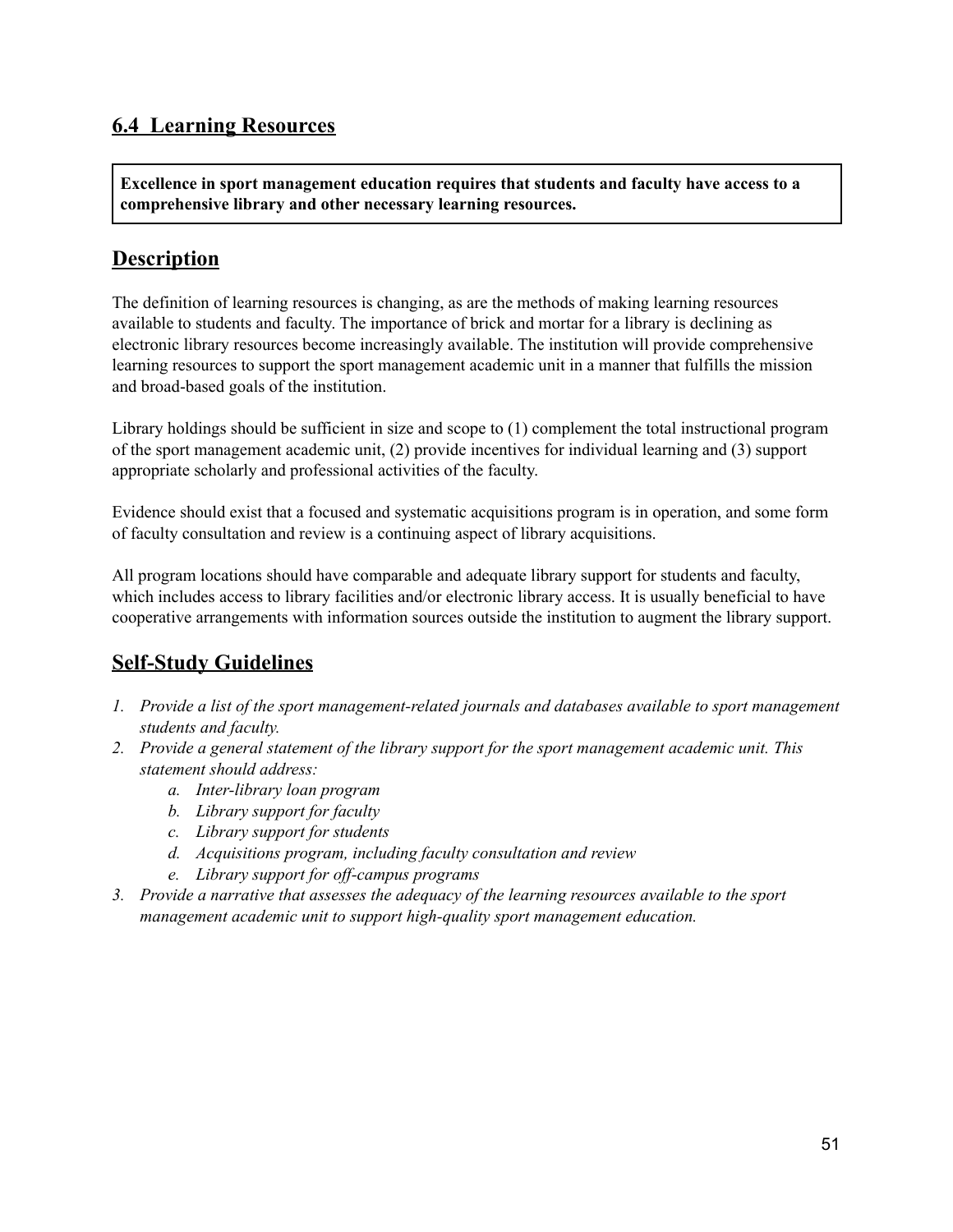## **6.5 Educational Technology and Support**

**Excellence in sport management education requires that sport management faculty and students be provided with sufficient instructional and computing/technology resources and support.**

#### **Description**

The institution should obtain, maintain and support instructional and educational technology that is sufficient in quality and quantity to support all of the sport management programs and modalities. This Principle includes the provision of comparable equipment for all program sites and modalities.

- *1. Provide a description of the instructional and educational technology and how it supports and impacts your sport management academic unit, student learning, delivery method(s) and excellence in sport management education. Include technology available in your classrooms, to students in computer labs* and libraries, to faculty in their offices, at off-campus locations (if applicable), and to support students *at all program locations (including dif erent delivery modalities).*
- *2. Provide an assessment of the instructional and educational technology available for sport management faculty and students. This review should include an assessment of the adequacy of technology support and a projection of future acquisitions.*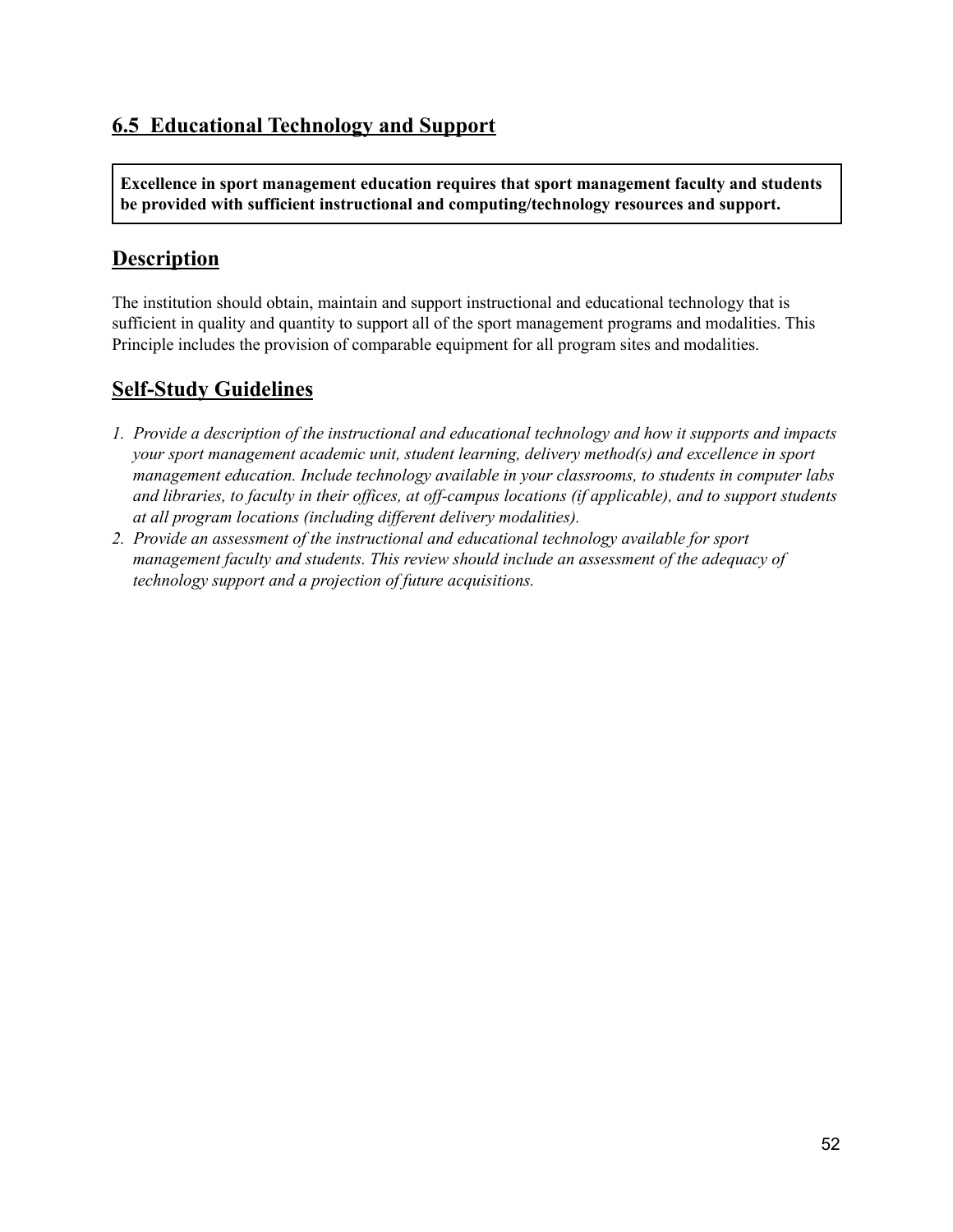### **Principle 7: Internal and External Relationships**

Excellence in sport management education requires effective working relationships with other individuals and units within the institution and without, including effective linkages with the "real world" of sport industry. Sport management education must prepare students to function effectively in a changing diverse global environment and in an increasingly diverse sport industry. Excellence in sport management education also requires accountability to the public concerning processes for consistent, reliable public disclosure of student learning outcomes, program-level operational effectiveness and student achievement.

Principle 7 consists of seven sub-Principles, as follows:

**Principle 7.1: Internal Relationships Principle 7.2: Admission Processes Principle 7.3: Business and Industry Linkages/Internship Principle 7.4: External Cooperative Relationships and Oversight Principle 7.5: International Sport Management Principle 7.6: Diversity, Equity and Inclusion in Sport Management Principle 7.7: External Accountability**

#### **7.1 Internal Relationships**

**Excellence in sport management education requires the sport management academic unit to have effective working relationships with other academic units, programs or organizations within the institution.**

#### **Description**

Excellence in sport management education requires the sport management academic unit have effective working relationships with individuals and other units within the institution. The sport management academic unit's mission and broad-based goals as outlined in Principle 1: Outcomes Assessment must be consistent with those of the institution.

- *1. Describe the working relationships the sport management academic unit has with other units within the institution. Consider providing an organizational chart to show these relationships. Include any af iliations that are pending or periodic, formal and informal.*
- *2. Describe the internal service and/or research relationships on which faculty are evaluated.*
- *3. Describe general conclusions drawn regarding the quality and ef ectiveness of your internal relationships in supporting excellence in sport management education, identify any changes and improvements needed and describe proposed courses of action to make those changes and improvements.*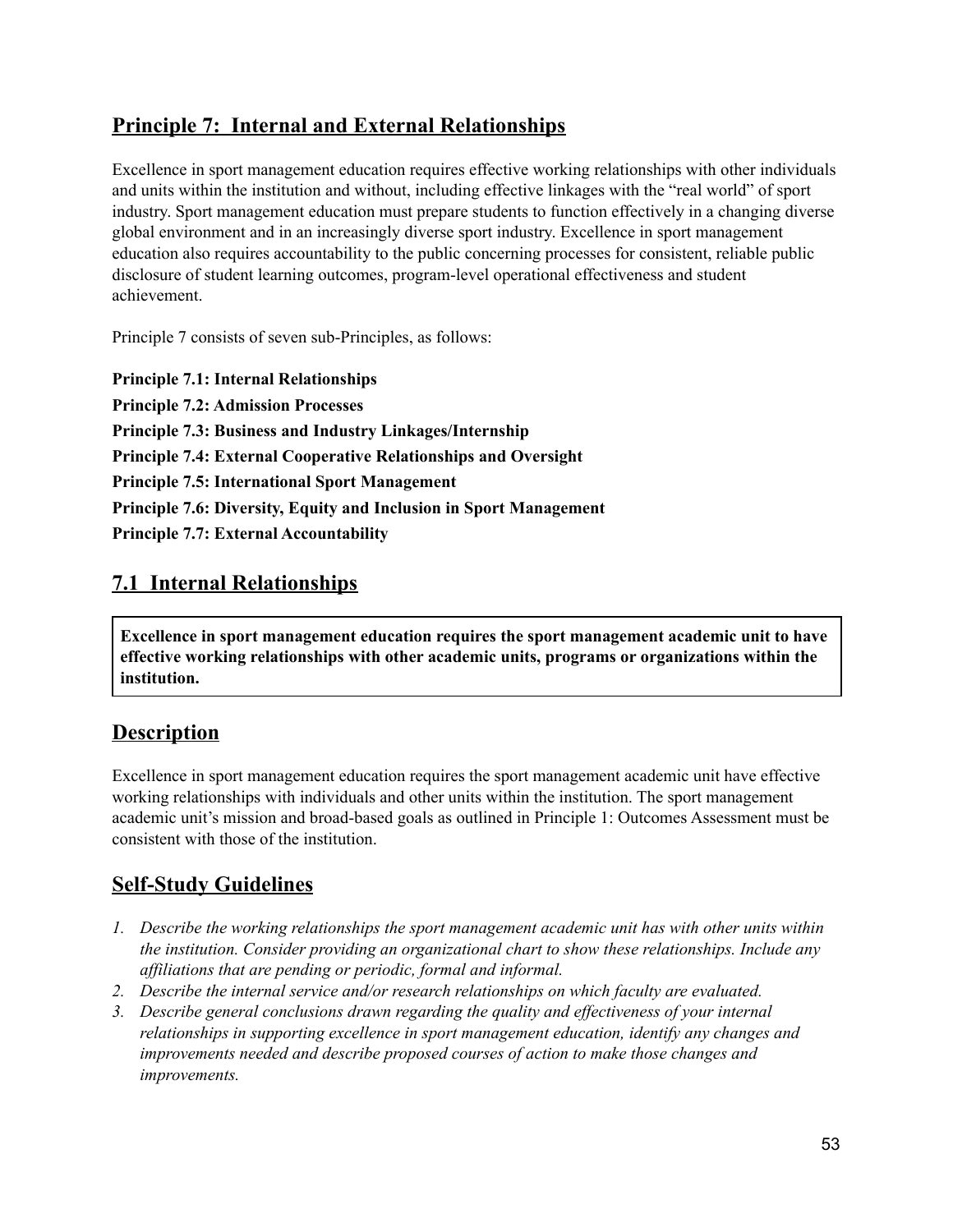#### **7.2 Admissions Processes**

**Excellence in sport management education requires admissions processes and policies that ensure students admitted to a sport management degree program have a reasonable chance of success in that program.**

#### **Description**

**Associate's and Bachelor's Degrees:** Excellence in sport management education requires that students admitted to either sport management degree program have a reasonable chance to succeed. This requires admissions policies and processes and transfer policies and processes appropriate to the sport management degree programs offered by the institution.

**Master's Degrees:** Each institution should have master's degree program admissions standards in place to ensure students have a reasonable chance to succeed in the program. The admissions standards should be based on relevant criteria shown, at the institutional level, to be highly correlated with student success. Criteria may include such factors as performance on graduate entrance examinations such as the GMAT or GRE, undergraduate grades, professional experience, performance in required prerequisite courses or graduate courses taken prior to admission.

**Doctoral Programs:** Admission to doctoral programs is expected to be highly competitive; only those students likely to excel as academic professionals should be admitted to a doctoral program. Each institution should have doctoral program admissions standards in place to help ensure students have a reasonable chance to succeed in the doctoral program. The admissions standards should be based on relevant criteria shown, at the institutional level, to be highly correlated with student success. Criteria may include such factors as performance on graduate entrance examinations such as the GMAT or GRE, undergraduate and graduate grades, professional experience or performance in required prerequisite courses.

#### **Self-Study Guidelines**

#### *Associate's-Level Degree Programs:*

- *1. For each associate's-level sport management degree program included in the accreditation review, describe the policies and procedures for admission to these degree programs in the following areas (cite relevant URL(s) and catalog page numbers):*
	- *a. Admission of first year students to these programs.*
	- *b. Admission of students from within your institution to these programs.*
	- *c. Admission of transfer students from other institutions to these programs.*
	- *d. Admission of students from within your institution between dif erent formats of these programs, if applicable.*
	- *e. Acceptance of transfer credit from other institutions and your method of validating the credits for these programs.*
- *2. Describe the exceptions you have made in the administration of your admissions policies for associate's degree students.*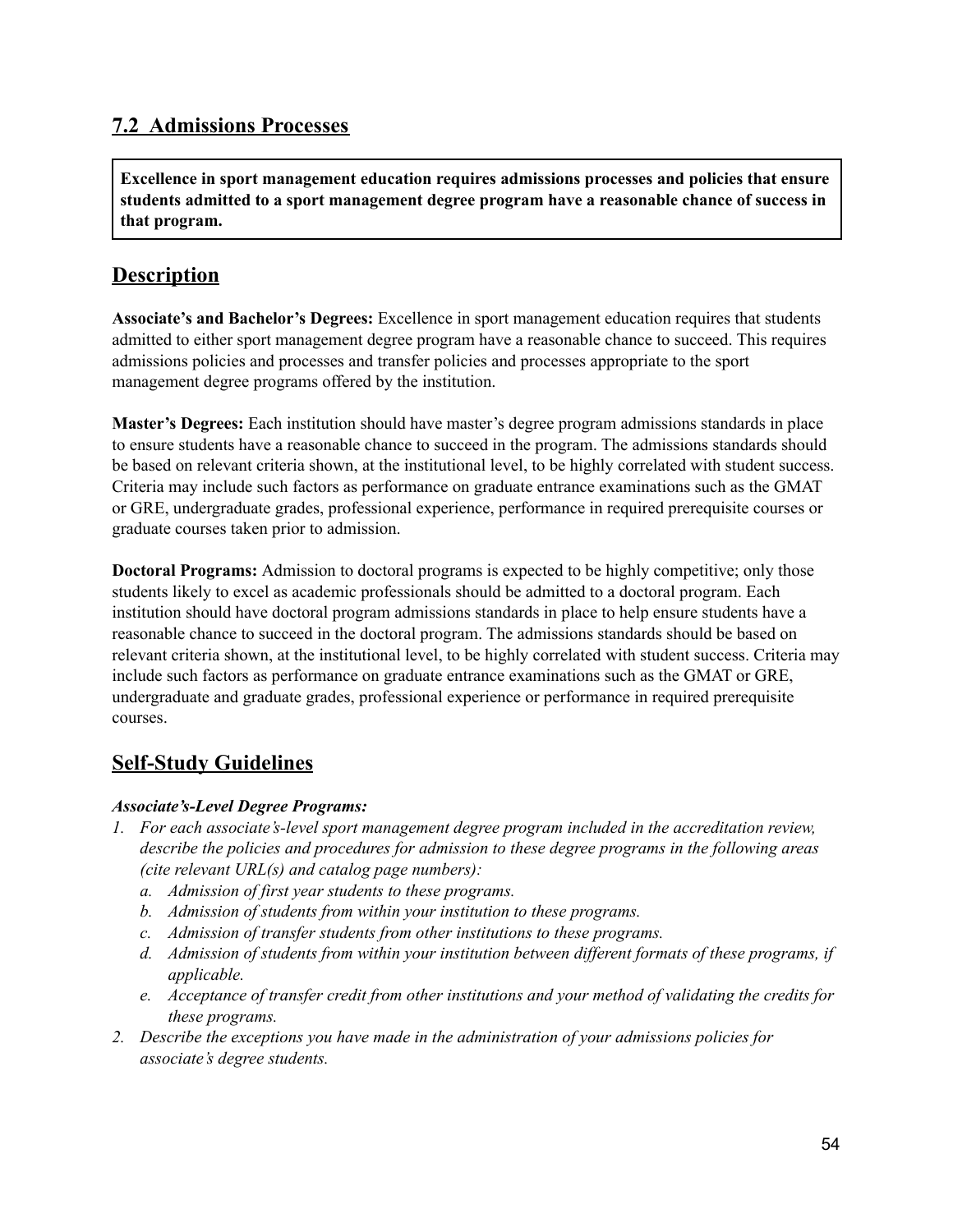- *3. Describe the procedure for recommending degree candidates. Describe the procedure used by the Registrar's Of ice to validate that the requirements for sport management associate's degrees have been fulfilled.*
- *4. Provide the page numbers and current URL(s) for the sections in your institution's catalog describing the academic policies pertaining to associate's degree students.*
- *5. Describe the academic policies used by your sport management academic unit to place associate's degree students on probation or suspension and to readmit suspended students.*
- *6. State the number of students in each associate's-level sport management degree program included in the accreditation review who were subject to academic sanctions during the self-study year.*

#### *Bachelor's-Level Degree Programs:*

- *1. For each bachelor's-level sport management degree program included in the accreditation review, describe the policies and procedures for admission to these degree programs in the following areas (cite relevant URL(s) and catalog page numbers):*
	- *b. Admission of first year students to these programs.*
	- *c. Admission of students from within your institution to these programs.*
	- *d. Admission of transfer students from other institutions to these programs.*
	- *e. Admission of students from within your institution between dif erent formats of these programs, if applicable.*
	- *f. Acceptance of transfer credit from other institutions and your method of validating the credits for these programs.*
- *2. Describe the exceptions you have made in the administration of your admissions policies for bachelor's degree students.*
- *3. Describe the procedure for recommending degree candidates. Describe the procedure used by the Registrar's Of ice to validate that the requirements for sport management bachelor's degrees have been fulfilled.*
- *4. Provide the page numbers and current URL(s) for the sections in your institution's catalog describing the academic policies pertaining to bachelor's degree students.*
- *5. Describe the academic policies used by your sport management academic unit to place bachelor's degree students on probation or suspension and to readmit suspended students.*
- *6. State the number of students in each bachelor's-level sport management degree program included in the accreditation review who were subject to academic sanctions during the self-study year.*

#### *Master's-Level Degree Programs:*

- *1. For each master's-level sport management degree program included in the accreditation review, describe the policies and procedures for admission to these programs (cite relevant URL(s) and catalog page numbers). Describe the ways in which the admission of students to these degree programs conforms to the approved institutional admissions policies and identify any exceptions you have made.*
- *2. Describe any dif erences in admissions policies for each format in which your master's-level sport management degree programs are of ered (e.g., day, evening, weekend, online, distance, hybrid, intensive, or accelerated).*
- *3. Describe the policies and procedures pertaining to the acceptance of transfer credit from other institutions and your method of validating the credits for your master's-level degree programs.*
- *4. Explain the ways in which your master's-level degree program admissions requirements attempt to ensure students admitted have a reasonable chance to succeed.*
- *5. Provide the catalog page numbers and current URL(s) describing the academic policies pertaining to master's degree students.*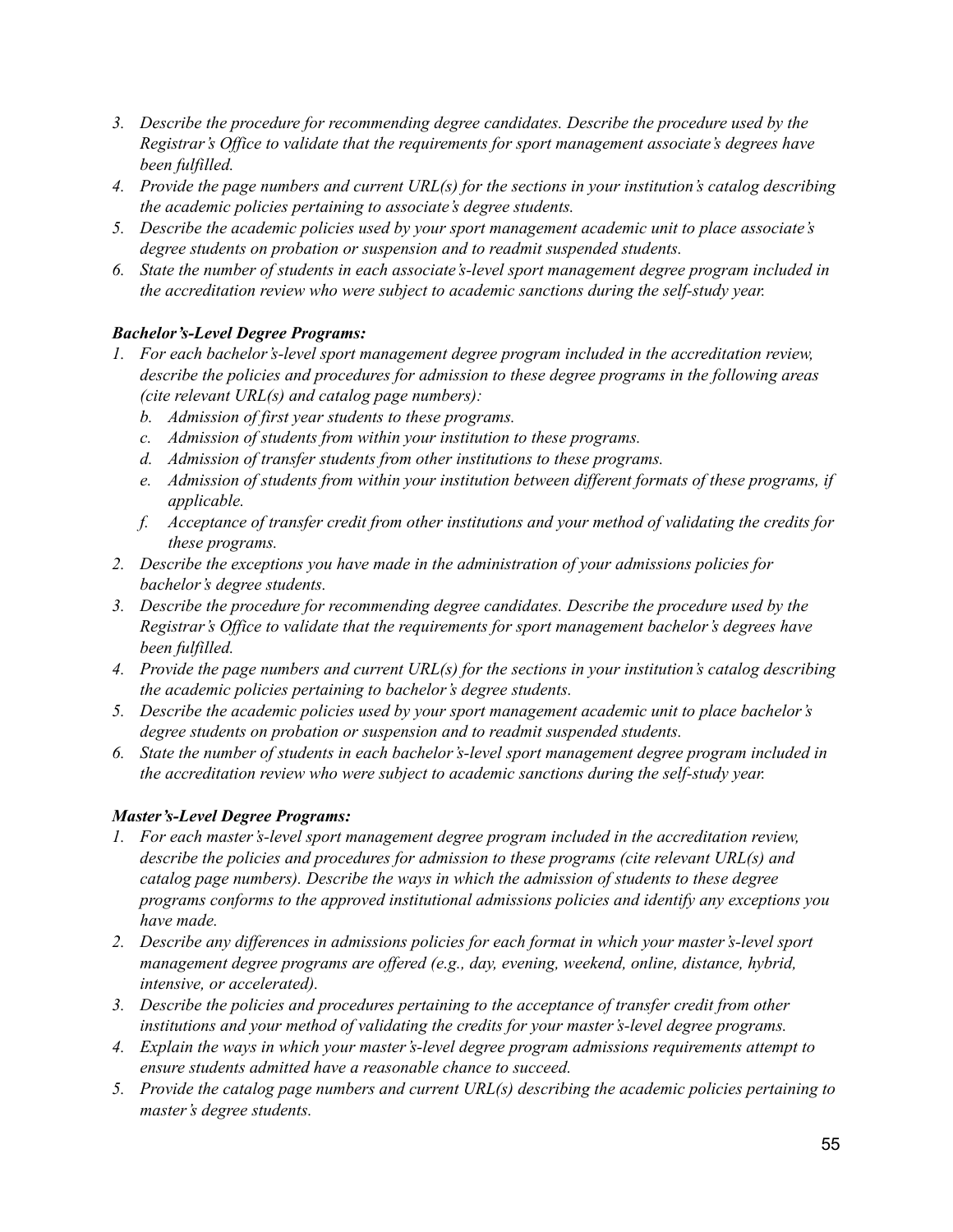- *6. Describe the academic policies used by your sport management academic unit to place master's degree students on probation or suspension and to readmit suspended students.*
- *7. State the number of students in each master's-level sport management degree program included in the accreditation review that were subject to academic sanctions during the self-study year.*

#### *Doctoral-Level Degree Programs:*

- *1. For the doctoral-level sport management degree programs included in the accreditation review, describe the policies and procedures for admission to these programs (cite relevant URL(s) and catalog page numbers). Describe the ways in which the admission of students to these degree programs conforms to the approved institutional admissions policies and identify any exceptions you have made.*
- *2. Describe any dif erences in admissions policies for each format in which your doctoral-level sport management degree programs are of ered (e.g., day, evening, weekend, online, distance, hybrid, intensive, or accelerated).*
- *3. Describe the policies and procedures pertaining to the acceptance of transfer credit from other institutions and your method of validating the credits for your doctoral-level degree programs in sport management and sport management-related fields.*
- *4. Explain the ways in which your doctoral-level degree program admissions requirements attempt to ensure students have a reasonable chance to succeed.*
- *5. Provide the catalog page numbers and current URL(s) that describe the academic policies pertaining to doctoral degree students.*
- *6. Describe the academic policies used by your sport management academic unit to place doctoral degree students on probation or suspension and to readmit suspended students.*
- *7. State the number of students in each doctoral-level sport management degree program included in the accreditation review that were subject to academic sanctions during the self-study year.*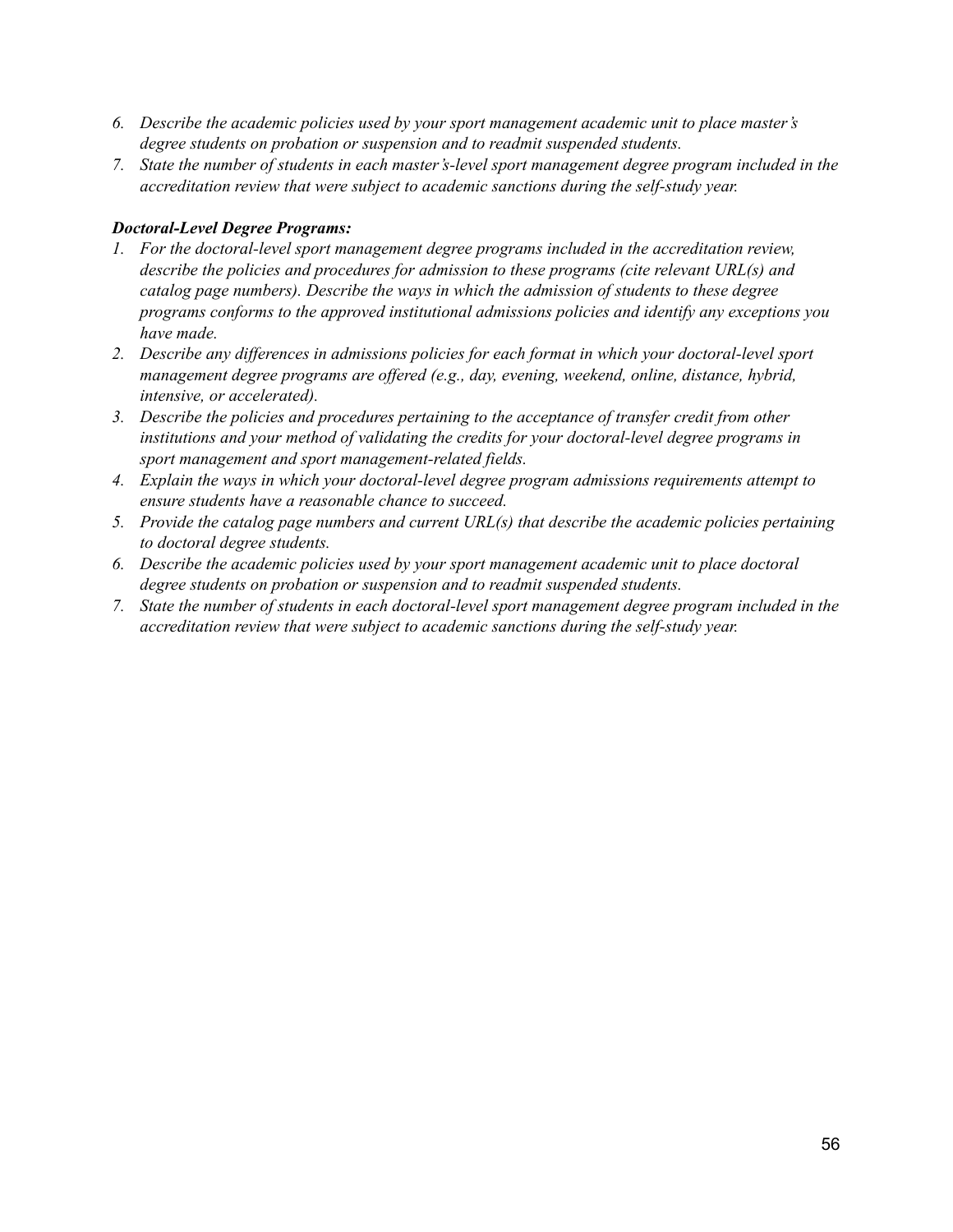## **7.3 Business and Sport Industry Linkages/Internship (optional for Community Colleges)**

**Excellence in sport management education requires the sport management academic unit to have current and meaningful linkages to sport management practitioners and organizations. Specifically, an internship or similar experience(s) enables students to work for a sports organization or in a sport-related office to gain useful, relevant experience for a career in sport. The kind of experiential learning integrating knowledge and theory with practical application and skill development is essential to a student's educational experience. Students benefit from applied experiences and connections made in the professional setting while employers have the opportunity to guide and evaluate students.**

#### **Description**

Note: An "internship" is a culminating learning experience designed to utilize and integrate theoretical and practical knowledge within a professional setting. A common minimum standard and formula for calculating hours in the field to hours in the classroom is: One hour of in-class credit equates to three hours per week outside the classroom. For example, a six-hour internship credit means working 270 hours of work with 18 hours of in-class credit (assuming a 15 week semester).

In professional programs, linkages with the sport management industry are essential. Both students and faculty gain through these interactions. Practitioners can serve as role models and career counselors for students, help faculty identify topics that may be worthy of scholarly pursuit and provide input to administrators and faculty regarding changes in curricula. They can also help bring speakers to campus and place representatives of the institution before significant public forums.

Examples of linkages may include:

- 1. Advisory Boards
- 2. Executives-in-residence
- 3. Guest speakers
- 4. Institutional outreach programs
- 5. Partnerships and joint venture agreements with organizations (locally, nationally, Internationally)
- 6. Professionally active student organizations in various sport management fields
- 7. Internship programs
- 8. Economic research bureaus

- *1. Describe the sport management academic unit's activities and linkages with the sport management industry and other relevant organizations.*
- *2. Describe the external service and/or research relationships on which faculty are evaluated.*
- *3. Describe your institution's procedures for enacting af iliation agreements with outside entities (refer to Principle 7.4, as needed).*
- *4. Describe how your internship program provides the following elements to students and include a URL or copy of an internship manual (place in the Appendix):*
	- *a. Application of sport management core content and theory to hands-on practice.*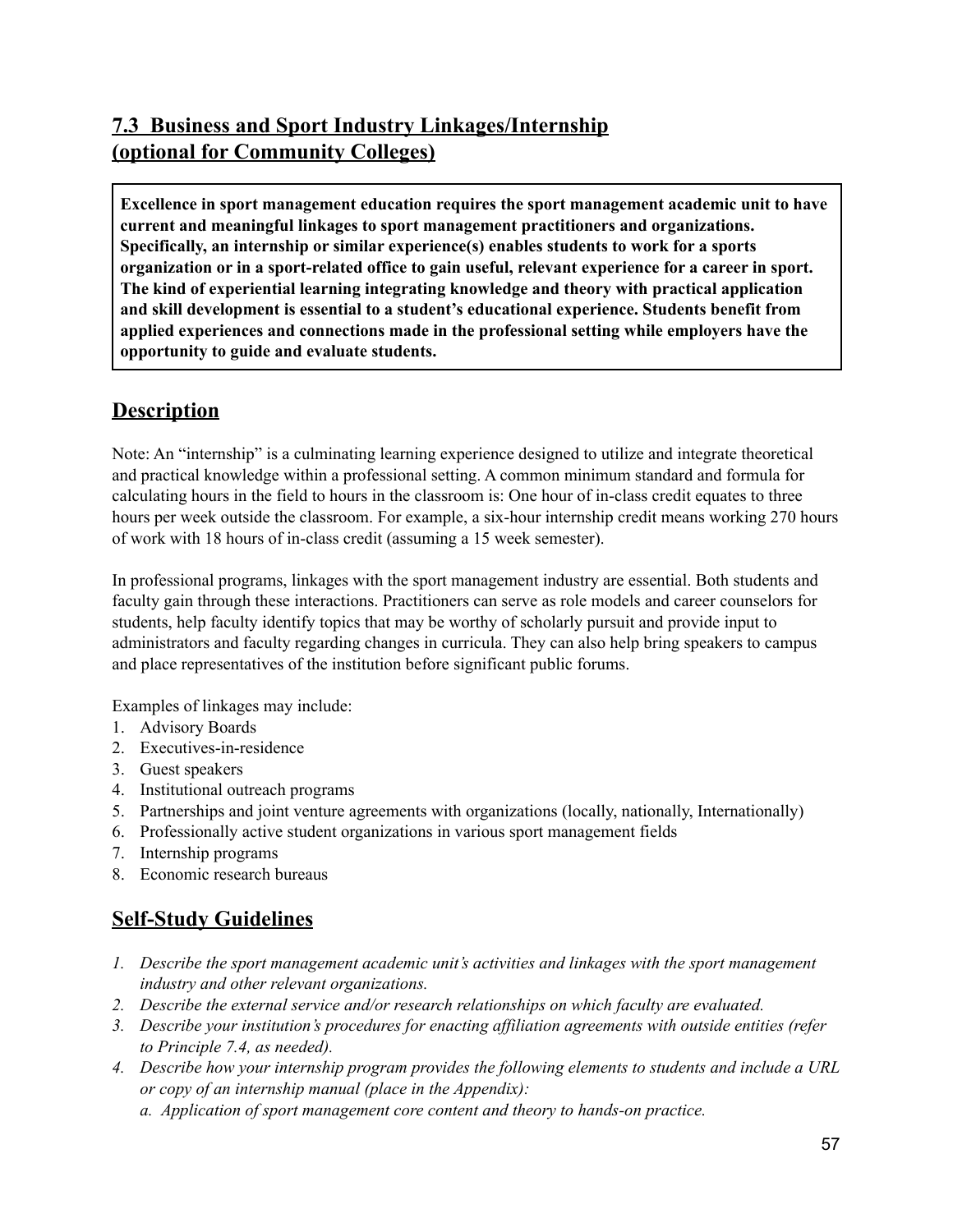- *b. Professional, trained supervision and guidance.*
- *c. Enhancement of students' understanding, ability and knowledge of sport industry to develop skills that directly translate to a future career in sport.*
- *d. Clarification of students' career goals.*
- *e. Development of relationships with sport industry practitioners.*
- *f. Insurance/liability coverage for students working on internship sites.*
- *g. Student employment and networking opportunities.*
- *h. Alignment with current Department of Labor laws regarding unpaid (and paid) internships or other experiential learning opportunities.*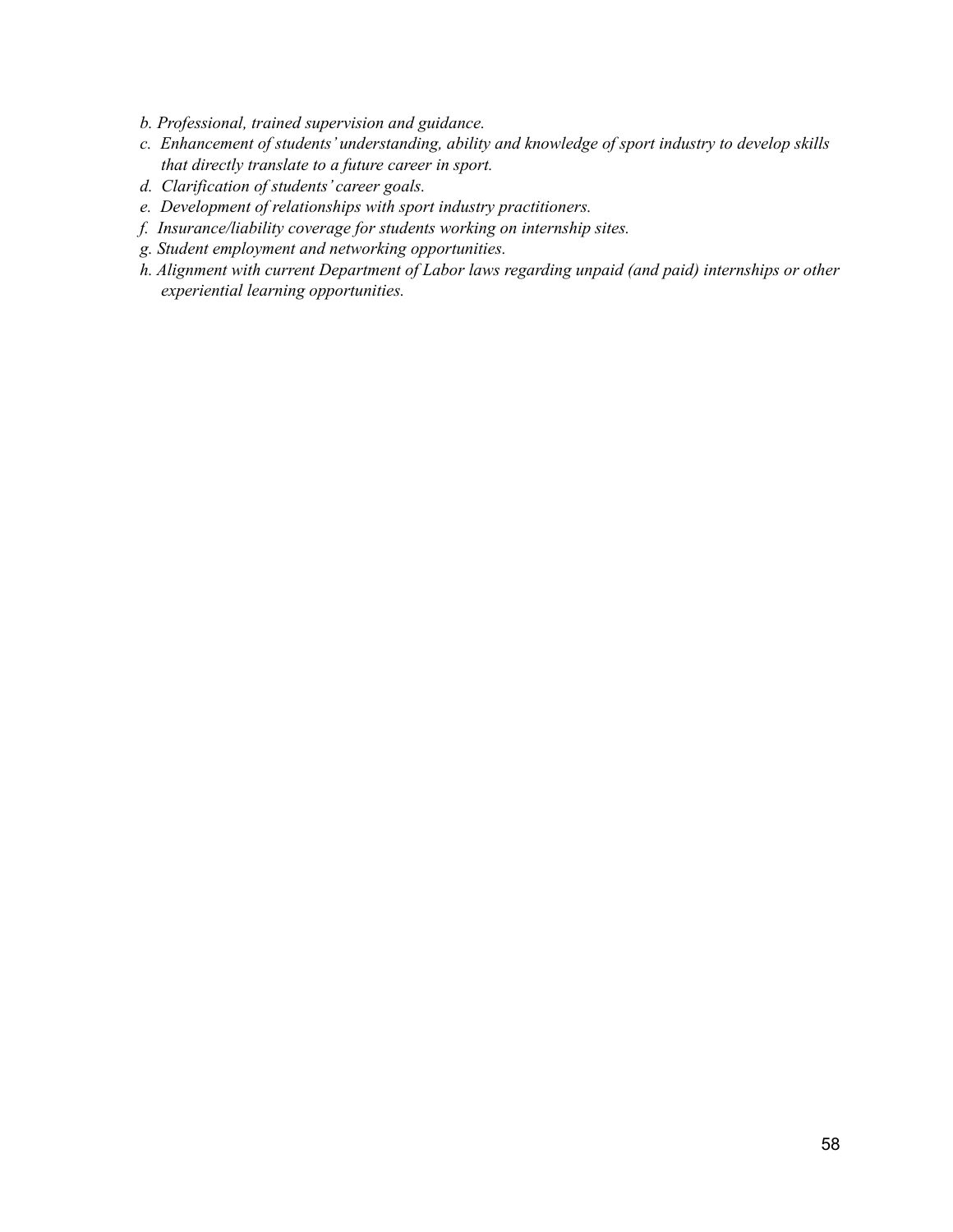### **7.4 External Cooperative Relationships and Oversight**

**Excellence in sport management education requires effective relationships with external educational institutions and organizations. Therefore, the sport management academic unit should encourage cooperative relationships with external educational institutions and organizations in ways that advance the missions of the institution and the sport management academic unit. In addition, the institution and its sport management academic unit must have the legal authority to confer higher education degrees and appropriate oversight from governing or accrediting bodies.**

#### **Description**

In order for the sport management degree(s) of an institution's sport management academic unit to be considered for COSMA accreditation, the institution must have the legal authority to confer higher education degrees and institutional accreditation from an appropriate, recognized national accrediting organization. Institutions located outside of the United States must have equivalent recognized institutional accreditation from an appropriate organization in the relevant country or region, or approvals or authorizations to award degrees from an appropriate governing, legal, or similar body.

- *1. Provide evidence of the legal authorization of your institution to operate and confer degrees by identifying which regional or national accrediting body provides your institutional accreditation and* provide a copy of or URL to that body's most recent letter of affirmation or reaffirmation of *accreditation.*
- *2. Describe any other relevant governmental or national authorizations that apply to your institution.*
- *3. List the principle institutions from/to which your institution receives/sends transfer students and describe the policies and procedures for reviewing and accepting academic credit.*
- *4. Describe the advising procedure for transfer students.*
- *5. Describe the relationship of the sport management academic unit with external educational institutions or organizations (other than transfer agreements as covered above). This description should include the following relationships (describe all that apply):*
	- *a. Joint degree programs*
	- *b. Consortium agreements*
	- *c. Cooperative or partnership arrangements*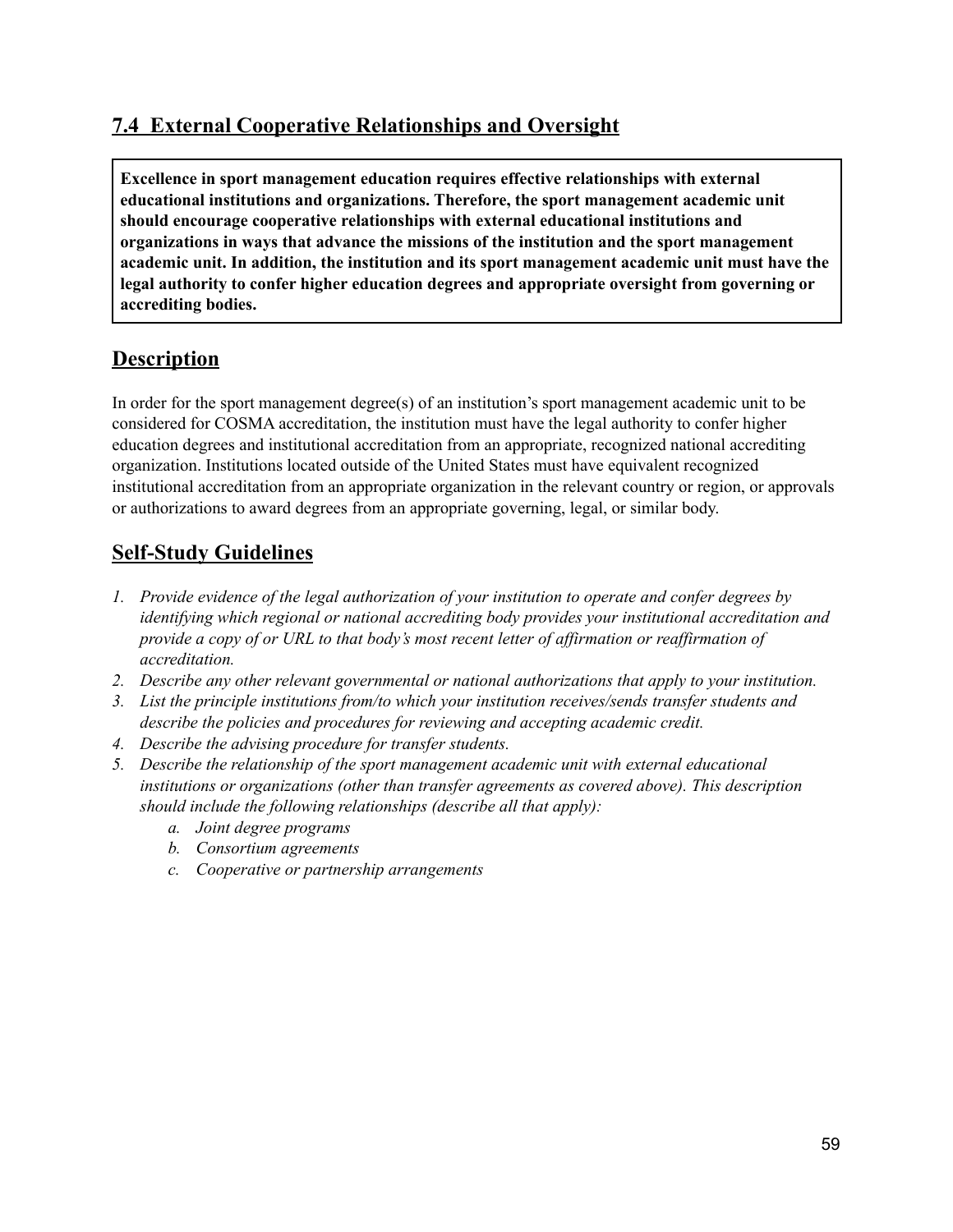#### **7.5 International Sport Management**

**Excellence in sport management education supports sport management students to be prepared to function effectively in a changing, diverse global environment. Therefore, the sport management academic unit, through its co-curricular programs, should ensure students possess the knowledge, skills and experiences to understand and deal effectively with critical issues in a dynamic, diverse global environment.**

#### **Description**

COSMA expects its accredited members to be leaders in the internationalization of the sport management curriculum. This may include international experiences provided through the institution, other universities or educational consortia; articulation agreements with institutions in other countries; or the promotion of student/faculty exchanges abroad. The composition of faculty and student body should also reflect and/or be engaged in the global sport environment.

- *1. Describe the institution's and sport management academic unit's orientation toward the global sport management environment – reference vision, mission and strategic planning, or other relevant components.*
- *2. Provide specific examples of curricular, co-curricular and operational activities that prepare students to understand and appreciate the global sport management environment. Highlight any distinctive or innovative items regarding how your program approaches the development of students'international sport knowledge.*
- *3. Describe how the sport management academic unit's faculty and student body reflect and/or are engaged in the global sport environment (reference Table 12: Program Diversity Performance Data, as needed).*
- *4. Describe general conclusions drawn regarding the quality and ef ectiveness of your international/global sport activities in supporting excellence in sport management education, identify any changes and improvements needed and proposed courses of action to implement those changes and improvements. Include information from strategic planning, as relevant.*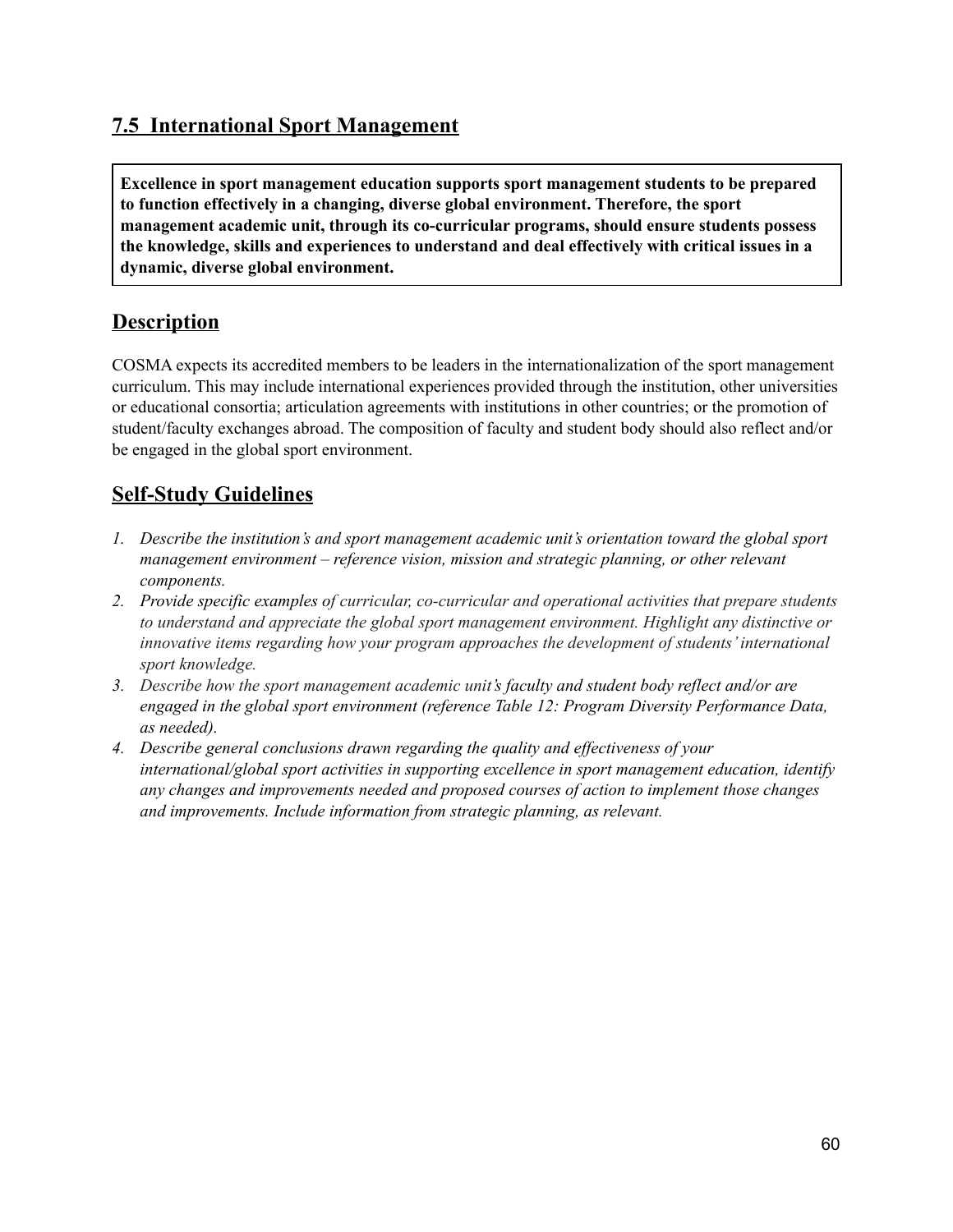### **7.6 Diversity, Equity and Inclusion in Sport Management**

**Excellence in sport management education includes diversity in its many forms – including, but not limited to – race, ethnicity, gender, ability, sexual orientation, social class, religion and status. Sport management students should be prepared to function effectively in an increasingly diverse sport industry. Therefore, the sport management academic unit, through its composition, operational activities, functional activities and co-curricular activities, should ensure that students possess the knowledge, skills and experiences to understand and operate effectively in a diverse sport environment.**

#### **Description**

COSMA expects its accredited members to be leaders in educating students to effectively function in a diverse sport environment. In the classroom, within the educational institution, among faculty and staff and during internship experiences, students' exposure to a wide-range of people, ideas and activities benefits all. The diversity of faculty and student majors should work toward reflecting the importance of diversity as appropriate within the institution and its location.

- *1. Describe the institution's and sport management academic unit's definition of and policies regarding diversity and encouraging diversity, equity and inclusion. Cite aspects of the institutional and sport management academic unit's mission, goals and strategic planning elements that speak directly to diversity, equity and inclusion.*
- *2. Provide specific examples of curricular, co-curricular and operational/functional activities that prepare students to understand and appreciate the diversity of the sport environment. Highlight any distinctive or innovative items regarding how your program enhances student knowledge of diversity, equity, and inclusion.*
- *3. Describe how diversity, equity and inclusion are considered when hiring full- and part-time faculty and how student majors are recruited to reflect diversity on campus. Highlight any distinctive or innovative items related to your program in the recruitment and retention of diverse populations of students, faculty, and staf .*
- *4. Complete Table 12: Program Diversity Performance Data (or provide the information in a format already in use).*
- *5. Describe general conclusions drawn regarding the quality and ef ectiveness of your diversity, equity and inclusion activities in supporting excellence in sport management education, identify any changes and improvements needed and proposed courses of action to implement those changes and improvements. Include information from strategic planning, as relevant.*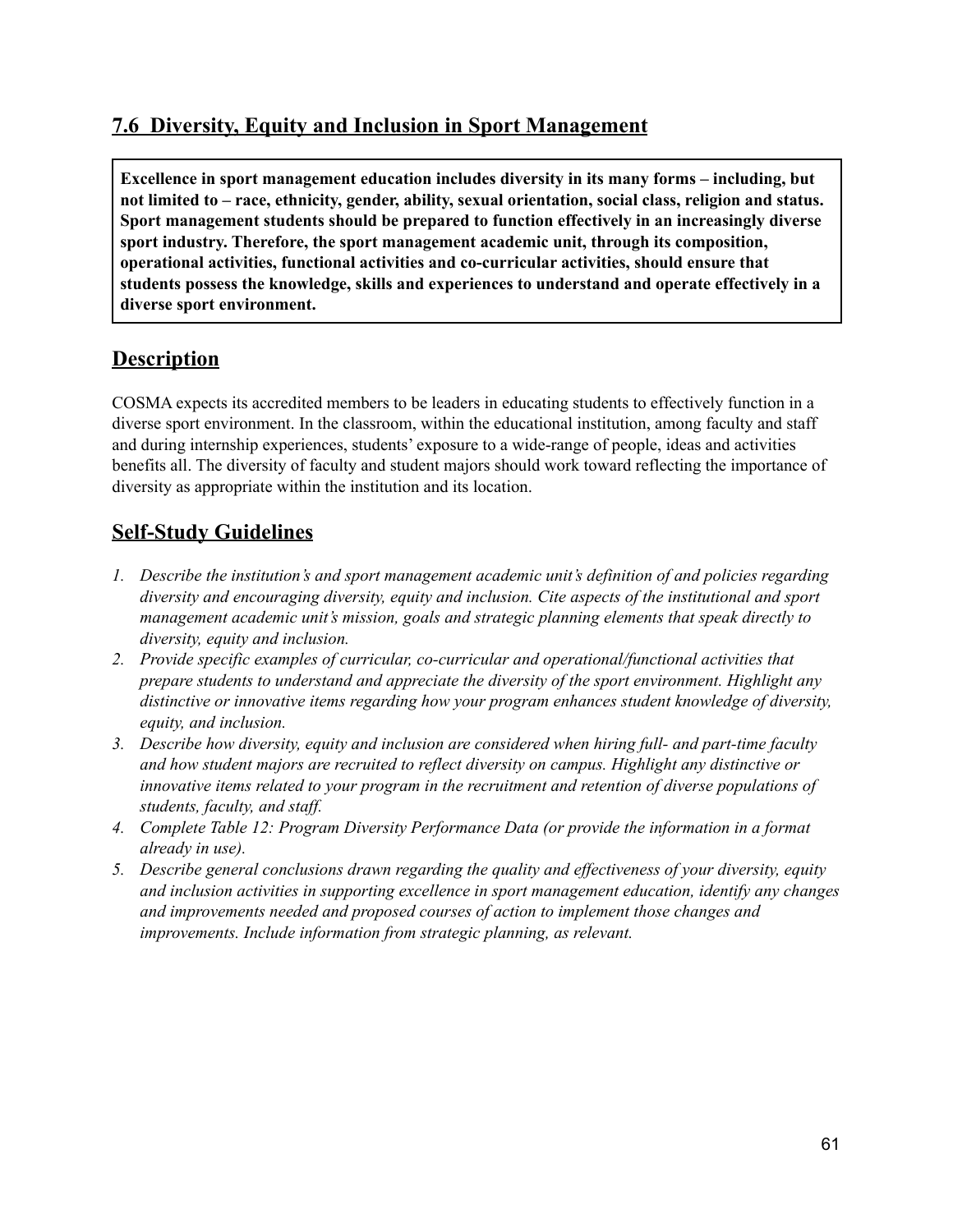| <b>Diversity Performance Data</b>                                                               |                        |               |                       |               |                              |               |
|-------------------------------------------------------------------------------------------------|------------------------|---------------|-----------------------|---------------|------------------------------|---------------|
| <b>Student Information</b>                                                                      |                        |               | <b>Number</b>         |               |                              | Percentage    |
| <b>Total Sport Management Undergraduate Enrollment</b>                                          |                        |               |                       |               |                              |               |
| Majors                                                                                          |                        |               |                       |               |                              |               |
| Minors                                                                                          |                        |               |                       |               |                              |               |
| Tracks/Concentrations/Certificates, etc.                                                        |                        |               |                       |               |                              |               |
|                                                                                                 |                        |               |                       |               |                              |               |
| <b>Total Sport Management Master's Enrollment (add rows</b><br>as needed for distinct programs) |                        |               |                       |               |                              |               |
| <b>Total Sport Management Doctoral Enrollment (add rows</b><br>as needed for distinct programs) |                        |               |                       |               |                              |               |
| Distribution of female and male majors                                                          |                        |               |                       |               |                              |               |
| Undergraduate - Women                                                                           |                        |               |                       |               |                              |               |
| Undergraduate - Men                                                                             |                        |               |                       |               |                              |               |
| Undergraduate - Unknown, Other                                                                  |                        |               |                       |               |                              |               |
| Master's - Women                                                                                |                        |               |                       |               |                              |               |
| Master's - Men                                                                                  |                        |               |                       |               |                              |               |
| Master's - Unknown/Other                                                                        |                        |               |                       |               |                              |               |
| Doctoral - Women                                                                                |                        |               |                       |               |                              |               |
| Doctoral - Men                                                                                  |                        |               |                       |               |                              |               |
| Doctoral - Unknown/Other                                                                        |                        |               |                       |               |                              |               |
| <b>Student: Faculty Advising Ratio (separate</b><br>undergraduate and graduate degree programs) |                        |               |                       |               |                              |               |
| Student Demographics: Number of Students by race/ethnicity and program level                    |                        |               |                       |               |                              |               |
|                                                                                                 | <b>UG</b><br>Program/s |               | Master's<br>Program/s |               | <b>Doctoral</b><br>Program/s |               |
|                                                                                                 | #                      | $\frac{0}{0}$ | #                     | $\frac{0}{0}$ | #                            | $\frac{0}{0}$ |
| # African                                                                                       |                        |               |                       |               |                              |               |
| # African American/Black                                                                        |                        |               |                       |               |                              |               |
| East Asian (including Chinese,                                                                  |                        |               |                       |               |                              |               |

#### **Table 12: Program Diversity Performance Data**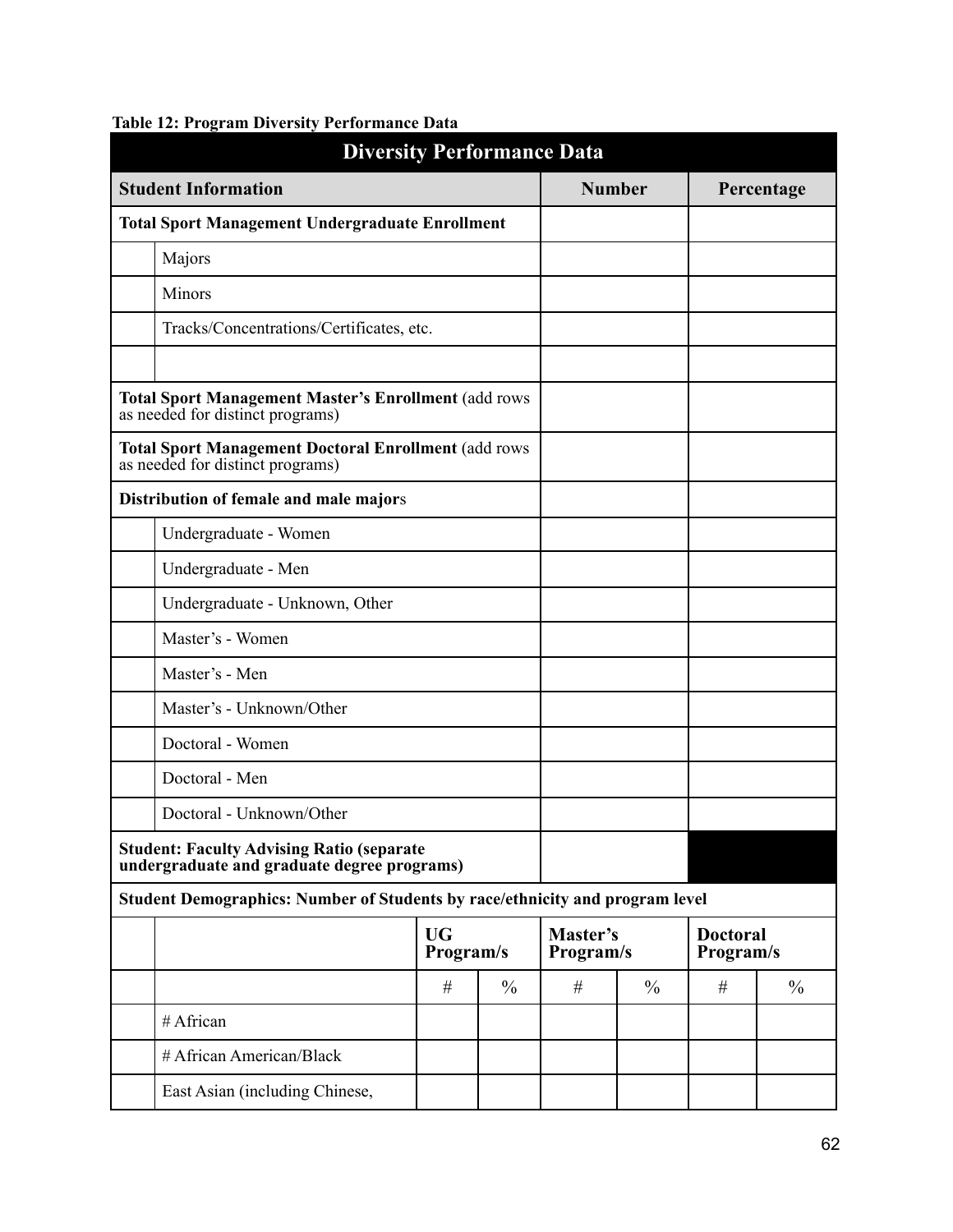| Japanese, Korean, Mongolian,<br>Tibetan, Taiwanese)                                                                                                    |  |               |  |            |
|--------------------------------------------------------------------------------------------------------------------------------------------------------|--|---------------|--|------------|
| # Hispanic/Latinx                                                                                                                                      |  |               |  |            |
| # Indigenous or First Nations<br>(including Native<br>American/American Indian, Alaska<br>Native, Pacific Islander, Native<br>Hawaiian)                |  |               |  |            |
| # Middle Eastern/North African<br>(including Lebanese, Iranian,<br>Egyptian, Syrian, Moroccan,<br>Algerian)                                            |  |               |  |            |
| # South Asian (including<br>Bangladeshi, Bhutanese, Indian,<br>Nepali, Pakistani, Sri Lankan)                                                          |  |               |  |            |
| # Southeast Asian (including<br>Burmese, Cambodian, Filipino,<br>Hmong, Indonesian, Laotian,<br>Malaysian, Mien, Singaporean,<br>Thai, and Vietnamese) |  |               |  |            |
| # White                                                                                                                                                |  |               |  |            |
| # Two or more races                                                                                                                                    |  |               |  |            |
|                                                                                                                                                        |  |               |  |            |
| # Unknown                                                                                                                                              |  |               |  |            |
| <b>Faculty Information</b>                                                                                                                             |  | <b>Number</b> |  | Percentage |
| <b>Distribution of faculty</b>                                                                                                                         |  |               |  |            |
| Full-time faculty                                                                                                                                      |  |               |  |            |
| Tenure-track faculty                                                                                                                                   |  |               |  |            |
| Tenured faculty                                                                                                                                        |  |               |  |            |
| Adjunct/part-time faculty                                                                                                                              |  |               |  |            |
| Distribution of faculty by sex                                                                                                                         |  |               |  |            |
| Full-time female faculty                                                                                                                               |  |               |  |            |
| Full-time male faculty                                                                                                                                 |  |               |  |            |
| Full-time unknown/other faculty                                                                                                                        |  |               |  |            |
| Part-time female faculty                                                                                                                               |  |               |  |            |
| Part-time male faculty                                                                                                                                 |  |               |  |            |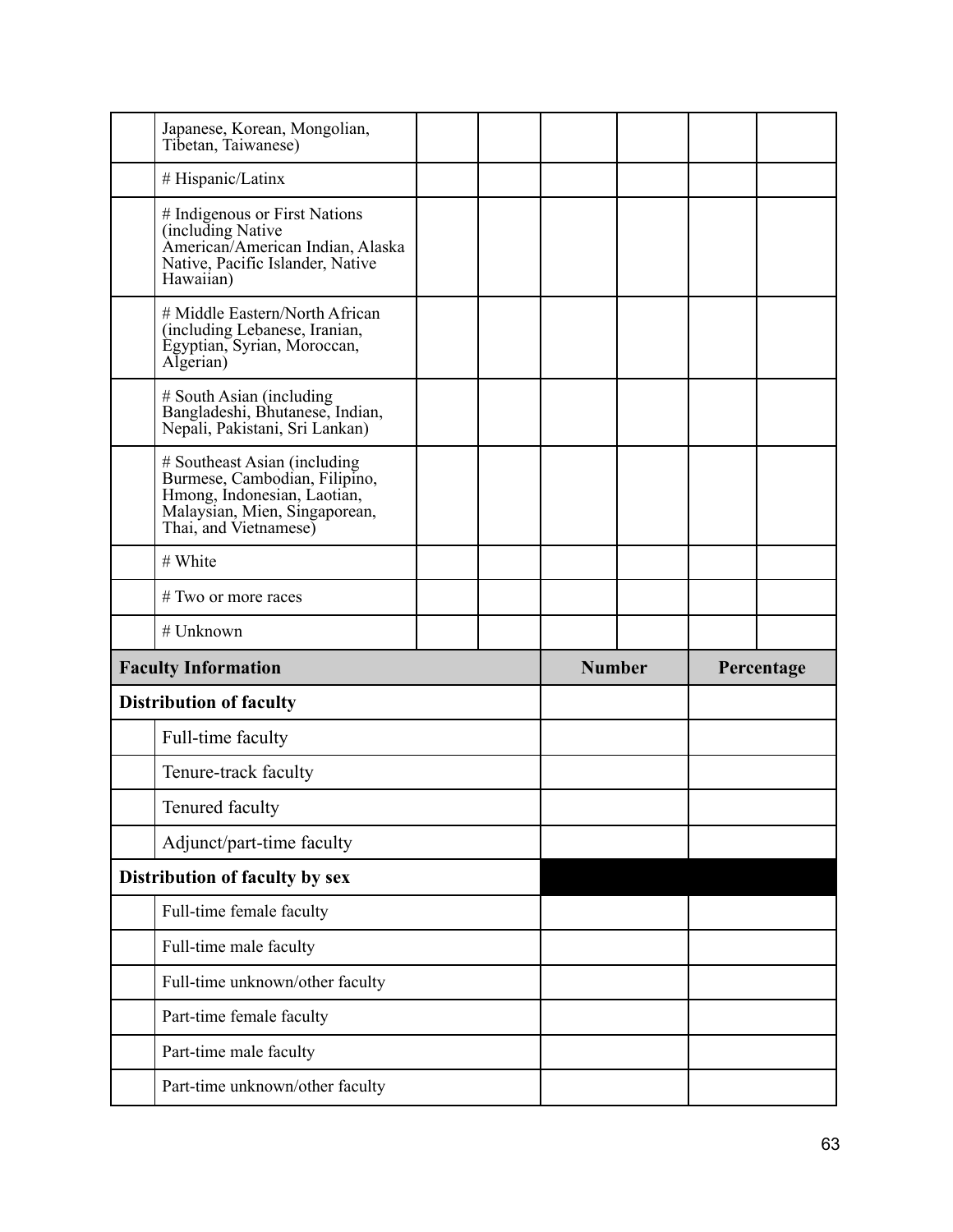| <b>Faculty Demographics by race/ethnicity</b>                                                                                                    |  |  |  |  |  |  |
|--------------------------------------------------------------------------------------------------------------------------------------------------|--|--|--|--|--|--|
| $#$ African                                                                                                                                      |  |  |  |  |  |  |
| # African American/Black                                                                                                                         |  |  |  |  |  |  |
| # East Asian (including Chinese, Japanese, Korean,<br>Mongolian, Tibetan, Taiwanese)                                                             |  |  |  |  |  |  |
| # Hispanic/Latinx                                                                                                                                |  |  |  |  |  |  |
| # Indigenous or First Nations (including Native<br>American/American Indian, Alaska Native, Pacific<br>Islander, Native Hawaiian)                |  |  |  |  |  |  |
| # Middle Eastern/North African (including Lebanese,<br>Iranian, Egyptian, Syrian, Moroccan, Algerian)                                            |  |  |  |  |  |  |
| # South Asian (including Bangladeshi, Bhutanese,<br>Indian, Nepali, Pakistani, Sri Lankan)                                                       |  |  |  |  |  |  |
| # Southeast Asian (including Burmese, Cambodian,<br>Filipino, Hmong, Indonesian, Laotian, Malaysian,<br>Mien, Singaporean, Thai, and Vietnamese) |  |  |  |  |  |  |
| # White                                                                                                                                          |  |  |  |  |  |  |
| # Two or more races                                                                                                                              |  |  |  |  |  |  |
| $#$ Unknown                                                                                                                                      |  |  |  |  |  |  |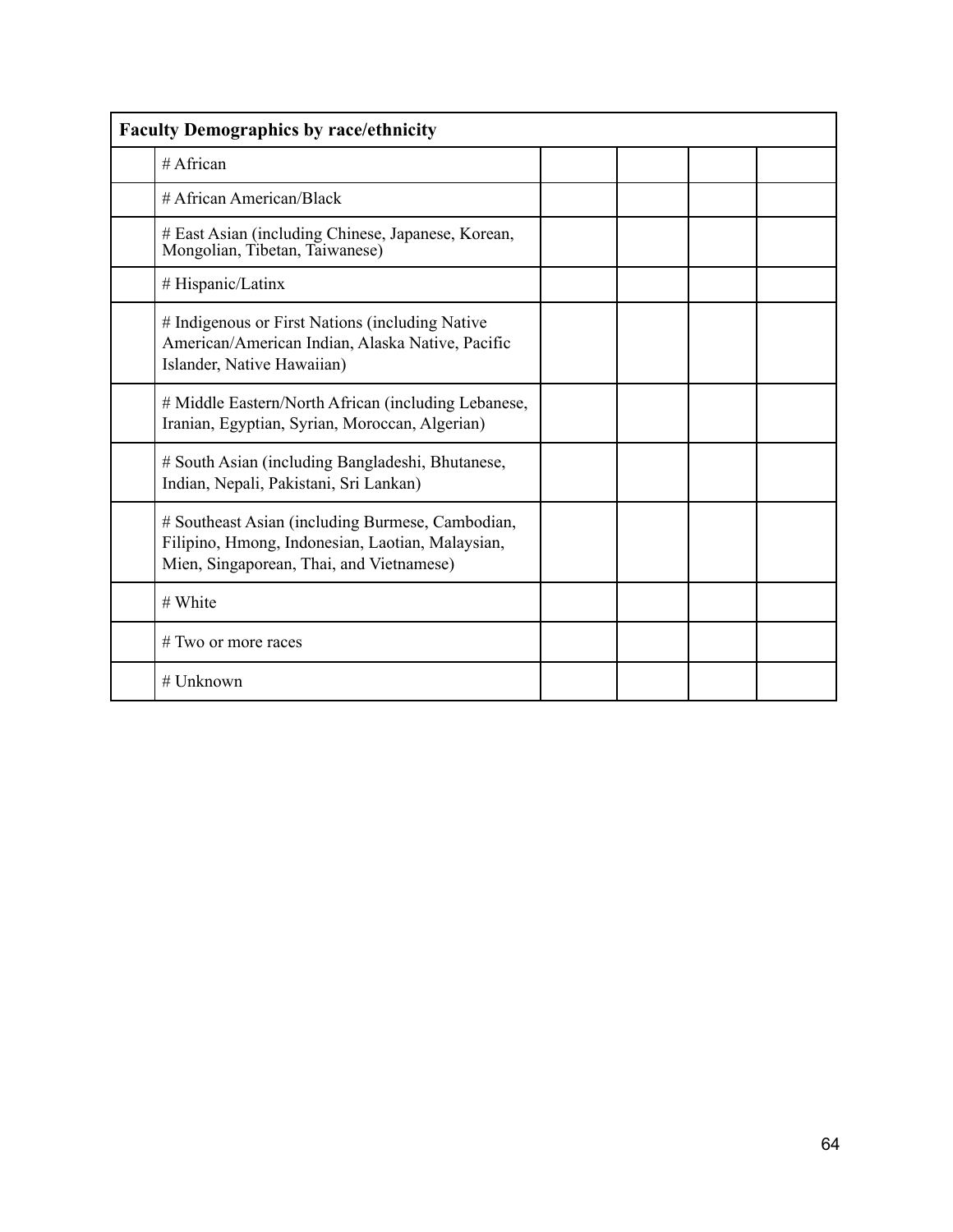## **7.7 External Accountability**

**Excellence in sport management education requires institutions and their sport management academic units to be accountable to the public for the academic quality of their degree programs. Therefore, the sport management academic unit must have processes for consistent, reliable public disclosure of information pertaining to student achievement and program outcomes for its sport management programs. These processes must include the posting of student achievement and program outcomes data for each COSMA-accredited degree on the sport management academic unit's website in a manner that is easily accessible to the public.**

#### **Description**

Accountability for student learning and program outcomes is essential to excellence in sport management education. Public confidence and investment in education are enhanced when information pertaining to accreditation and student achievement is made available to the public.

Accredited sport management degree programs will use the following "statement of accreditation status" language:

*The sport management degree program(s) at [Institution's name] has received specialized accreditation through the Commission on Sport Management Accreditation (COSMA) located in Fort Collins, Colorado, USA. The sport management programs in the following degrees are accredited by COSMA:*

- *● Associate of [Science, Arts, etc.] in [list of degrees] with concentration/emphasis in [list of concentrations/emphases] (if applicable)*
- *● Bachelor of [Science, Arts, etc.] in [list of degrees] with concentrations/emphases in [list of concentrations/emphases] (if applicable)*
- *● Master of [Science, Arts, Business Administration, etc.] with concentrations/emphases in [list of concentrations/emphases] (if applicable)*
- *● Doctor of [Philosophy, Education, etc.] with concentrations/emphases in [list of concentrations/emphases] (if applicable)*

Sport management degree programs granted Candidacy Status will use the following language:

*The following sport management degree program(s) has been granted Candidacy Status by the Commission on Sport Management Accreditation (COSMA), located in Fort Collins, CO, USA:*

- *● Associate of [Science, Arts, etc.] in [list of degrees] with concentration/emphasis in [list of concentrations/emphases] (if applicable)*
- *● Bachelor of [Science, Arts, etc.] in [list of degrees] with concentrations/emphases in [list of concentrations/emphases] (if applicable)*
- *● Master of [Science, Arts, Business Administration, etc.] with concentrations/emphases in [list of concentrations/emphases] (if applicable)*
- *● Doctor of [Philosophy, Education, etc.] with concentrations/emphases in [list of concentrations/emphases] (if applicable)*